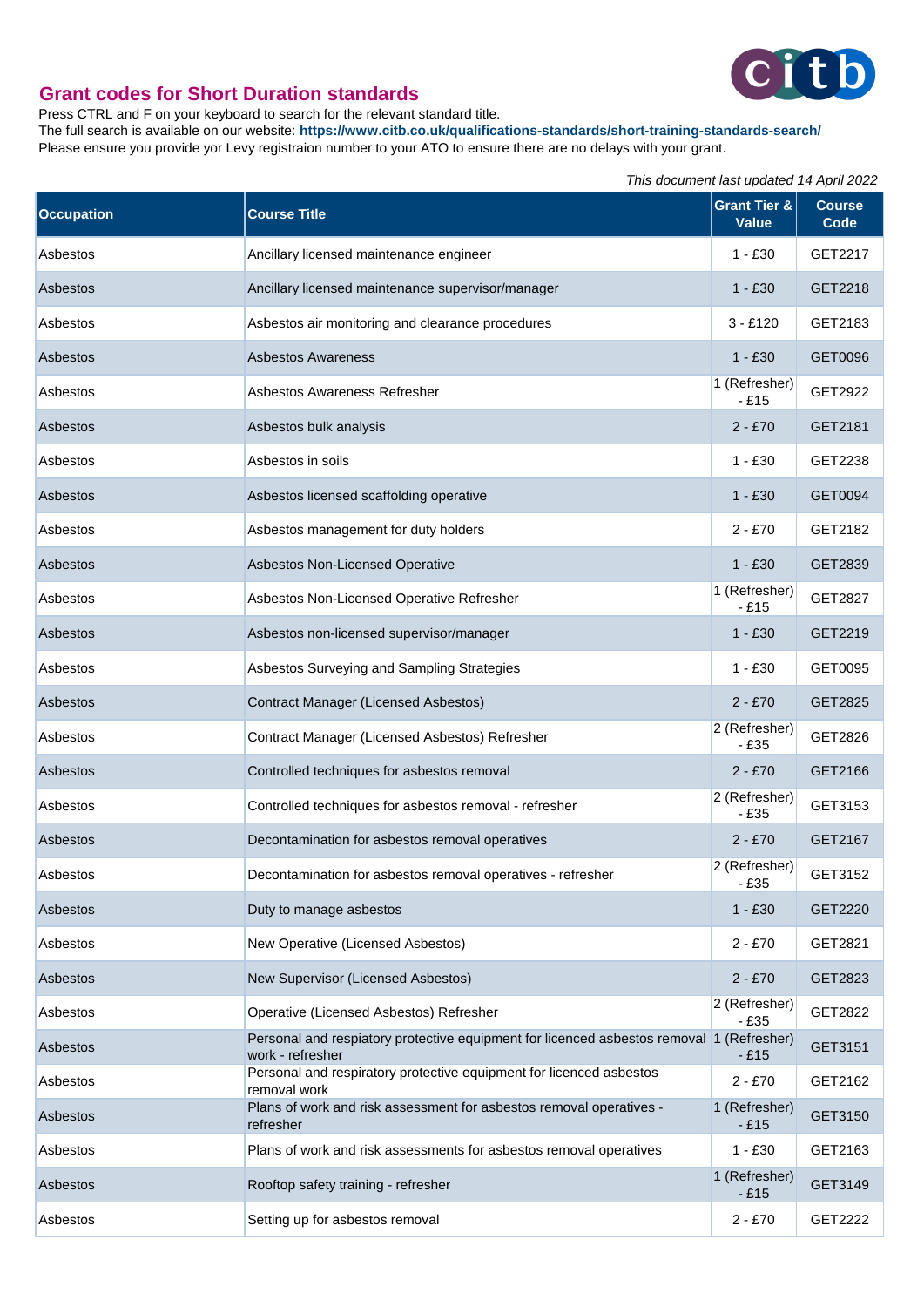| <b>Occupation</b>          | <b>Course Title</b>                                                                | <b>Grant Tier &amp;</b><br><b>Value</b> | <b>Course</b><br>Code |
|----------------------------|------------------------------------------------------------------------------------|-----------------------------------------|-----------------------|
| Asbestos                   | Supervisor (Licensed Asbestos) Refresher                                           | 2 (Refresher)<br>$-£35$                 | GET2824               |
| Asbestos                   | Ventilation of enclosures used with asbestos removal                               | $1 - £30$                               | GET2224               |
| <b>Bricklaying</b>         | Bonding taping and positioning insulation board                                    | $2 - £70$                               | GET1780               |
| <b>Bricklaying</b>         | Brick slip systems                                                                 | $2 - £70$                               | GET1779               |
| <b>Bricklaying</b>         | Brick soffit systems                                                               | $2 - £70$                               | GET1797               |
| <b>Bricklaying</b>         | Cold weather working requirements for bricklayers                                  | $1 - £30$                               | GET1782               |
| <b>Bricklaying</b>         | Co-ordinating brickwork requirements                                               | $1 - £30$                               | GET1781               |
| <b>Bricklaying</b>         | Forming of cavities and correct installation of ties                               | $2 - £70$                               | GET1783               |
| <b>Bricklaying</b>         | Helical bar installation                                                           | $1 - £30$                               | GET2070               |
| <b>Bricklaying</b>         | Helical bar surveyor                                                               | $1 - £30$                               | GET2071               |
| <b>Bricklaying</b>         | Installing fire barriers and breaks                                                | $2 - £70$                               | GET1784               |
| <b>Bricklaying</b>         | Introduction to movement joints                                                    | $1 - £30$                               | GET1795               |
| <b>Bricklaying</b>         | Masonry cutting and drilling                                                       | $2 - £70$                               | GET1785               |
| <b>Bricklaying</b>         | Masonry support angle installation                                                 | $2 - £70$                               | GET1786               |
| <b>Bricklaying</b>         | Materials storage and protection                                                   | $1 - £30$                               | GET1788               |
| <b>Bricklaying</b>         | Non standard and special brick                                                     | $1 - £30$                               | GET2072               |
| <b>Bricklaying</b>         | Quality assurance and customer client handover                                     | $1 - £30$                               | GET1789               |
| <b>Bricklaying</b>         | Repairing defective brick and block work                                           | $1 - £30$                               | GET1796               |
| <b>Bricklaying</b>         | Sills, copings, capping's and junctions                                            | 2 - £70                                 | GET1794               |
| <b>Bricklaying</b>         | Specialist damp proof course cloak systems                                         | $2 - £70$                               | GET1790               |
| <b>Bricklaying</b>         | Tolerances and standards for bricklaying occupations                               | $1 - £30$                               | GET3010               |
| <b>Bricklaying</b>         | Types and uses of mortars for brick and block work                                 | $1 - £30$                               | GET1791               |
| <b>Bricklaying</b>         | Wind post installation                                                             | $2 - £70$                               | GET1792               |
| <b>Building Envelope</b>   | Fixing techniques for sheets and panels                                            | $2 - £70$                               | GET3011               |
| <b>Building Envelope</b>   | Installing cladding variants and roof lights                                       | $2 - £70$                               | GET3012               |
| <b>Building Envelope</b>   | Installing double skin and insulation                                              | $2 - £70$                               | GET3019               |
| <b>Building Envelope</b>   | Installing flashings and apertures                                                 | $2 - £70$                               | GET3020               |
| <b>Building Envelope</b>   | Installing rainwater goods                                                         | $2 - £70$                               | GET3021               |
| <b>Building Envelope</b>   | Overview of roof sheeting and cladding                                             | $2 - £70$                               | GET3022               |
| <b>Building Envelope</b>   | Preparing materials and equipment                                                  | $2 - £70$                               | GET3023               |
| <b>Building Envelope</b>   | Safe working practices                                                             | $1 - £30$                               | GET3024               |
| <b>Building Envelope</b>   | Single skin sheets and composite material                                          | $2 - £70$                               | GET3025               |
| <b>Chimney Engineering</b> | Alternative lining systems                                                         | $1 - £30$                               | GET1798               |
| <b>Chimney Engineering</b> | Best practices, legislation, regulations, standards, and country court<br>protocol | $1 - £30$                               | GET1799               |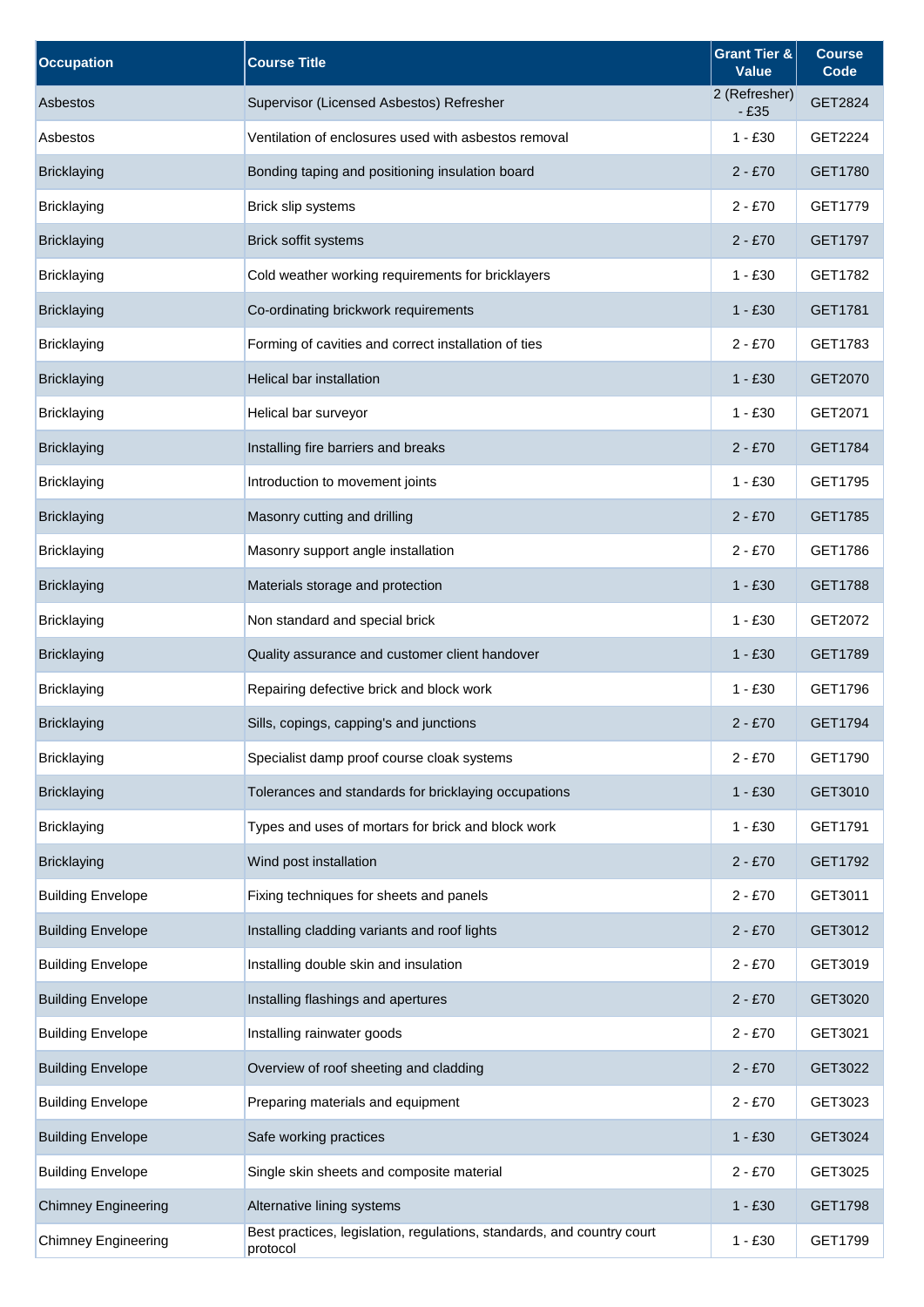| <b>Occupation</b>                                  | <b>Course Title</b>                                                                    | <b>Grant Tier &amp;</b><br><b>Value</b> | <b>Course</b><br>Code |
|----------------------------------------------------|----------------------------------------------------------------------------------------|-----------------------------------------|-----------------------|
| <b>Chimney Engineering</b>                         | Building regulations and liabilities for multi-occupancy installations                 | $1 - £30$                               | GET1800               |
| <b>Chimney Engineering</b>                         | Chimney and flue principles                                                            | $1 - £30$                               | GET1801               |
| <b>Chimney Engineering</b>                         | Chimney lining components, methods and procedures                                      | $1 - £30$                               | GET1803               |
| <b>Chimney Engineering</b>                         | Chimney terminals and cowls                                                            | $1 - £30$                               | GET1802               |
| <b>Chimney Engineering</b>                         | Defect and fault recognition                                                           | $1 - £30$                               | GET1804               |
| <b>Chimney Engineering</b>                         | Domestic smoke nuisance including inspection, fault-finding and pressure<br>testing    | $1 - £30$                               | GET1805               |
| <b>Chimney Engineering</b>                         | Emissions for defective appliances and chimney systems                                 | $1 - £30$                               | GET1806               |
| <b>Chimney Engineering</b>                         | Flexible flue system liners                                                            | $1 - £30$                               | GET1807               |
| <b>Chimney Engineering</b>                         | Identifying defective and non-approved appliances open-closed combustion<br>appliances | $1 - £30$                               | GET1808               |
| <b>Chimney Engineering</b>                         | Pre-purchase chimney and appliance inspection                                          | $1 - £30$                               | GET1810               |
| <b>Chimney Engineering</b>                         | Repair and maintenance of chimneys on heritage structures                              | $2 - £70$                               | GET1811               |
| <b>Chimney Engineering</b>                         | Repair and maintenance of chimneys on thatched structures                              | $2 - £70$                               | GET1815               |
| <b>Chimney Engineering</b>                         | Repair and maintenance of heritage structures                                          | $2 - £70$                               | GET1812               |
| <b>Chimney Engineering</b>                         | Rigid chimney systems                                                                  | $1 - £30$                               | GET1813               |
| <b>Chimney Engineering</b>                         | Roofing liability when working on and to chimney structures                            | $1 - £30$                               | GET1814               |
| <b>Chimney Engineering</b>                         | Structural masonry chimney build and design                                            | $1 - £30$                               | GET1816               |
| <b>Chimney Engineering</b>                         | Structural masonry chimney refurbishment and reinstatement                             | $1 - £30$                               | GET1817               |
| <b>Chimney Engineering</b>                         | <b>Ventilation Systems</b>                                                             | $1 - £30$                               | GET1902               |
| <b>Civil Engineering</b>                           | Drainage and Stormwater Management in Construction                                     | $1 - £30$                               | GET0049               |
| <b>Civil Engineering</b>                           | Formwork Introduction                                                                  | $1 - £30$                               | GET0128               |
| <b>Civil Engineering</b>                           | Machine control for machine operators                                                  | $2 - £70$                               | GET2184               |
| <b>Civil Engineering</b>                           | Machine control for site engineers                                                     | $2 - £70$                               | GET2185               |
| <b>Civil Engineering</b>                           | Safe Excavation Techniques in Construction                                             | $2 - £70$                               | GET2874               |
| Civil Engineering                                  | Steelfixing introduction                                                               | $1 - £30$                               | GET3007               |
| <b>Civil Engineering</b>                           | Steelfixing introduction refresher                                                     | 1 (Refresher)<br>$-£15$                 | GET3008               |
| <b>Cold Formed Steel Framing</b><br>Systems        | <b>Assembly Practical Advanced</b>                                                     | $2 - £70$                               | GET1042               |
| <b>Cold Formed Steel Framing</b><br><b>Systems</b> | <b>Cladding Practical</b>                                                              | $2 - £70$                               | GET1043               |
| Concrete                                           | <b>Climbing Formwork for Advanced Operatives</b>                                       | $2 - £70$                               | GET2919               |
| Concrete                                           | <b>Climbing Formwork for General Operatives</b>                                        | $2 - £70$                               | GET2918               |
| Concrete                                           | Cold weather concreting                                                                | $1 - £30$                               | GET2038               |
| Concrete                                           | Concrete aggregates awareness                                                          | $1 - £30$                               | GET2037               |
| Concrete                                           | Concrete identity testing                                                              | $1 - £30$                               | GET2039               |
| Concrete                                           | Concrete placing compacting and finishing                                              | 1 - £30                                 | GET2040               |
| Concrete                                           | Concrete polishing                                                                     | $2 - £70$                               | GET2041               |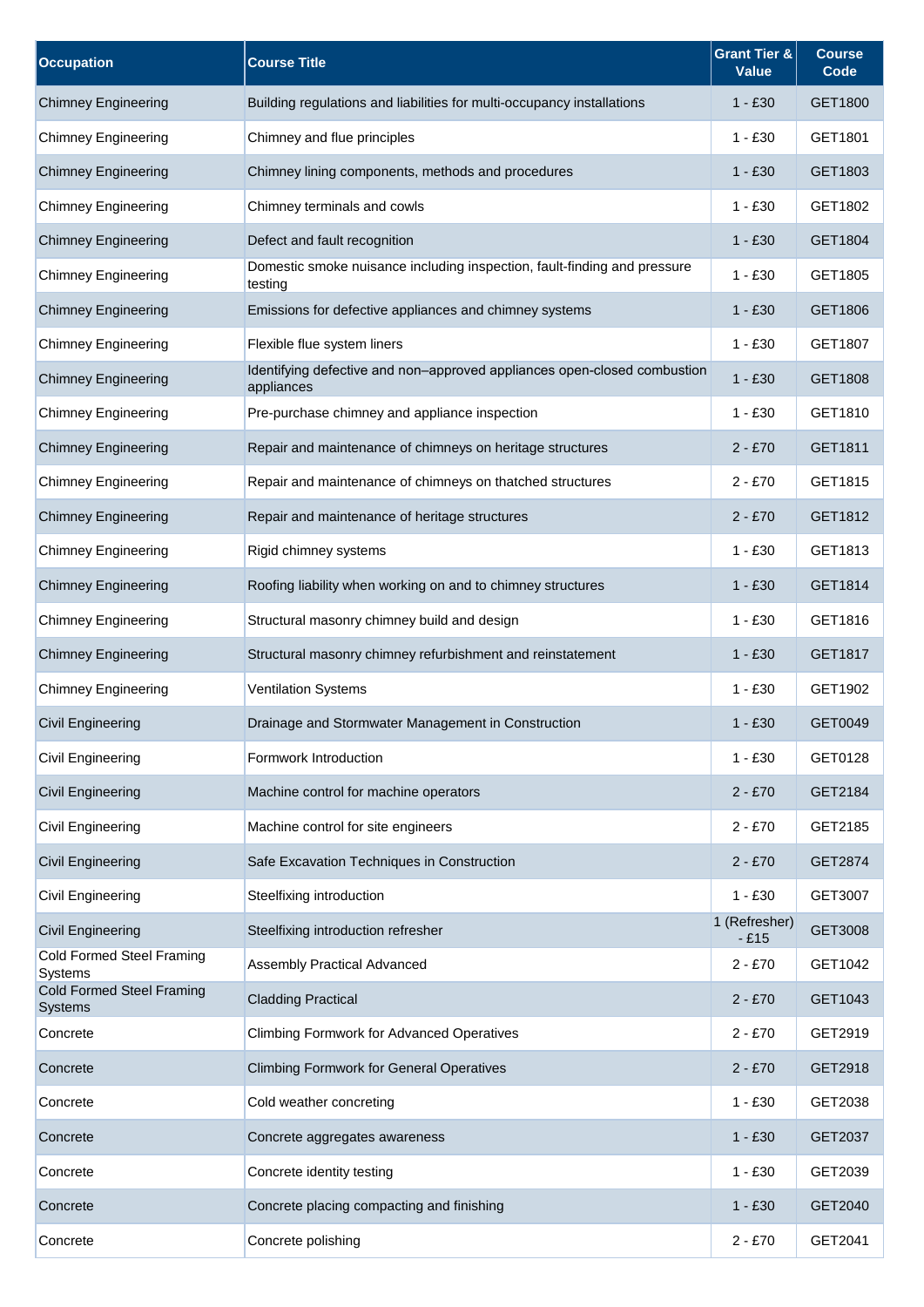| <b>Occupation</b>     | <b>Course Title</b>                                                    | <b>Grant Tier &amp;</b><br><b>Value</b> | <b>Course</b><br>Code |
|-----------------------|------------------------------------------------------------------------|-----------------------------------------|-----------------------|
| Concrete              | Concrete Pump Operator Training                                        | $2 - £70$                               | GET0133               |
| Concrete              | <b>Concrete Pump Supervisor Training</b>                               | $2 - £70$                               | GET0134               |
| Concrete              | Concrete strength assessment (cores and indirect methods)              | $1 - £30$                               | GET2042               |
| Concrete              | Concrete Testing to BSEN206-1                                          | $1 - £30$                               | GET0142               |
| Concrete              | Falsework Systems Installation, Use and Removal                        | $1 - £30$                               | GET0140               |
| Concrete              | Formwork Proprietary Systems Installation, Use and Removal             | $1 - £30$                               | GET0141               |
| Concrete              | Identifying blemishes, defects and deteriorating concrete              | $1 - £30$                               | GET2085               |
| Concrete              | Industrial concrete flooring laser screeder operator                   | $2 - £70$                               | GET2046               |
| Concrete              | Insulated concrete formwork                                            | $2 - £70$                               | GET2044               |
| Concrete              | Introduction to concrete and its constituents                          | $1 - £30$                               | GET2045               |
| Concrete              | Panel soffit formwork for general operatives                           | $2 - £70$                               | GET2529               |
| Concrete              | Panel wall & column formwork for general operatives                    | $2 - £70$                               | GET2528               |
| Concrete              | Perimeter Climbing Access & Protection Screens for Advanced Operatives | $2 - £70$                               | GET2916               |
| Concrete              | Perimeter Climbing Access & Protection Screens for General Operatives  | $2 - £70$                               | GET2917               |
| Concrete              | <b>Powerfloat Operator</b>                                             | $1 - £30$                               | GET1227               |
| Concrete              | Reinforced concrete for engineers and supervisors                      | $2 - £70$                               | GET2143               |
| Concrete              | Specifying concrete and receiving onsite                               | $1 - £30$                               | GET2187               |
| Concrete              | Supervision of concrete pumping operations                             | $2 - £70$                               | GET2049               |
| Concrete              | Visual concrete - perception, practicalities and specifying            | $1 - £30$                               | GET2047               |
| Construction (common) | Abrasive wheels theory training                                        | $1 - £30$                               | GET3098               |
| Construction (common) | Abrasive wheels theory training - Refresher                            | 1 (Refresher)<br>$-E15$                 | GET3100               |
| Construction (common) | Access, egress and rescue from a confined space                        | $1 - £30$                               | GET1945               |
| Construction (common) | ATTMA Air tightness testing - Level 1                                  | $2 - £70$                               | GET2938               |
| Construction (common) | ATTMA Air tightness testing - Level 2                                  | $2 - £70$                               | GET2939               |
| Construction (common) | ATTMA Envelope area 3D modelling - Advanced                            | $1 - £30$                               | GET2941               |
| Construction (common) | ATTMA Envelope area 3D modelling - Beginner                            | $1 - £30$                               | GET2940               |
| Construction (common) | <b>BIM Management</b>                                                  | $1 - £30$                               | GET1666               |
| Construction (common) | <b>BIM Technical/Software Training</b>                                 | $2 - £70$                               | GET1196               |
| Construction (common) | Building information modelling (BIM) introduction                      | $1 - £30$                               | GET2101               |
| Construction (common) | Built-up Walls Construction and Specification                          | $1 - £30$                               | GET1901               |
| Construction (common) | Cartridge operated tools - safe use                                    | $1 - £30$                               | GET3163               |
| Construction (common) | Cartridge operated tools - safe use - Refresher                        | 1 (Refresher)<br>$-£15$                 | GET3164               |
| Construction (common) | CDM 2015 awareness                                                     | $1 - £30$                               | GET2368               |
| Construction (common) | CDM 2015 awareness - refresher                                         | 1 (Refresher)<br>$-£15$                 | GET3157               |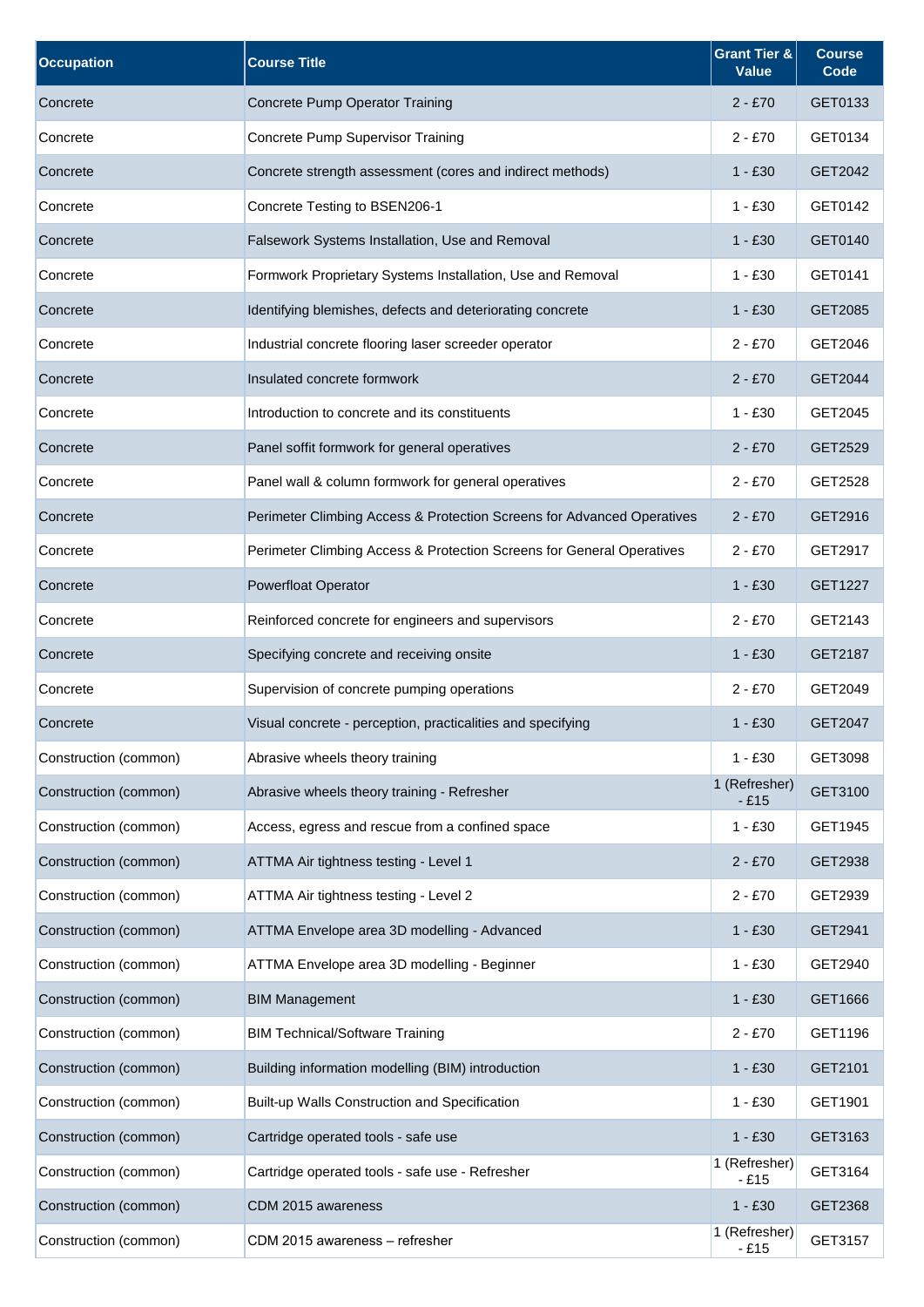| <b>Occupation</b>     | <b>Course Title</b>                                      | <b>Grant Tier &amp;</b><br><b>Value</b> | <b>Course</b><br>Code |
|-----------------------|----------------------------------------------------------|-----------------------------------------|-----------------------|
| Construction (common) | CDM 2015 for clients                                     | $1 - £30$                               | GET2367               |
| Construction (common) | CDM 2015 for clients - refresher                         | 1 (Refresher)<br>$-£15$                 | GET3156               |
| Construction (common) | CDM 2015 for principal contractors                       | $1 - £30$                               | GET2369               |
| Construction (common) | CDM 2015 for principal contractors - refresher           | 1 (Refresher)<br>$-£15$                 | GET3155               |
| Construction (common) | CDM 2015 for principal desginers - refresher             | 1 (Refresher)<br>$-E15$                 | GET3154               |
| Construction (common) | CDM 2015 for principal designers                         | $1 - £30$                               | GET2370               |
| Construction (common) | <b>Commercial Management of Construction Contracts</b>   | $1 - £30$                               | GET1752               |
| Construction (common) | Compressed-Air Tools in Construction                     | $1 - £30$                               | GET1193               |
| Construction (common) | Confined spaces in construction high risk                | $1 - £30$                               | GET2658               |
| Construction (common) | Confined spaces in construction introduction             | $1 - £30$                               | GET2372               |
| Construction (common) | Confined spaces in construction introduction - Refresher | 1 (Refresher)<br>$-£15$                 | GET2942               |
| Construction (common) | Confined spaces in construction low risk                 | $1 - £30$                               | GET2659               |
| Construction (common) | Confined spaces in construction medium risk              | $1 - £30$                               | GET2657               |
| Construction (common) | Construction contract introduction                       | $1 - £30$                               | GET2141               |
| Construction (common) | Controlling Health Risks in Construction                 | $1 - £30$                               | GET2784               |
| Construction (common) | Curtain walling design and construction                  | $1 - £30$                               | GET2106               |
| Construction (common) | Detection of buried services for construction            | $2 - £70$                               | GET2374               |
| Construction (common) | Driving behavioural change in digital construction       | $1 - £30$                               | GET2835               |
| Construction (common) | Dust management in construction                          | $1 - £30$                               | GET2530               |
| Construction (common) | Environmental and Hazardous Waste Introduction           | $1 - £30$                               | GET0448               |
| Construction (common) | <b>Estimating for Construction</b>                       | $1 - £30$                               | GET0041               |
| Construction (common) | Fairness, inclusion and respect awareness                | $1 - £30$                               | GET2734               |
| Construction (common) | First aid for CITB-registered levy-exempt employers      | $2 - £70$                               | GET2375               |
| Construction (common) | Getting started with digital construction                | $1 - £30$                               | GET2836               |
| Construction (common) | Groundworks introduction                                 | $1 - £30$                               | GET2376               |
| Construction (common) | Hand arm vibration in construction                       | $1 - £30$                               | GET2377               |
| Construction (common) | Hand arm vibration in construction - Refresher           | 1 (Refresher)<br>$-£15$                 | GET2943               |
| Construction (common) | Handheld disc cutter safety in construction              | $1 - £30$                               | GET3099               |
| Construction (common) | Handheld disc cutter safety in construction - Refresher  | 1 (Refresher)<br>$-£15$                 | GET3101               |
| Construction (common) | JCT contract introduction                                | $1 - £30$                               | GET3013               |
| Construction (common) | Leadership in construction project managment             | $2 - £70$                               | GET2936               |
| Construction (common) | Legal and contractual aspects of digital construction    | $1 - £30$                               | GET2837               |
| Construction (common) | Managing the Cladding Package                            | $1 - £30$                               | GET1754               |
| Construction (common) | Mental health awareness                                  | $1 - £30$                               | GET2336               |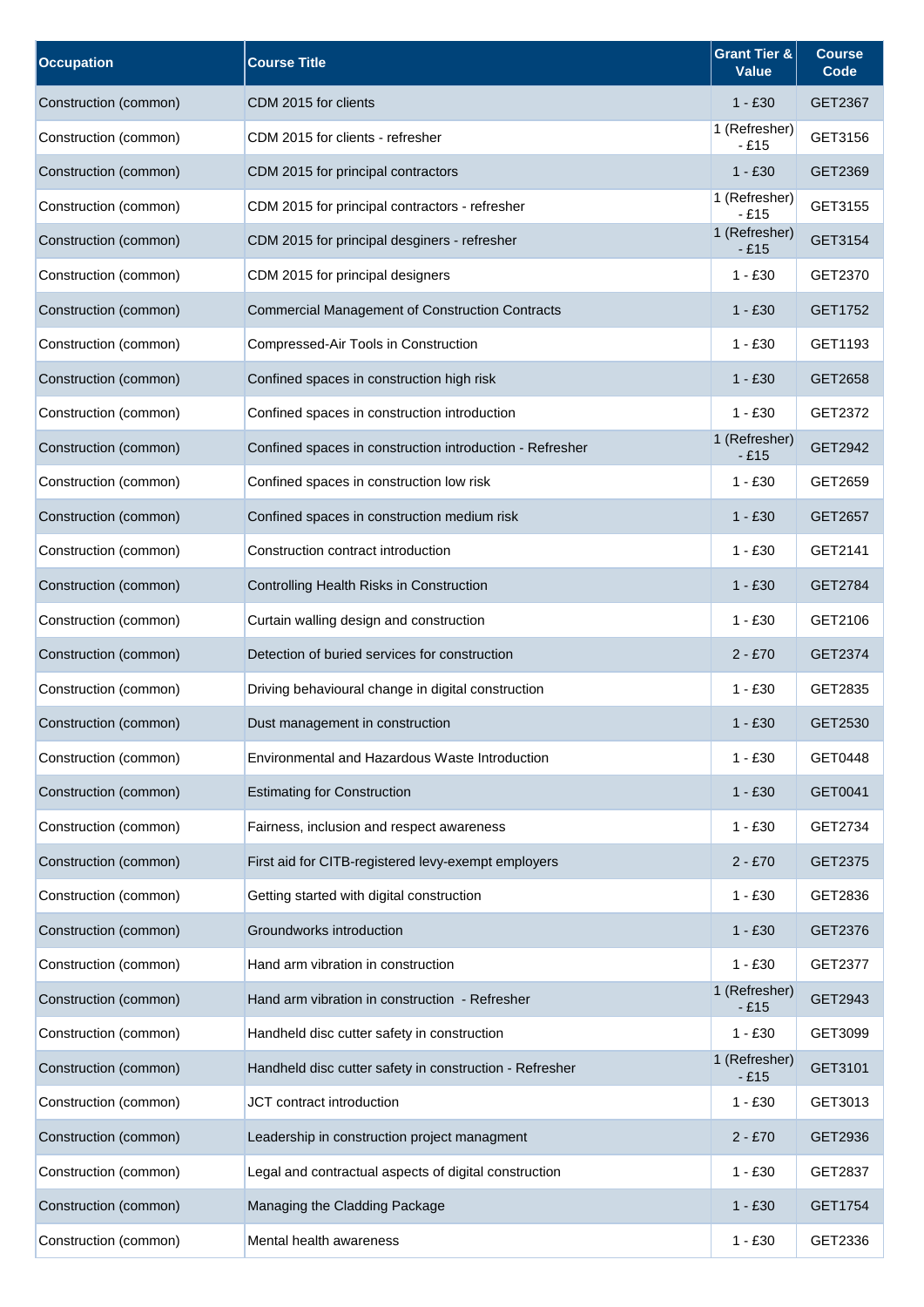| <b>Occupation</b>     | <b>Course Title</b>                                                 | <b>Grant Tier &amp;</b><br><b>Value</b> | <b>Course</b><br>Code |
|-----------------------|---------------------------------------------------------------------|-----------------------------------------|-----------------------|
| Construction (common) | Mental health first aid                                             | $2 - £70$                               | GET2383               |
| Construction (common) | Mental health first aid - Refresher                                 | 2 (Refresher)<br>$-£35$                 | GET2944               |
| Construction (common) | Mental health first aid champion                                    | $1 - £30$                               | GET2337               |
| Construction (common) | Mobile Oxy-Fuel Gas User Safety Practice and Procedures             | $1 - £30$                               | GET2875               |
| Construction (common) | Mobile Oxy-Fuel Gas User Safety Practice and Procedures - Refresher | 1 (Refresher)<br>$-£15$                 | GET2876               |
| Construction (common) | Modern site culture                                                 | $1 - £30$                               | GET1787               |
| Construction (common) | NEC compensation events                                             | $1 - £30$                               | GET2531               |
| Construction (common) | NEC contract introduction                                           | $1 - £30$                               | GET2538               |
| Construction (common) | NEC defined cost                                                    | $1 - £30$                               | GET2532               |
| Construction (common) | <b>NEC</b> delays                                                   | $1 - £30$                               | GET2539               |
| Construction (common) | NEC formation and administration of sub-contracts                   | $1 - £30$                               | GET2533               |
| Construction (common) | NEC option C and D                                                  | $1 - £30$                               | GET2534               |
| Construction (common) | NEC preparation and relevance of the contract data                  | $1 - £30$                               | GET2535               |
| Construction (common) | <b>NEC Programmes</b>                                               | $1 - £30$                               | GET2540               |
| Construction (common) | NEC timescales and failure to comply                                | $1 - £30$                               | GET2536               |
| Construction (common) | NEC works and site information or scope of work                     | $1 - £30$                               | GET2537               |
| Construction (common) | NEC4: Preparing and managing contracts ECC introduction             | $1 - £30$                               | GET3016               |
| Construction (common) | NEC4: Preparing and managing contracts PSC introduction             | $1 - £30$                               | GET3017               |
| Construction (common) | NEC4: Preparing and managing contracts TSC introduction             | $1 - £30$                               | GET3018               |
| Construction (common) | New Roads and Street Works Act Operative                            | $3 - £120$                              | GET0011               |
| Construction (common) | New Roads and Street Works Act Operative - Refresher                | 3 (Refresher)<br>$-£60$                 | GET2776               |
| Construction (common) | New Roads and Street Works Act Supervisor                           | $3 - £120$                              | GET1030               |
| Construction (common) | New Roads and Street Works Act Supervisor - Refresher               | 3 (Refresher)<br>$-£60$                 | <b>GET2777</b>        |
| Construction (common) | Planning and programming in construction                            | $1 - £30$                               | GET2379               |
| Construction (common) | Planning, setting up and managing small re-development site works   | $1 - £30$                               | GET1680               |
| Construction (common) | Project management in construction intermediate                     | $2 - £70$                               | GET2935               |
| Construction (common) | Project management in construction introduction                     | $1 - £30$                               | GET2380               |
| Construction (common) | Quick hitch coupler safety                                          | $1 - £30$                               | GET2381               |
| Construction (common) | Respiratory protective equipment in construction                    | $1 - £30$                               | GET2820               |
| Construction (common) | Short Term Planning                                                 | $1 - £30$                               | GET1677               |
| Construction (common) | Taking digital construction to the next level                       | $1 - £30$                               | GET2838               |
| Construction (common) | Triple Bar - Nuclear New Build Sites (e-learning)                   | $1 - £30$                               | GET1627               |
| Construction (common) | Using Constant Tension Variable Speed Winch                         | $1 - £30$                               | GET1738               |
| Demolition            | CCDO Advance Demolition Operative Safety Awareness Refresher        | 2 (Refresher)<br>$-£35$                 | GET0254               |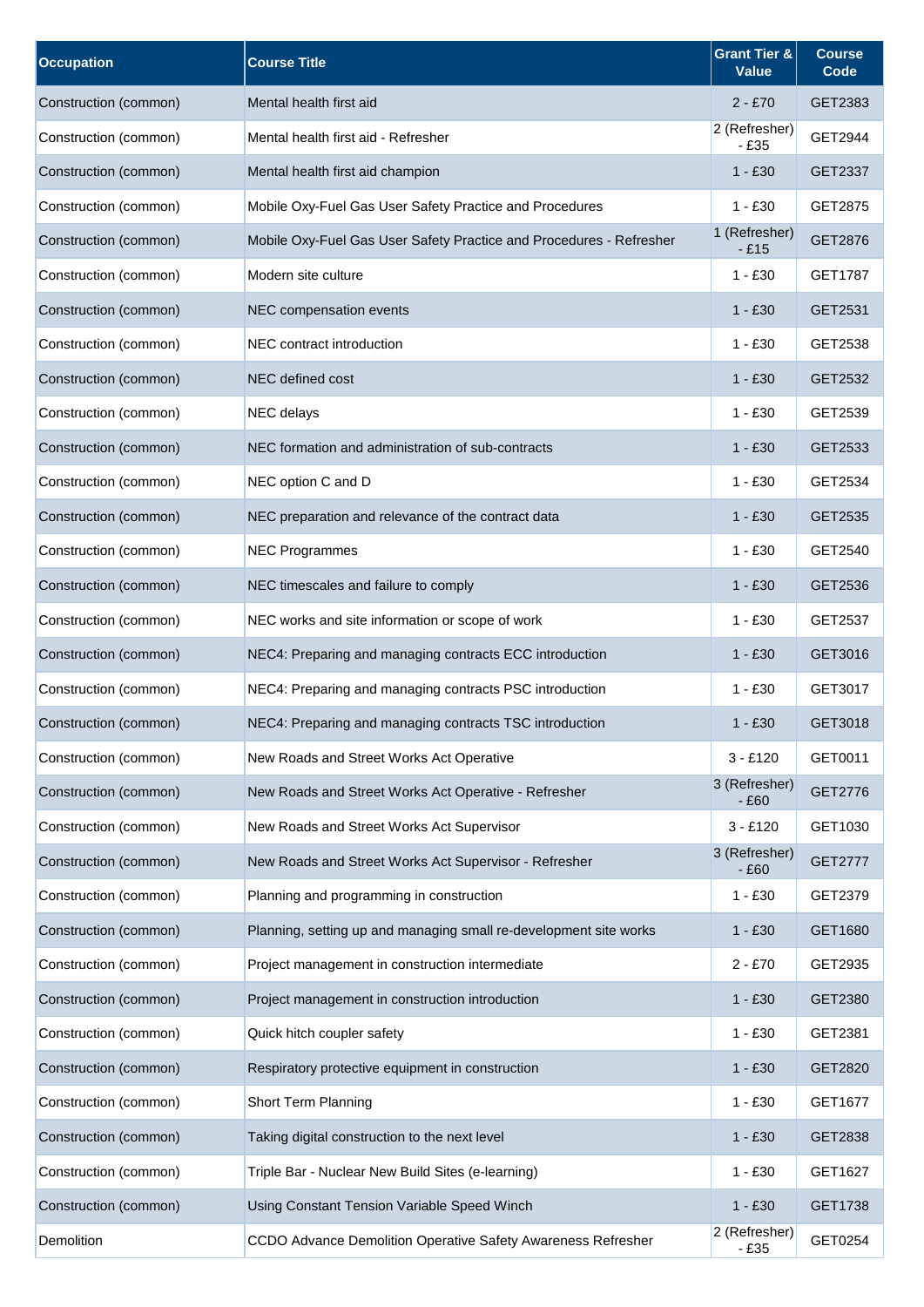| <b>Occupation</b>   | <b>Course Title</b>                                                                       | <b>Grant Tier &amp;</b><br><b>Value</b> | <b>Course</b><br>Code |
|---------------------|-------------------------------------------------------------------------------------------|-----------------------------------------|-----------------------|
| Demolition          | CCDO Advanced Demolition Operative Safety Awareness                                       | $2 - £70$                               | GET0249               |
| Demolition          | <b>CCDO Demolition Chargehand Safety Awareness</b>                                        | $2 - £70$                               | GET0250               |
| Demolition          | CCDO Demolition Chargehand Safety Awareness Refresher                                     | 2 (Refresher)<br>- £35                  | GET0255               |
| Demolition          | <b>CCDO Demolition Labourer Safety Awareness</b>                                          | $1 - £30$                               | GET0247               |
| Demolition          | CCDO Demolition Labourer Safety Awareness Refresher                                       | 1 (Refresher)<br>$-£15$                 | GET2851               |
| Demolition          | <b>CCDO Demolition Project Manager Safety Awareness</b>                                   | $3 - £120$                              | GET0252               |
| Demolition          | CCDO Demolition Project Manager Safety Awareness Refresher                                | 3 (Refresher)<br>$-£60$                 | GET0257               |
| Demolition          | CCDO Demolition Refurbishment Operative Safety Awareness                                  | $1 - £30$                               | GET0248               |
| <b>Demolition</b>   | CCDO Demolition Refurbishment Operative Safety Awareness Refresher                        | 1 (Refresher)<br>- £15                  | GET0253               |
| Demolition          | CCDO Demolition Site Supervisor Safety Awareness                                          | $3 - £120$                              | GET0251               |
| Demolition          | CCDO Demolition Site Supervisor Safety Awareness Refresher                                | 3 (Refresher)<br>$-£60$                 | GET0256               |
| Demolition          | <b>CCDO Demolition Visitor Site Safety Awareness</b>                                      | $1 - £30$                               | GET2853               |
| Demolition          | CCDO Demolition Visitor Site Safety Awareness Refresher                                   | 1 (Refresher)<br>$-£15$                 | GET2852               |
| Demolition          | Demolition Plant Simulator Foundation Training                                            | $1 - £30$                               | GET1266               |
| Demolition          | <b>Demolition Skid Steer</b>                                                              | $2 - £70$                               | GET0478               |
| Drilling and Sawing | <b>Bursting</b>                                                                           | $2 - £70$                               | GET2778               |
| Drilling and Sawing | Bursting advanced                                                                         | $2 - £70$                               | GET2338               |
| Drilling and Sawing | Bursting advanced - Refresher                                                             | 2 (Refresher)<br>- £35                  | GET2924               |
| Drilling and Sawing | <b>Chain Sawing</b>                                                                       | $2 - £70$                               | GET2339               |
| Drilling and Sawing | Chain Sawing - Refresher                                                                  | 2 (Refresher)<br>$-£35$                 | GET2925               |
| Drilling and Sawing | Diamond Drilling Advanced                                                                 | $1 - £30$                               | GET2340               |
| Drilling and Sawing | Diamond Drilling Advanced - Refresher                                                     | 1 (Refresher)<br>$-£15$                 | GET2926               |
| Drilling and Sawing | Diamond Tipped Segmented Blades                                                           | $2 - £70$                               | GET2341               |
| Drilling and Sawing | Diamond tipped segmented blades - Refresher                                               | 2 (Refresher)<br>$-£35$                 | GET2927               |
| Drilling and Sawing | DSA 1 day Health and Safety Awareness                                                     | $1 - £30$                               | GET1590               |
| Drilling and Sawing | DSA 1 day Health and Safety Awareness - Refresher                                         | 1 (Refresher)<br>- £15                  | GET2841               |
| Drilling and Sawing | DSA Remote controlled plant for crushing and breaking - Preparing for<br>Work - Refresher | 2 (Refresher)<br>$-£35$                 | GET2858               |
| Drilling and Sawing | DSA Remote controlled plant for crushing and breaking - Shutting Down                     | $2 - £70$                               | GET2856               |
| Drilling and Sawing | DSA Remote controlled plant for crushing and breaking - Shutting Down -<br>Refresher      | 2 (Refresher)<br>$-£35$                 | GET2857               |
| Drilling and Sawing | DSA Remote controlled plant for crushing and breaking - Working task -<br>Refresher       | 2 (Refresher)<br>- £35                  | GET2855               |
| Drilling and Sawing | <b>DSA Supervising Work Activities</b>                                                    | $2 - £70$                               | GET2781               |
| Drilling and Sawing | <b>Floor Sawing</b>                                                                       | $2 - £70$                               | GET2342               |
| Drilling and Sawing | Floor sawing - Refresher                                                                  | 2 (Refresher)<br>$-£35$                 | GET2928               |
| Drilling and Sawing | Floor Sawing Advanced                                                                     | $2 - £70$                               | GET2343               |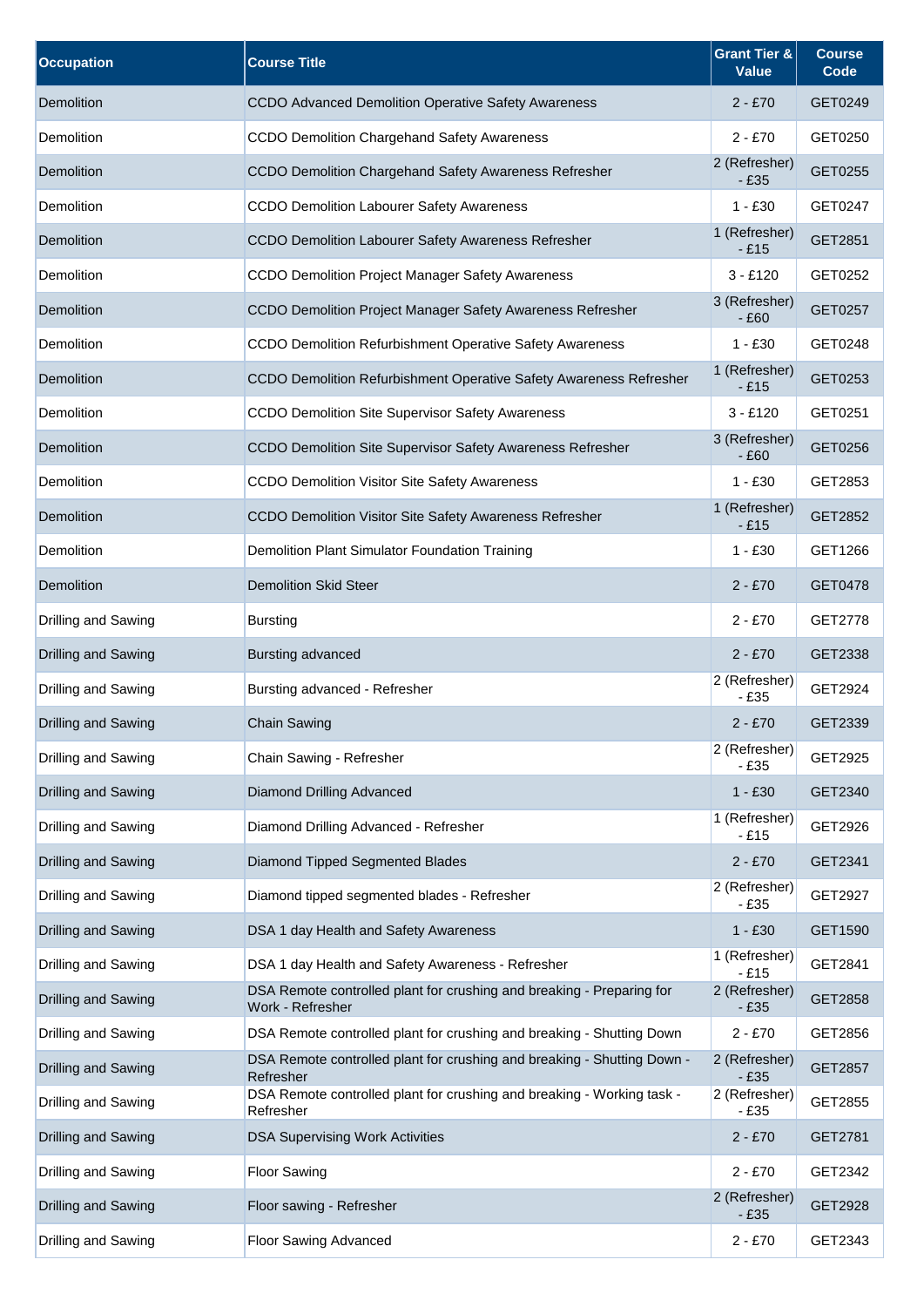| <b>Occupation</b>               | <b>Course Title</b>                                                                                      | <b>Grant Tier &amp;</b><br><b>Value</b> | <b>Course</b><br>Code |
|---------------------------------|----------------------------------------------------------------------------------------------------------|-----------------------------------------|-----------------------|
| Drilling and Sawing             | Floor sawing Advanced - Refresher                                                                        | 2 (Refresher)<br>$-£35$                 | GET2929               |
| Drilling and Sawing             | Hand Held Diamond Drilling                                                                               | $2 - £70$                               | GET1432               |
| Drilling and Sawing             | Hand Held Diamond Drilling - Refresher                                                                   | 2 (Refresher)<br>- £35                  | GET2840               |
| Drilling and Sawing             | Hand held hydraulic concrete crushing                                                                    | $2 - £70$                               | GET1587               |
| Drilling and Sawing             | <b>Percussive Drilling</b>                                                                               | $2 - £70$                               | GET1433               |
| Drilling and Sawing             | Percussive Drilling - Refresher                                                                          | 2 (Refresher)<br>$-£35$                 | GET2842               |
| Drilling and Sawing             | Push-a-long Floor Saw                                                                                    | $2 - £70$                               | GET1434               |
| Drilling and Sawing             | Remote controlled plant for crushing and breaking characteristics and types                              | $2 - £70$                               | GET1589               |
| Drilling and Sawing             | Remote controlled plant for crushing and breaking characteristics and types - 2 (Refresher)<br>Refresher | $-£35$                                  | GET2843               |
| Drilling and Sawing             | Remote controlled plant for crushing and breaking preparing for work                                     | $2 - £70$                               | GET2331               |
| Drilling and Sawing             | Remote controlled plant for crushing and breaking working task                                           | $2 - £70$                               | GET2332               |
| Drilling and Sawing             | <b>Rig Based Diamond Drilling</b>                                                                        | $2 - £70$                               | GET1588               |
| Drilling and Sawing             | Rig Based Diamond Drilling - Refresher                                                                   | 2 (Refresher)<br>$-E35$                 | GET2844               |
| Drilling and Sawing             | <b>Ring Sawing</b>                                                                                       | $2 - £70$                               | GET2344               |
| Drilling and Sawing             | Ring sawing - Refresher                                                                                  | 2 (Refresher)<br>$-£35$                 | GET2930               |
| Drilling and Sawing             | Specialist Plant Maintenance for Drilling and Sawing                                                     | $3 - £120$                              | GET2779               |
| Drilling and Sawing             | <b>Track sawing</b>                                                                                      | $2 - £70$                               | GET2348               |
| Drilling and Sawing             | Track sawing - Refresher                                                                                 | 2 (Refresher)<br>$-£35$                 | GET2931               |
| Drilling and Sawing             | <b>Track Sawing Advanced</b>                                                                             | $2 - £70$                               | GET2345               |
| Drilling and Sawing             | Track sawing advanced - Refresher                                                                        | 2 (Refresher)<br>$-£35$                 | GET2932               |
| Drilling and Sawing             | <b>Trailer Mounted Diamond Drilling Rigs</b>                                                             | $2 - £70$                               | GET1431               |
| Drilling and Sawing             | Trailer Mounted Diamond Drilling Rigs - Refresher                                                        | 2 (Refresher)<br>$-£35$                 | GET2845               |
| Drilling and Sawing             | Twin Blade Chaser                                                                                        | $2 - £70$                               | GET2780               |
| Drilling and Sawing             | Wire Sawing                                                                                              | $2 - £70$                               | GET2346               |
| Drilling and Sawing             | Wire sawing - Refresher                                                                                  | 2 (Refresher)<br>$-£35$                 | GET2933               |
| Drilling and Sawing             | Wire Sawing Advanced                                                                                     | $2 - £70$                               | GET2347               |
| Drilling and Sawing             | Wire sawing advanced - Refresher                                                                         | 2 (Refresher)<br>$-£35$                 | GET2934               |
| Dry Lining                      | Installing metal stud partitions and openings                                                            | $2 - £70$                               | GET1044               |
| <b>External Wall Insulation</b> | <b>Basic Board Installation</b>                                                                          | $2 - £70$                               | GET0492               |
| <b>External Wall Insulation</b> | <b>Basic Trowel Skills</b>                                                                               | $2 - £70$                               | GET1056               |
| <b>External Wall Insulation</b> | <b>Estimating and Surveying</b>                                                                          | $2 - £70$                               | GET0494               |
| <b>External Wall Insulation</b> | Surface Preparation for External Wall Insulation                                                         | $2 - £70$                               | GET0499               |
| Façade Preservation             | Abrasive cleaning equipment operation                                                                    | 1 - £30                                 | GET2140               |
| Façade Preservation             | Chemical and water cleaning; health; safety and environment                                              | $1 - £30$                               | GET2102               |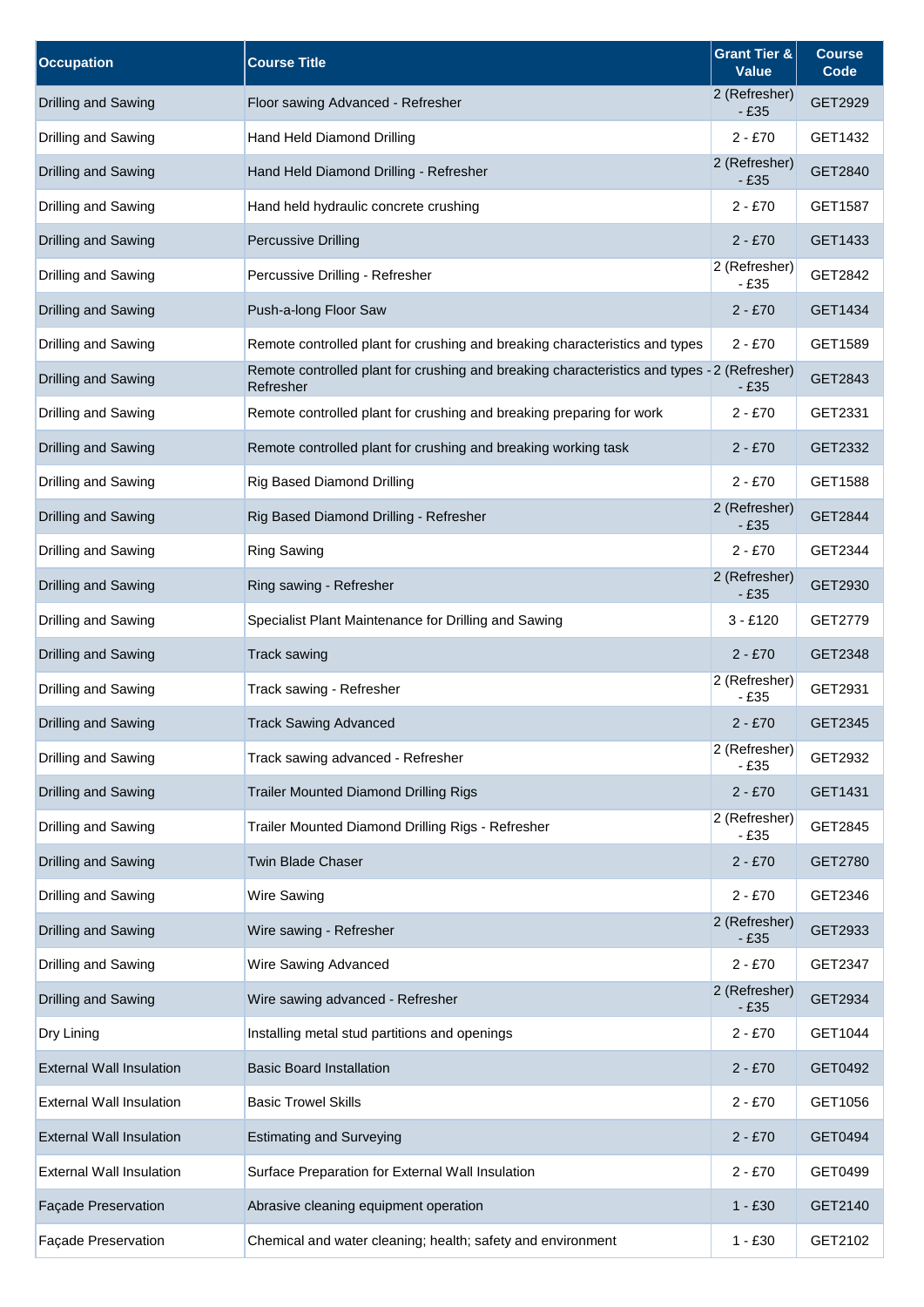| <b>Occupation</b>              | <b>Course Title</b>                                                                 | <b>Grant Tier &amp;</b><br><b>Value</b> | <b>Course</b><br>Code |
|--------------------------------|-------------------------------------------------------------------------------------|-----------------------------------------|-----------------------|
| <b>Façade Preservation</b>     | Conservation philosophies and controls for façade preservation                      | $1 - £30$                               | GET1818               |
| Façade Preservation            | Water cleaning equipment operation                                                  | $2 - £70$                               | GET1820               |
| <b>Floor Covering</b>          | Entrance Matting and MatWell Framing Installation                                   | $2 - £70$                               | GET0351               |
| <b>Ground Preparation</b>      | Gas membrane unloading, storage and preparation                                     | $1 - £30$                               | GET2759               |
| <b>Ground Preparation</b>      | Gas membrane unloading, storage and preparation refresher                           | 1 (Refresher)<br>$-E15$                 | GET2761               |
| <b>Ground Preparation</b>      | Gas membranes preparing to install                                                  | $1 - £30$                               | GET2760               |
| <b>Ground Preparation</b>      | Gas membranes preparing to install refresher                                        | 1 (Refresher)<br>$-E15$                 | GET2762               |
| Health, Safety and Environment | Behavioural safety awareness in construction                                        | $1 - £30$                               | GET3032               |
| Health, Safety and Environment | Behavioural safety awareness in construction - Refresher                            | 1 (Refresher)<br>$-£15$                 | GET3033               |
| Health, Safety and Environment | Behavioural safety leadership in construction                                       | $1 - £30$                               | GET3085               |
| Health, Safety and Environment | Behavioural safety leadership in construction - Refresher                           | 1 (Refresher)<br>$-£15$                 | GET3086               |
| Health, Safety and Environment | Behavioural safety management in construction                                       | $1 - £30$                               | GET3035               |
| Health, Safety and Environment | Behavioural safety management in construction - Refresher                           | 1 (Refresher)<br>$-£15$                 | GET3036               |
| Health, Safety and Environment | Development of environmental management systems                                     | $1 - £30$                               | GET1944               |
| Health, Safety and Environment | Environmental and sustainability issues                                             | $1 - £30$                               | GET2126               |
| Health, Safety and Environment | Environmental Assessment Tool (SKA)                                                 | $2 - £70$                               | GET1229               |
| Health, Safety and Environment | Environmental awareness in construction                                             | $1 - £30$                               | GET2854               |
| Health, Safety and Environment | Environmental management in construction                                            | $2 - £70$                               | GET2772               |
| Health, Safety and Environment | Health and safety in construction site management                                   | $3 - £120$                              | GET2763               |
| Health, Safety and Environment | Health and safety in construction site management - refresher                       | 3 (Refresher)<br>$-£60$                 | GET2764               |
| Health, Safety and Environment | Health and safety in construction site supervision                                  | $2 - £70$                               | GET2766               |
| Health, Safety and Environment | Health and safety in construction site supervision - refresher                      | 2 (Refresher)<br>$-£35$                 | GET2767               |
| Health, Safety and Environment | Introduction to Contaminated Land                                                   | $1 - £30$                               | GET1743               |
| Health, Safety and Environment | Introduction to health and safety in construction                                   | $1 - £30$                               | GET2382               |
| Health, Safety and Environment | Setting up and operating a safe construction site during an epidemic or<br>pandemic | <b>Grant Tier</b><br>Zero               | <b>GET2757</b>        |
| Health, Safety and Environment | SPA Petrol Retail - Forecourt Contractors                                           | $1 - £30$                               | GET2725               |
| Health, Safety and Environment | <b>Waste Awareness</b>                                                              | $1 - £30$                               | GET1682               |
| Health, Safety and Environment | Waste Duty of Care                                                                  | $1 - £30$                               | GET1742               |
| Heritage (brickwork)           | <b>Bricks and Brickmaking</b>                                                       | $2 - £70$                               | GET0512               |
| Heritage (brickwork)           | Historic Brickwork Failures and Remedial Actions                                    | $3 - £120$                              | GET0513               |
| Heritage (brickwork)           | Lime and Lime-based Mortars                                                         | $2 - £70$                               | GET0516               |
| Heritage (common)              | Advanced techniques for working with lime in buildings                              | $3 - £120$                              | GET2225               |
| Heritage (common)              | <b>Conservation Law</b>                                                             | $1 - £30$                               | GET1101               |
| Heritage (common)              | Introduction to working with lime in buildings                                      | $2 - £70$                               | GET2226               |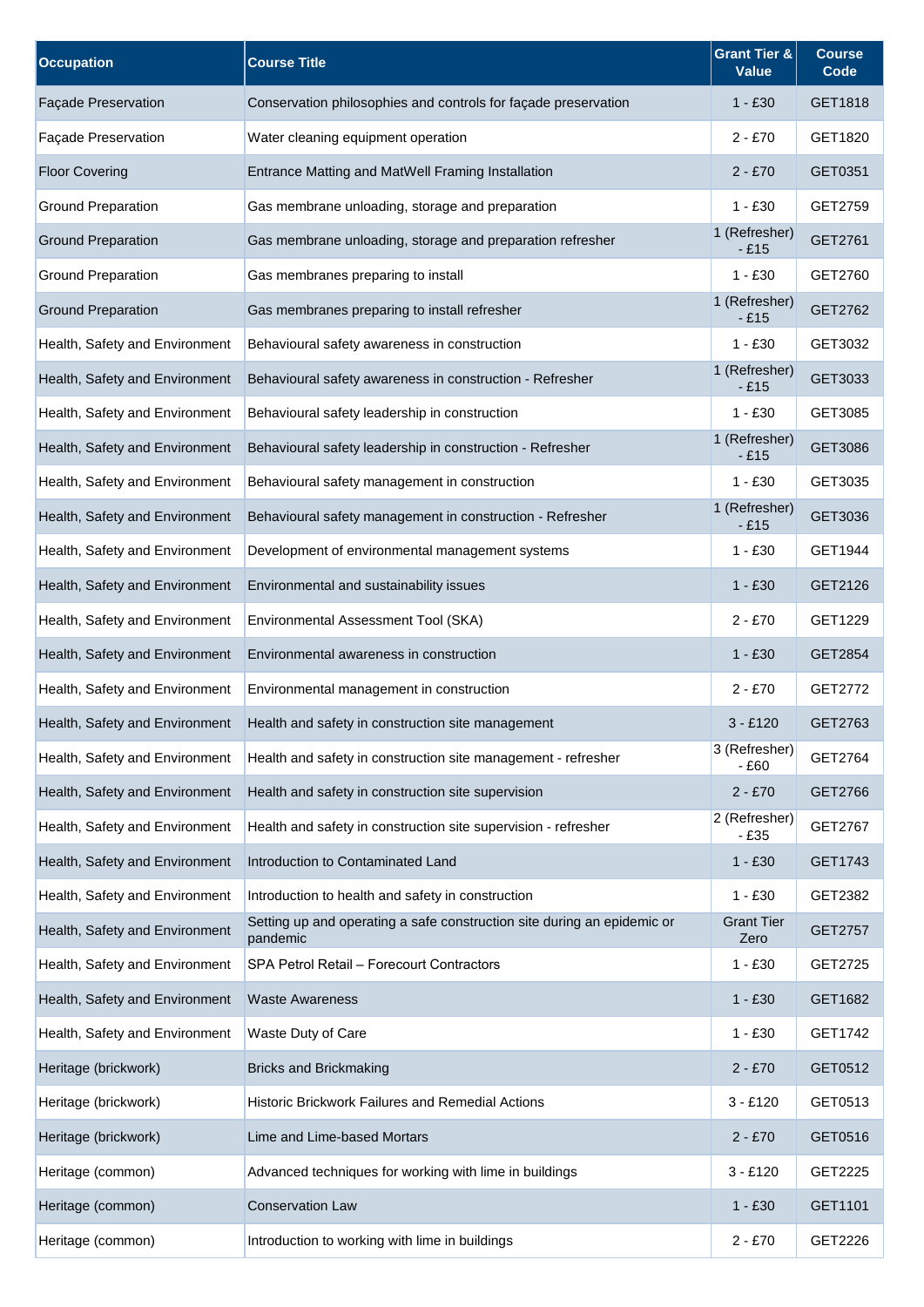| <b>Occupation</b>       | <b>Course Title</b>                                                | <b>Grant Tier &amp;</b><br><b>Value</b> | <b>Course</b><br>Code |
|-------------------------|--------------------------------------------------------------------|-----------------------------------------|-----------------------|
| Heritage (common)       | Retrofit for older & traditional buildings                         | $1 - £30$                               | GET2179               |
| Heritage (common)       | Understanding the built heritage                                   | $1 - £30$                               | GET2544               |
| Heritage (plastering)   | Conservation Principles, Statutory Consent and Controls            | $1 - £30$                               | GET0529               |
| Heritage (plastering)   | <b>Fibrous Plasterwork Conservation</b>                            | $2 - £70$                               | GET0530               |
| Heritage (plastering)   | <b>Fibrous Plasterwork Installation</b>                            | $2 - £70$                               | GET0532               |
| Heritage (plastering)   | <b>Fibrous Plasterwork Production</b>                              | $2 - £70$                               | GET0533               |
| Heritage (plastering)   | Fibrous Works Materials, Selecting and Mixing                      | $2 - £70$                               | GET0535               |
| Heritage (plastering)   | Interior and Exterior Work Materials, Selecting and Mixing         | $2 - £70$                               | GET0536               |
| Heritage (plastering)   | Solid Plastered Surface Production                                 | $3 - £120$                              | GET0534               |
| Heritage (plastering)   | Solid Plastered Surfaces Conservation                              | $3 - £120$                              | GET0531               |
| Heritage (roofing)      | Decorative Lead Sheet Work and Casting Installation                | $3 - £120$                              | GET0523               |
| Heritage (roofing)      | Decorative Sheet Metal Work and Casting                            | $3 - £120$                              | GET0520               |
| Heritage (roofing)      | Heritage Leadwork                                                  | $3 - £120$                              | GET1087               |
| Heritage (roofing)      | History of clay tile and slate roofing                             | $1 - £30$                               | GET2545               |
| Heritage (roofing)      | Prepare Roof for Re-Slating                                        | $2 - £70$                               | GET1093               |
| Heritage (roofing)      | Prepare Roof for Re-Tiling                                         | $2 - £70$                               | GET1094               |
| Heritage (roofing)      | Recording historic roofs                                           | $1 - £30$                               | GET2548               |
| Heritage (roofing)      | Relaying Heritage Roof Slates                                      | $3 - £120$                              | GET1095               |
| Heritage (roofing)      | Relaying Heritage Roof Tiles                                       | $3 - £120$                              | GET0526               |
| Heritage (roofing)      | Repairing Heritage Roof Slates and Tiles                           | $1 - £30$                               | GET1366               |
| Heritage (roofing)      | Replacing Heritage Roof Coverings                                  | $3 - £120$                              | GET0528               |
| Heritage (roofing)      | Site protection                                                    | $1 - £30$                               | GET2552               |
| Heritage (roofing)      | Stripping existing roof slating and tiling coverings               | $2 - £70$                               | GET2551               |
| Heritage (stonemasonry) | Conservation and Restoration of Stonemasonry                       | $1 - £30$                               | GET1102               |
| Heritage (stonemasonry) | Defect recognition; cause and effect for heritage stonemasonry     | $1 - £30$                               | GET1099               |
| Heritage (stonemasonry) | <b>Identification of Materials</b>                                 | $1 - £30$                               | GET1098               |
| Heritage (stonemasonry) | Setting out and Erecting Complex Stonemasonry Structures           | $3 - £120$                              | GET1103               |
| Heritage (stonemasonry) | Specialist Techniques                                              | $1 - £30$                               | GET1100               |
| Heritage (stonemasonry) | Stonework Conservation, Repair and Maintenance                     | $3 - £120$                              | GET0537               |
| Heritage (stonemasonry) | Temporary Support, Excavation and Underpinning                     | $2 - £70$                               | GET0539               |
| Heritage (woodwork)     | Architectural Recognition                                          | $1 - £30$                               | GET2092               |
| Heritage (woodwork)     | Bench Joinery, Workshop and on Site                                | $3 - £120$                              | GET2137               |
| Heritage (woodwork)     | <b>Conservation or Restoration of Timber-based Products</b>        | $2 - £70$                               | GET2093               |
| Heritage (woodwork)     | Defect recognition, cause and effect for heritage wood occupations | $2 - £70$                               | GET2077               |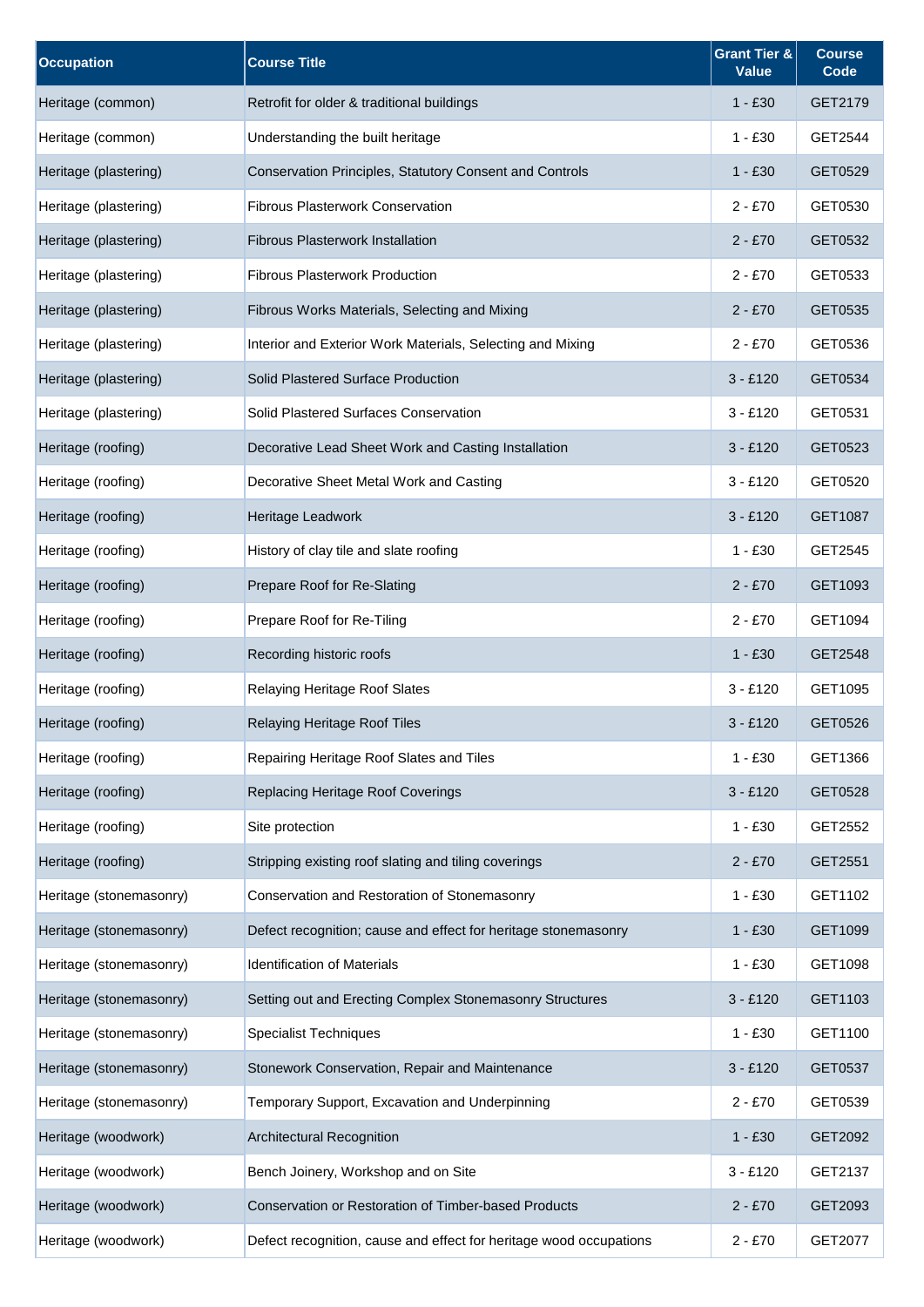| <b>Occupation</b>         | <b>Course Title</b>                                                                            | <b>Grant Tier &amp;</b><br><b>Value</b> | <b>Course</b><br>Code |
|---------------------------|------------------------------------------------------------------------------------------------|-----------------------------------------|-----------------------|
| Heritage (woodwork)       | Heavy Timber Framework                                                                         | $2 - £70$                               | GET2094               |
| Heritage (woodwork)       | Material identification for heritage wood occupations                                          | $2 - £70$                               | GET2095               |
| Heritage (woodwork)       | Specialist techniques for heritage wood occupations                                            | 2 - £70                                 | GET2078               |
| Home Building             | Building regulations and standards for residential homes                                       | $1 - £30$                               | GET3009               |
| Home Building             | Defect prevention - external works                                                             | $1 - £30$                               | GET1909               |
| Home Building             | Defect prevention - finishes                                                                   | $1 - £30$                               | GET1897               |
| Home Building             | Defect prevention - foundations                                                                | $1 - £30$                               | GET1896               |
| Home Building             | Defect prevention - roofs                                                                      | $1 - £30$                               | GET1899               |
| Home Building             | Defect prevention - substructure                                                               | $1 - £30$                               | GET1898               |
| Home Building             | Defect prevention - superstructure                                                             | $1 - £30$                               | GET1908               |
| Home Building             | Defect prevention introduction                                                                 | $2 - £70$                               | GET2089               |
| Home Building             | Develop and maintain a home build programme                                                    | $1 - £30$                               | GET1871               |
| Home Building             | Effective snagging and pre-handover checks                                                     | 1 - £30                                 | GET1872               |
| Home Building             | Hazards and controls associated with the home building sector                                  | $1 - £30$                               | GET2090               |
| Home Building             | Home build site management                                                                     | $1 - £30$                               | GET1869               |
| Home Building             | Home building introduction                                                                     | $1 - £30$                               | GET2091               |
| Home Building             | Housing warranty and after sales service                                                       | $1 - £30$                               | GET2136               |
| Home Building             | Interpreting plans and drawings                                                                | $1 - £30$                               | GET1873               |
| Home Building             | Managing timber frame construction for home builders                                           | 1 - £30                                 | GET2110               |
| <b>Industrial Coating</b> | Industrial Coating Applicators Scheme (ICATS) Abrasive Blast Cleaning                          | $2 - £70$                               | GET1568               |
| <b>Industrial Coating</b> | Industrial Coating Applicators Scheme (ICATS) Protective Coatings<br>Application (Core Module) | $3 - £120$                              | GET1567               |
| <b>Industrial Coating</b> | Industrial Coating Applicators Scheme (ICATS) Spray Painting                                   | $2 - £70$                               | GET1569               |
| In-situ Flooring          | Calcium sulfate screeds                                                                        | $2 - £70$                               | GET3026               |
| In-situ Flooring          | Calcium sulfate screeds - Refresher                                                            | 2 (Refresher)<br>$-£35$                 | GET3062               |
| In-situ Flooring          | <b>Flowable Screeds</b>                                                                        | $2 - £70$                               | GET2860               |
| In-situ Flooring          | Prepare Background Surfaces to Receive Resin Flooring                                          | $2 - £70$                               | GET2861               |
| In-situ Flooring          | Prepare background surfaces to recieve screed flooring                                         | $2 - £70$                               | GET3027               |
| In-situ Flooring          | Prepare background surfaces to recieve screed flooring - Refresher                             | 2 (Refresher)<br>$-£35$                 | GET3063               |
| In-situ Flooring          | <b>Resin Coatings</b>                                                                          | $2 - £70$                               | GET2862               |
| In-situ Flooring          | Resin Flooring and Equipment Introduction                                                      | $1 - £30$                               | GET2863               |
| In-situ Flooring          | Resin Screeds and Coving                                                                       | $2 - £70$                               | GET2864               |
| In-situ Flooring          | Resin Self-smoothing Systems                                                                   | $2 - £70$                               | GET2865               |
| In-situ Flooring          | Screed flooring and equipment introduction - Refresher                                         | 2 (Refresher)<br>$-£35$                 | GET3064               |
| In-situ Flooring          | Specifying and Selecting Resin Flooring                                                        | $2 - £70$                               | GET2859               |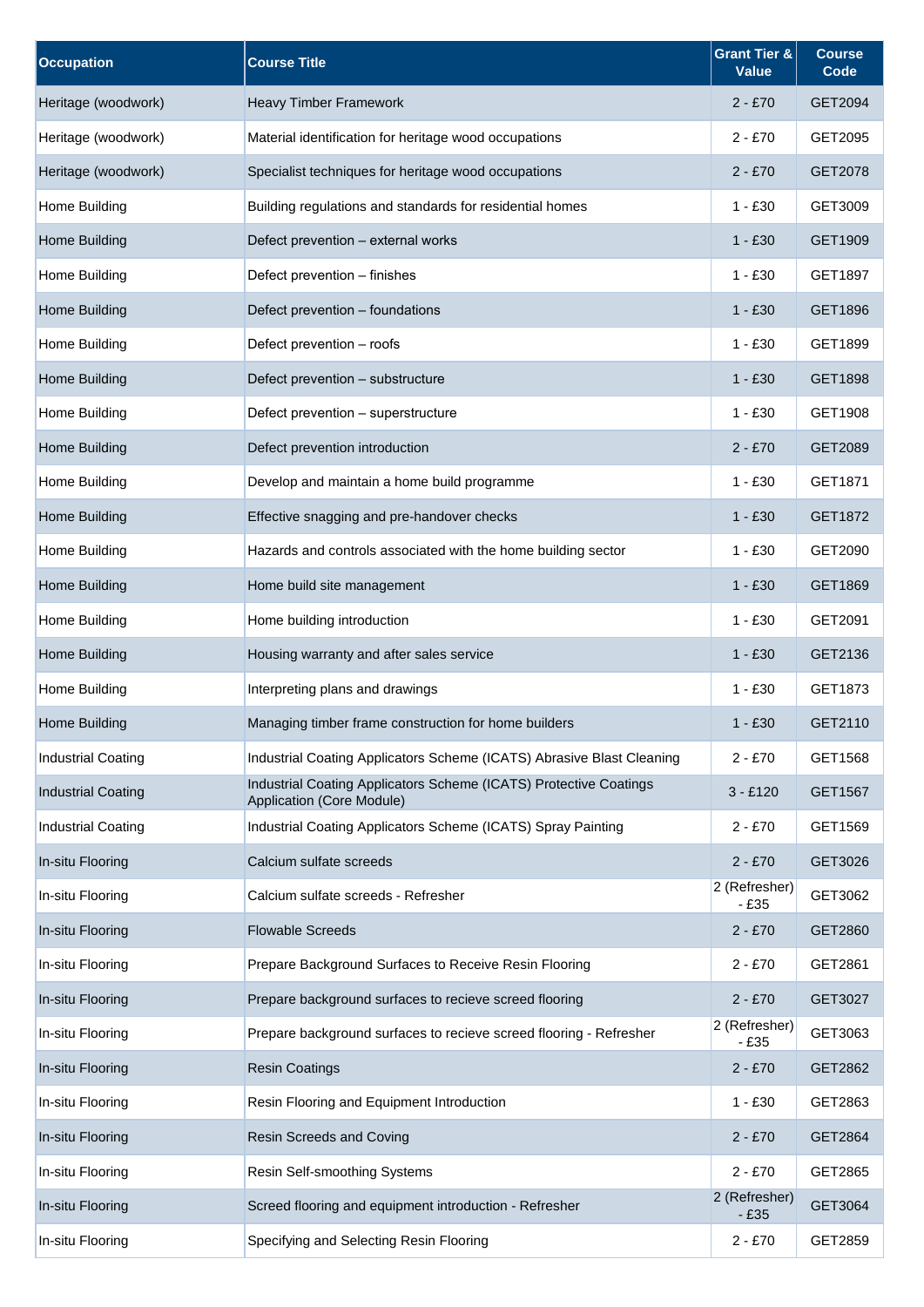| <b>Occupation</b>                            | <b>Course Title</b>                                                                          | <b>Grant Tier &amp;</b><br><b>Value</b> | <b>Course</b><br>Code |
|----------------------------------------------|----------------------------------------------------------------------------------------------|-----------------------------------------|-----------------------|
| In-situ Flooring                             | Thermal and acoustic insulation and underfloor heating - Refresher                           | 2 (Refresher)<br>$-E35$                 | GET3065               |
| In-situ Flooring                             | Traditional screeds - Refresher                                                              | 2 (Refresher)<br>$-£35$                 | GET3066               |
| In-situ Flooring                             | Work Practice and Project Planning for Resin Flooring                                        | $1 - £30$                               | GET2866               |
| In-situ Flooring                             | Work practice and project planning for screed flooring                                       | $2 - £70$                               | GET3031               |
| In-situ Flooring                             | Work practice and project planning for screed flooring - Refresher                           | 2 (Refresher)<br>$-£35$                 | GET3067               |
| Insulation and Building<br>Treatments        | Applying surface finishes to external wall insulation introduction                           | $1 - £30$                               | GET3015               |
| Insulation and Building<br>Treatments        | <b>Building Preservation Introduction</b>                                                    | $1 - £30$                               | GET0557               |
| Insulation and Building<br>Treatments        | <b>Building Repairs</b>                                                                      | $3 - £120$                              | GET0553               |
| Insulation and Building<br><b>Treatments</b> | Certificated surveyor in structural waterproofing (CSSW) examination<br>preparation          | $1 - £30$                               | GET2117               |
| Insulation and Building<br>Treatments        | Certificated surveyor of timber and dampness in buildings (CSTDB)<br>examination preparation | $1 - £30$                               | GET2118               |
| Insulation and Building<br>Treatments        | Condensation and atmospheric moisture management                                             | $1 - £30$                               | GET2104               |
| Insulation and Building<br><b>Treatments</b> | <b>Evaluating Ventilation in Existing Buildings</b>                                          | $1 - £30$                               | GET1606               |
| Insulation and Building<br>Treatments        | Ground gas installation and verification                                                     | $1 - £30$                               | GET2142               |
| Insulation and Building<br>Treatments        | Ground gas protection measures - getting it right                                            | $1 - £30$                               | GET2107               |
| Insulation and Building<br>Treatments        | Heat drying equipment                                                                        | $1 - £30$                               | GET1939               |
| Insulation and Building<br><b>Treatments</b> | Internal Fixing of Cavity Drainage Membranes                                                 | $2 - £70$                               | GET0563               |
| Insulation and Building<br>Treatments        | Internal Wall Insulation Quality Assurance Systems                                           | $1 - £30$                               | GET1171               |
| Insulation and Building<br><b>Treatments</b> | Legal aspects; survey methodology and report writing for waterproofing                       | $1 - £30$                               | GET2109               |
| Insulation and Building<br>Treatments        | Party Wall Surveying                                                                         | $1 - £30$                               | GET0069               |
| Insulation and Building<br>Treatments        | Passivhaus Tradesperson Course                                                               | $1 - £30$                               | GET0071               |
| Insulation and Building<br>Treatments        | PCA qualified technician training (damp and timber)                                          | $1 - £30$                               | GET2114               |
| Insulation and Building<br><b>Treatments</b> | PCA qualified technician training (structural waterproofing)                                 | $1 - £30$                               | GET2115               |
| Insulation and Building<br><b>Treatments</b> | Preparation for Applying Timber Treatment Products and Masonry Biocide                       | $2 - £70$                               | GET0559               |
| Insulation and Building<br>Treatments        | Preparing to and installing external wall insulation introduction                            | $1 - £30$                               | GET3014               |
| Insulation and Building<br><b>Treatments</b> | Property flood resilience surveying                                                          | $2 - £70$                               | GET2180               |
| Insulation and Building<br><b>Treatments</b> | Residential ventilation masterclass                                                          | $1 - £30$                               | GET2786               |
| Insulation and Building<br>Treatments        | Retrofit insulation masterclass                                                              | $1 - £30$                               | GET2121               |
| Insulation and Building<br>Treatments        | Structural implications of waterproofing                                                     | $1 - £30$                               | GET2124               |
| Insulation and Building<br><b>Treatments</b> | Structural waterproofing update                                                              | $1 - £30$                               | GET1885               |
| Insulation and Building<br>Treatments        | Surveying timber and dampness in buildings                                                   | $1 - £30$                               | GET2147               |
| Insulation and Building<br>Treatments        | Surveyor in structural waterproofing                                                         | $1 - £30$                               | GET2148               |
| Insulation and Building<br><b>Treatments</b> | Thermography introduction                                                                    | $1 - £30$                               | GET2128               |
| Insulation and Building<br><b>Treatments</b> | <b>Treatment Application Plant and Equipment</b>                                             | $1 - £30$                               | GET0564               |
| Insulation and Building<br>Treatments        | Understanding traditional building construction principles                                   | $1 - £30$                               | GET2129               |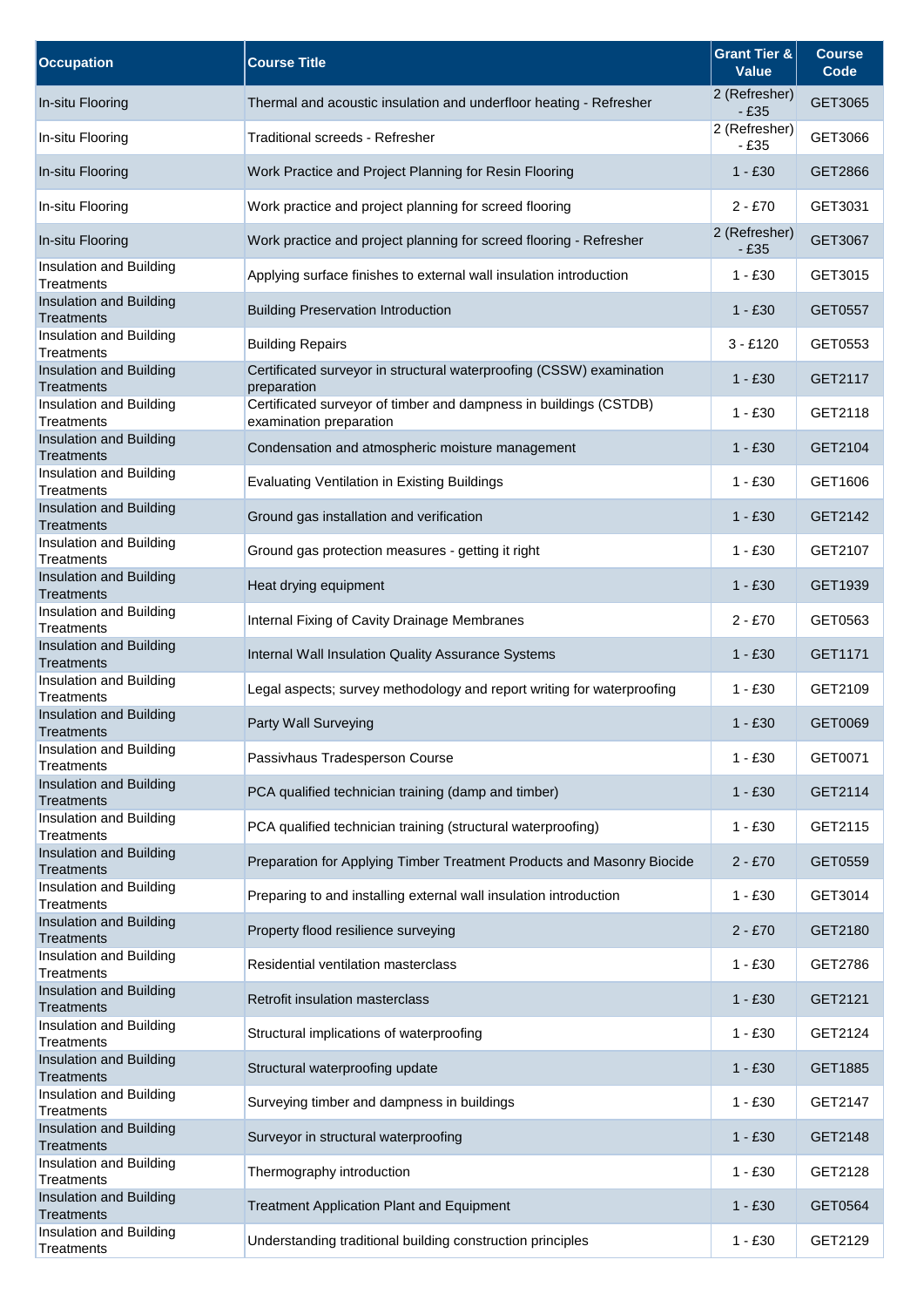| <b>Occupation</b>                     | <b>Course Title</b>                                                                               | <b>Grant Tier &amp;</b><br><b>Value</b> | <b>Course</b><br>Code |
|---------------------------------------|---------------------------------------------------------------------------------------------------|-----------------------------------------|-----------------------|
| Insulation and Building<br>Treatments | Waterproofing introduction                                                                        | $1 - £30$                               | GET2131               |
| Insulation and Building<br>Treatments | Wood identification for the infestation surveyor                                                  | $1 - £30$                               | GET2133               |
| <b>Interior Systems</b>               | British Gypsum Site Managers Certificate                                                          | 1 - £30                                 | GET0200               |
| <b>Interior Systems</b>               | Ceiling Fixing Installation                                                                       | $2 - £70$                               | GET0203               |
| <b>Interior Systems</b>               | Construction of metal stud partitions and linings (basic and deflection)                          | 2 - £70                                 | GET2690               |
| <b>Interior Systems</b>               | Deflection heads: drylining                                                                       | $1 - £30$                               | GET2691               |
| <b>Interior Systems</b>               | <b>Estimating for Interior Contracting</b>                                                        | 1 - £30                                 | GET2669               |
| <b>Interior Systems</b>               | Estimating for interior contracting                                                               | $1 - £30$                               | GET2692               |
| <b>Interior Systems</b>               | Fit aluminium cover trims and skirtings to interior systems                                       | 1 - £30                                 | GET2693               |
| <b>Interior Systems</b>               | Forming service penetrations                                                                      | $2 - £70$                               | GET2715               |
| <b>Interior Systems</b>               | Hand jointing and finishing                                                                       | $2 - £70$                               | GET2694               |
| <b>Interior Systems</b>               | Installation of British Gypsum CasoLine MF ceilings                                               | $2 - £70$                               | GET2696               |
| <b>Interior Systems</b>               | Installation of British Gypsum GypWall partitions                                                 | $2 - £70$                               | GET2695               |
| <b>Interior Systems</b>               | Installing fire protection encasements for steelwork with Glasroc F Firecase                      | $1 - £30$                               | GET2711               |
| <b>Interior Systems</b>               | Installing fire protection encasements for steelwork with Gyplyner<br>encasements                 | $1 - £30$                               | GET2712               |
| <b>Interior Systems</b>               | Interior systems introduction to health and safety awareness                                      | $1 - £30$                               | GET2687               |
| <b>Interior Systems</b>               | Interior systems introduction to identifying, storing and handling resources                      | $1 - £30$                               | GET2688               |
| <b>Interior Systems</b>               | Interior Systems introduction to the abutment of partitions and plasterboard<br>systems           | $2 - £70$                               | GET2705               |
| <b>Interior Systems</b>               | Interior systems introduction to the construction of control joint details in<br>partitions       | $1 - £30$                               | GET2706               |
| <b>Interior Systems</b>               | Interior Systems introduction to the construction of door and window<br>openings                  | $2 - £70$                               | GET2707               |
| <b>Interior Systems</b>               | Interior systems introduction to the maintenance and safe use of hand and<br>power tools          | $1 - £30$                               | GET2699               |
| <b>Interior Systems</b>               | Interior systems introduction to the provision of service penetrations                            | $1 - £30$                               | GET2709               |
| <b>Interior Systems</b>               | Interior Systems introduction to the repairs and alterations of dry lining<br>systems             | $2 - £70$                               | GET2710               |
| <b>Interior Systems</b>               | Internal wall insulation Dryliner TL                                                              | $1 - £30$                               | GET2698               |
| <b>Interior Systems</b>               | Internal wall insulation GypLiner IWL                                                             | $1 - £30$                               | GET2713               |
| <b>Interior Systems</b>               | Internal wall insulation GypLiner Universal                                                       | $1 - £30$                               | GET2714               |
| <b>Interior Systems</b>               | Internal wall insulation RF                                                                       | $1 - £30$                               | GET2697               |
| <b>Interior Systems</b>               | Introduction to setting out and installation of lay in grid systems                               | $2 - £70$                               | GET1966               |
| <b>Interior Systems</b>               | Introduction to setting out of basic metal stud partitions, wall linings and<br>reading off plans | $2 - £70$                               | GET2708               |
| <b>Interior Systems</b>               | Mechanical jointing and finishing                                                                 | $2 - £70$                               | GET2700               |
| <b>Interior Systems</b>               | Metal Stud Partitions - Advanced                                                                  | $2 - £70$                               | GET3160               |
| <b>Interior Systems</b>               | Metal Stud Partitions - Basic                                                                     | $2 - £70$                               | GET3159               |
| <b>Interior Systems</b>               | Movable Partitioning Installation                                                                 | 1 - £30                                 | GET0198               |
| <b>Interior Systems</b>               | Plaster skim finishing and basic trowel skills                                                    | $2 - £70$                               | GET2701               |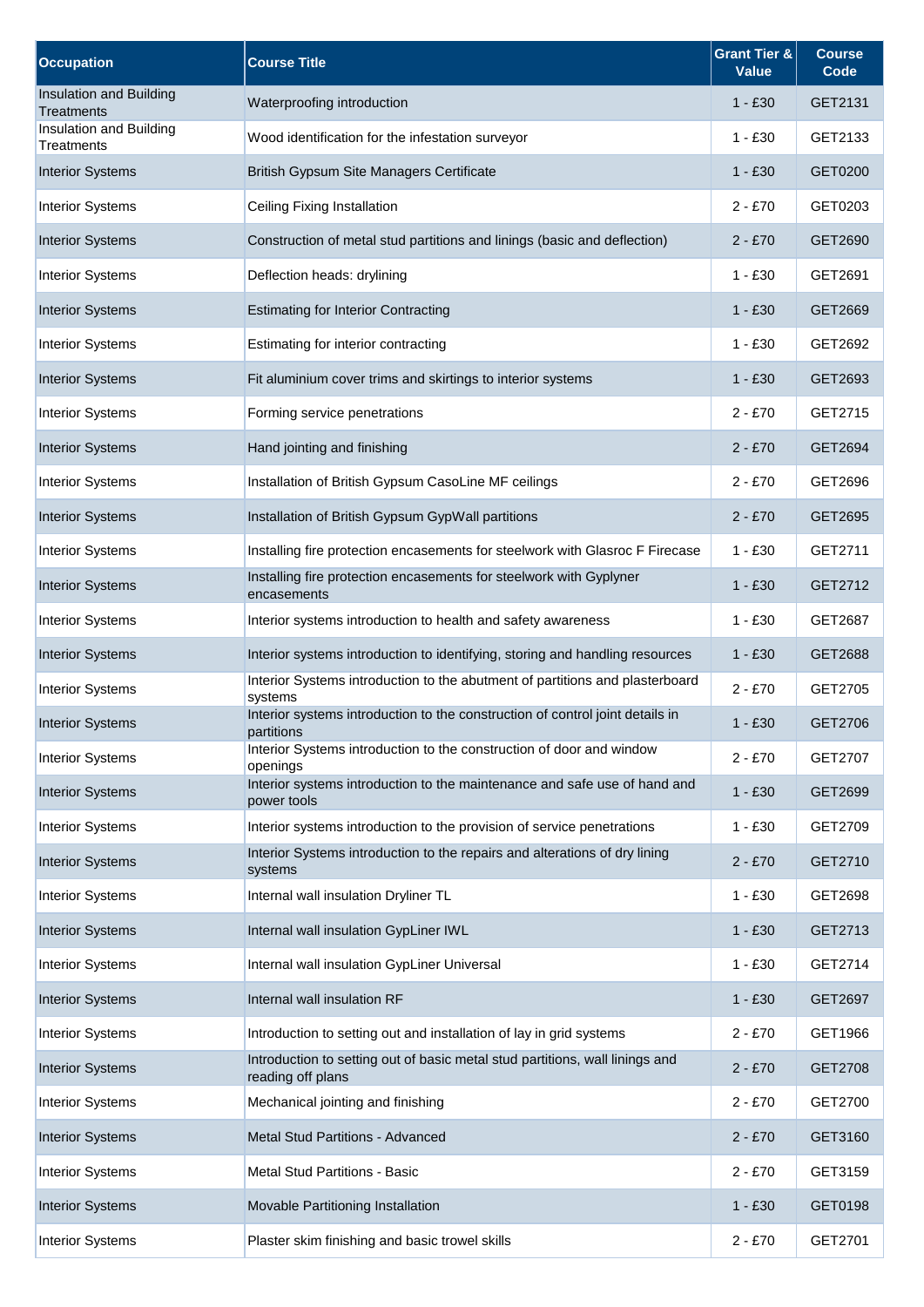| <b>Occupation</b>         | <b>Course Title</b>                                                                     | <b>Grant Tier &amp;</b><br><b>Value</b> | <b>Course</b><br>Code |
|---------------------------|-----------------------------------------------------------------------------------------|-----------------------------------------|-----------------------|
| <b>Interior Systems</b>   | <b>Shaftwall Systems</b>                                                                | $2 - £70$                               | GET3161               |
| <b>Interior Systems</b>   | Shaftwall systems installer                                                             | $1 - £30$                               | GET2703               |
| <b>Interior Systems</b>   | Stilt safety training                                                                   | $1 - £30$                               | GET2704               |
| <b>Interior Systems</b>   | The application of plasterboard via direct bond                                         | $2 - £70$                               | GET1960               |
| <b>Interior Systems</b>   | The design and selection of correct systems (acoustic/fire/loading and<br>penetrations) | $2 - £70$                               | GET1963               |
| <b>Interior Systems</b>   | The introduction to identifying laying grid suspended ceiling systems                   | $2 - £70$                               | GET1965               |
| <b>Interior Systems</b>   | The repairs and alterations of laying grid system and various types of ceiling<br>tiles | $2 - £70$                               | GET1967               |
| <b>Joint Sealant</b>      | BS8000 part 16 code of practice                                                         | $1 - £30$                               | GET2168               |
| <b>Joint Sealant</b>      | Fire rated sealants                                                                     | $2 - £70$                               | GET2169               |
| Joint Sealant             | Introduction to sealant application gunning techniques                                  | $2 - £70$                               | GET2170               |
| <b>Joint Sealant</b>      | Introduction to sealant application tooling techniques                                  | $2 - £70$                               | GET2172               |
| Joint Sealant             | Introduction to sealant application, preparation                                        | $2 - £70$                               | GET2171               |
| <b>Land Drilling</b>      | Anchoring                                                                               | $2 - £70$                               | GET0585               |
| <b>Land Drilling</b>      | Drilling and Grouting                                                                   | $2 - £70$                               | GET0586               |
| <b>Land Drilling</b>      | Drilling Applications and Methods                                                       | $2 - £70$                               | GET0587               |
| Land Drilling             | Geology                                                                                 | $2 - £70$                               | GET0588               |
| <b>Land Drilling</b>      | Ground Investigation                                                                    | $3 - £120$                              | GET0590               |
| <b>Land Drilling</b>      | Site Management                                                                         | $1 - £30$                               | GET0591               |
| Leadership and Management | Productivity Improvement in the Construction Industry                                   | 1 - £30                                 | GET3239               |
| Lean Construction         | Lean Construction e-learning bundle 6+ modules                                          | $1 - £30$                               | GET2676               |
| Lean Construction         | Lean Construction Module 1: Introduction to Lean                                        | $2 - £70$                               | GET2677               |
| Lean Construction         | Lean Construction Module 2: Problem Solving and Continuous Improvement                  | $2 - £70$                               | GET2678               |
| Lean Construction         | Lean Construction Module 3: 5S Workplace Organisation                                   | $2 - £70$                               | GET2679               |
| Lean Construction         | Lean Construction Module 4: Lean Construction and Waste                                 | $2 - £70$                               | GET2680               |
| Lean Construction         | Lean Construction Module 5: Visual Management                                           | $2 - £70$                               | GET2681               |
| Lean Construction         | Lean Construction Module 6: Standardised Work                                           | $2 - £70$                               | GET2682               |
| Lean Construction         | Lean Construction Module 7: Collaborative Planning                                      | $2 - £70$                               | GET2683               |
| Lean Construction         | Lean Construction Module 8: Value Stream Mapping                                        | $2 - £70$                               | GET2684               |
| Oak Framing               | Fabricating structural timber frames                                                    | $2 - £70$                               | GET2160               |
| Oak Framing               | Introduction to joint design and frame engineering                                      | $1 - £30$                               | GET2161               |
| Oak Framing               | Scribing timbers for structural timber frames                                           | $2 - £70$                               | GET2155               |
| Oak Framing               | Setting out structural timber frames                                                    | $2 - £70$                               | GET2154               |
| Oak Framing               | Site erection of structural timber frames                                               | $2 - £70$                               | GET2153               |
| Oak Framing               | Timber conservation & repairing timber frames                                           | $1 - £30$                               | GET2156               |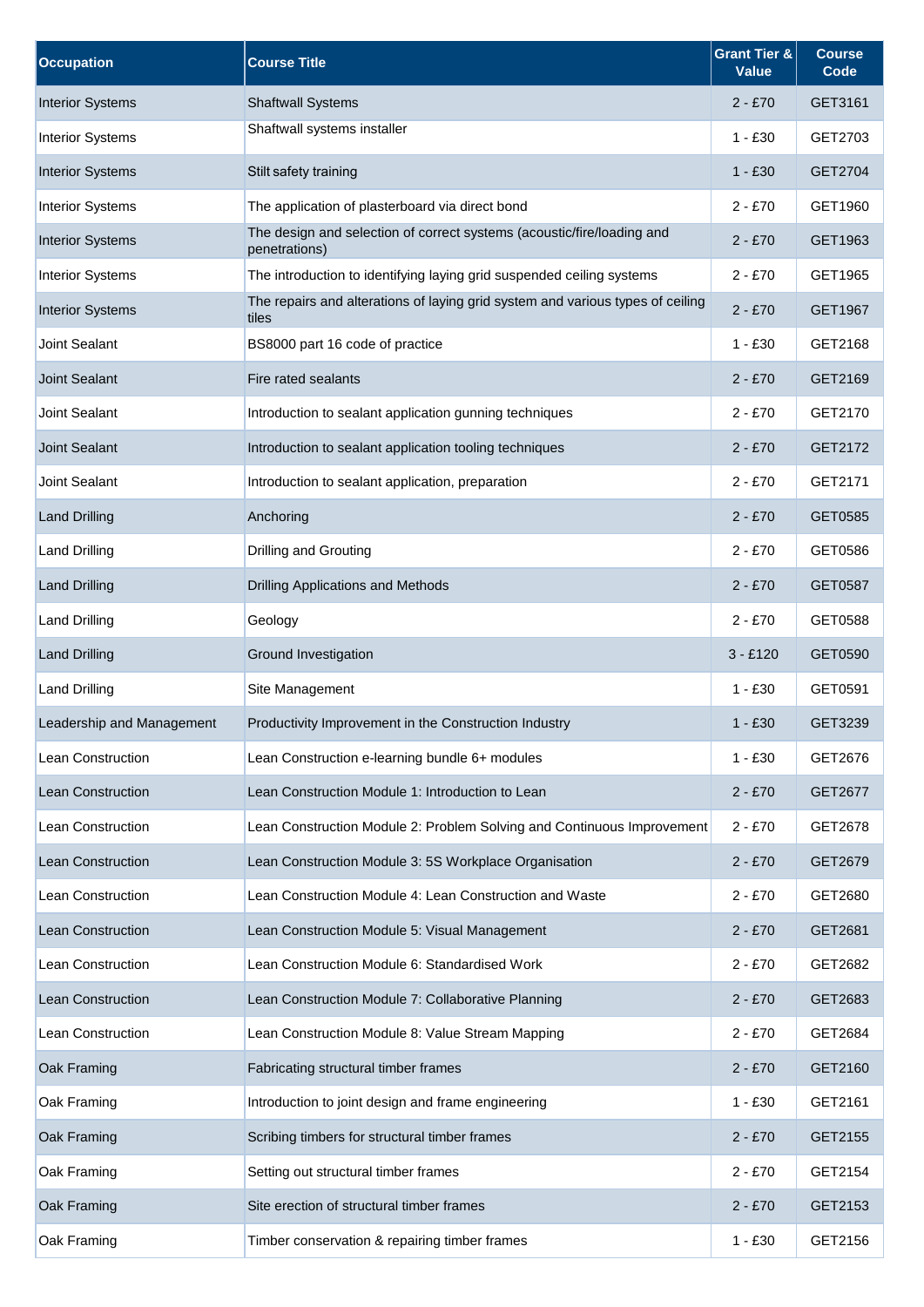| <b>Occupation</b>       | <b>Course Title</b>                                                             | <b>Grant Tier &amp;</b><br><b>Value</b> | <b>Course</b><br>Code |
|-------------------------|---------------------------------------------------------------------------------|-----------------------------------------|-----------------------|
| Painting and Decorating | Apply broken colour effects                                                     | $1 - £30$                               | GET2555               |
| Painting and Decorating | Apply broken colour effects - Refresher                                         | 1 (Refresher)<br>$-£15$                 | GET3207               |
| Painting and Decorating | Apply paint using Airless Spray Equipment                                       | $1 - £30$                               | GET2563               |
| Painting and Decorating | Apply paint using Airless Spray Equipment - Refresher                           | 1 (Refresher)<br>$-£15$                 | GET3208               |
| Painting and Decorating | Apply paint Using HVLP Equipment                                                | $2 - £70$                               | GET2567               |
| Painting and Decorating | Apply paint Using HVLP Equipment - Refresher                                    | 2 (Refresher)<br>- £35                  | GET3209               |
| Painting and Decorating | Applying printed murals                                                         | $1 - £30$                               | GET2771               |
| Painting and Decorating | Applying printed murals - Refresher                                             | 1 (Refresher)<br>$-£15$                 | GET3210               |
| Painting and Decorating | <b>DCM Paint Stripper Training</b>                                              | $1 - £30$                               | GET2564               |
| Painting and Decorating | DCM Paint Stripper Training - Refresher                                         | 1 (Refresher)<br>- £15                  | GET3104               |
| Painting and Decorating | Estimating for Painting and Decorating (commercial and domestic)                | $1 - £30$                               | GET2556               |
| Painting and Decorating | Estimating for Painting and Decorating (commercial and domestic) -<br>Refresher | 1 (Refresher)<br>$-£15$                 | GET3105               |
| Painting and Decorating | Fitted furniture renovation                                                     | $1 - £30$                               | GET2557               |
| Painting and Decorating | Fitted furniture renovation - Refresher                                         | 1 (Refresher)<br>$-£15$                 | GET3108               |
| Painting and Decorating | Gilding by loose leaf                                                           | $2 - £70$                               | GET2569               |
| Painting and Decorating | Gilding by loose leaf - Refresher                                               | 2 (Refresher)<br>$-£35$                 | GET3109               |
| Painting and Decorating | Gilding by transfer                                                             | $2 - £70$                               | GET2570               |
| Painting and Decorating | Gilding by transfer - Refresher                                                 | 2 (Refresher)<br>$-£35$                 | GET3112               |
| Painting and Decorating | Hang non-standard width wallcoverings                                           | $1 - £30$                               | GET2559               |
| Painting and Decorating | Hang non-standard width wallcoverings - Refresher                               | 1 (Refresher)<br>$-£15$                 | GET3200               |
| Painting and Decorating | Hang wallcoverings (specialised papers)                                         | $2 - £70$                               | GET2560               |
| Painting and Decorating | Hang wallcoverings (specialised papers) - Refresher                             | 2 (Refresher)<br>$-£35$                 | GET3201               |
| Painting and Decorating | Hang Wallcoverings to Complex Surfaces                                          | $2 - £70$                               | GET2561               |
| Painting and Decorating | Hang Wallcoverings to Complex Surfaces - Refresher                              | 1 (Refresher)<br>$-£15$                 | GET3202               |
| Painting and Decorating | Health and safety for Painters and Decorators                                   | $2 - £70$                               | GET3195               |
| Painting and Decorating | Introduction to marbling techniques                                             | $1 - £30$                               | GET2568               |
| Painting and Decorating | Introduction to marbling techniques - Refresher                                 | 1 (Refresher)<br>$-E15$                 | GET3203               |
| Painting and Decorating | Introduction to paperhanging                                                    | $2 - £70$                               | GET2558               |
| Painting and Decorating | Introduction to paperhanging - Refresher                                        | 2 (Refresher)<br>$-E35$                 | GET3204               |
| Painting and Decorating | Introduction to spray painting Using HVLP Equipment                             | $1 - £30$                               | GET2571               |
| Painting and Decorating | Introduction to spray painting Using HVLP Equipment - Refresher                 | 1 (Refresher)<br>$-E15$                 | GET3205               |
| Painting and Decorating | Production and use of multi-plate stencils                                      | $2 - £70$                               | GET2562               |
| Painting and Decorating | Production and use of multi-plate stencils - Refresher                          | 2 (Refresher)<br>$-E35$                 | GET3206               |
| Painting and Decorating | Repair and maintenance of traditional pre-1919 buildings                        | $2 - £70$                               | GET2566               |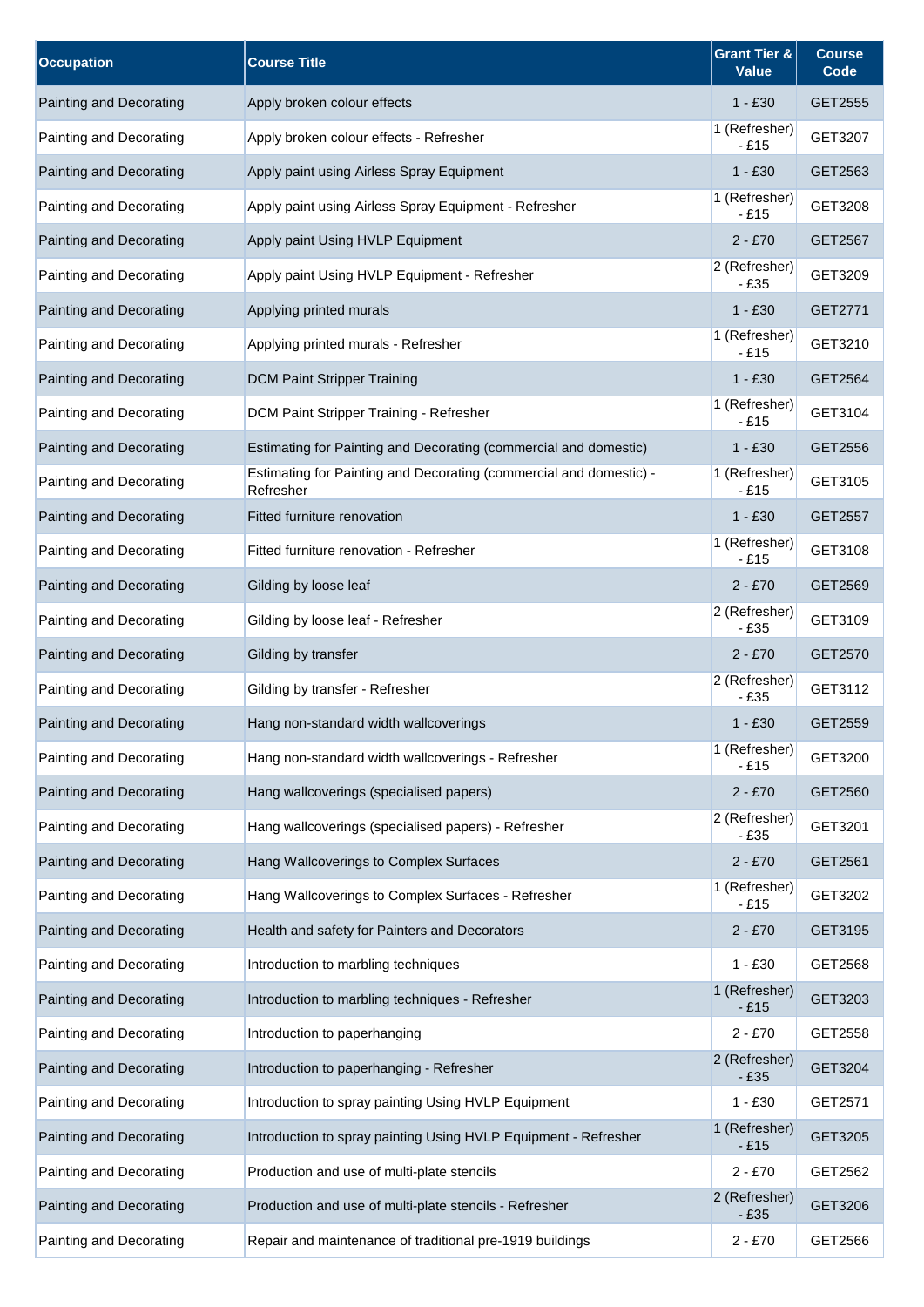| <b>Occupation</b>              | <b>Course Title</b>                                                                            | <b>Grant Tier &amp;</b><br><b>Value</b> | <b>Course</b><br>Code |
|--------------------------------|------------------------------------------------------------------------------------------------|-----------------------------------------|-----------------------|
| Painting and Decorating        | Repair and maintenance of traditional pre-1919 buildings - Refresher                           | 2 (Refresher)<br>$-£35$                 | GET3106               |
| Painting and Decorating        | Spray painting introduction                                                                    | 1 - £30                                 | GET2770               |
| Painting and Decorating        | Spray painting introduction - Refresher                                                        | 1 (Refresher)<br>- £15                  | GET3107               |
| Painting and Decorating        | Temporary surface protection (painting and decorating)                                         | $2 - £70$                               | GET3079               |
| Painting and Decorating        | Timber frame repair using flexible epoxy resin                                                 | $1 - £30$                               | GET2565               |
| Painting and Decorating        | Timber frame repair using flexible epoxy resin - Refresher                                     | 1 (Refresher)<br>$-£15$                 | GET3110               |
| Painting and Decorating        | Wallpapering intermediate                                                                      | $1 - £30$                               | GET2765               |
| Painting and Decorating        | Wallpapering intermediate - Refresher                                                          | 1 (Refresher)<br>$-£15$                 | GET3111               |
| Painting and Decorating        | <b>Water Based Finishes Introduction</b>                                                       | $1 - £30$                               | GET1428               |
| Passive Fire Protection        | Fire & smoke control dampers inspection, testing, replacement & installation                   | $1 - £30$                               | GET2937               |
| <b>Passive Fire Protection</b> | Fire Protection to the Structural Frame of Buildings                                           | $1 - £30$                               | GET1180               |
| Passive Fire Protection        | Fire Resistant Doors, Industrial Shutters and Associated Hardware                              | $1 - £30$                               | GET1181               |
| <b>Passive Fire Protection</b> | Fire Resistant Walls, Floors and Ceilings                                                      | 1 - £30                                 | GET1182               |
| Passive Fire Protection        | Fire Science for the Construction Industry                                                     | $1 - £30$                               | GET1178               |
| Passive Fire Protection        | Fire stopping, penetration seals, cavity barriers and the building envelope                    | $1 - £30$                               | GET2362               |
| Passive Fire Protection        | Installation of linear joint and cavity barriers (open state and full fill) seals              | $2 - £70$                               | GET3060               |
| Passive Fire Protection        | Installation of linear joint and cavity barriers (open state and full fill) seals<br>refresher | 2 (Refresher)<br>$-£35$                 | GET3061               |
| Passive Fire Protection        | Installation of service penetration seals                                                      | $2 - £70$                               | GET3058               |
| <b>Passive Fire Protection</b> | Installation of service penetration seals refresher                                            | 2 (Refresher)<br>$-£35$                 | GET3059               |
| Piling                         | Introduction to the piling industry and techniques                                             | $1 - £30$                               | GET1875               |
| Piling                         | Planning lifts with excavators                                                                 | $1 - £30$                               | GET1880               |
| Piling                         | Temporary works co-ordinator in the piling industry                                            | $1 - £30$                               | GET1876               |
| <b>Plant Hire and Sales</b>    | Access towers (hire industry)                                                                  | $2 - £70$                               | GET2043               |
| <b>Plant Hire and Sales</b>    | Electrical Testing of Plant & Machinery for the Hire Sector                                    | $1 - £30$                               | GET1237               |
| <b>Plant Hire and Sales</b>    | Harness inspection for the plant hire sector                                                   | $2 - £70$                               | GET2048               |
| Plant Hire and Sales           | Hire equipment service technician (HEST) - electrical testing of plant and<br>hire equipment   | $2 - £70$                               | GET2573               |
| <b>Plant Hire and Sales</b>    | Hire equipment service technician (HEST) - generators and lighting towers                      | $2 - £70$                               | GET2575               |
| <b>Plant Hire and Sales</b>    | Hire equipment service technician (HEST) - materials hoists                                    | $2 - £70$                               | GET2574               |
| <b>Plant Hire and Sales</b>    | Hire equipment service technician (HEST) - mechanical equipment                                | $2 - £70$                               | GET2576               |
| <b>Plant Hire and Sales</b>    | Hire equipment service technician (HEST) - non-mechanical equipment                            | $2 - £70$                               | GET2577               |
| <b>Plant Hire and Sales</b>    | Hire equipment service technician (HEST) - powered access                                      | $2 - £70$                               | GET2578               |
| <b>Plant Hire and Sales</b>    | Hire equipment service technician (HEST) - road-tow equipment                                  | $2 - £70$                               | GET2579               |
| <b>Plant Hire and Sales</b>    | Hire equipment service technician (HEST) - small plant                                         | 2 - £70                                 | GET2580               |
| <b>Plant Hire and Sales</b>    | Hire equipment service technician (HEST) - traffic management equipment                        | $2 - £70$                               | GET2581               |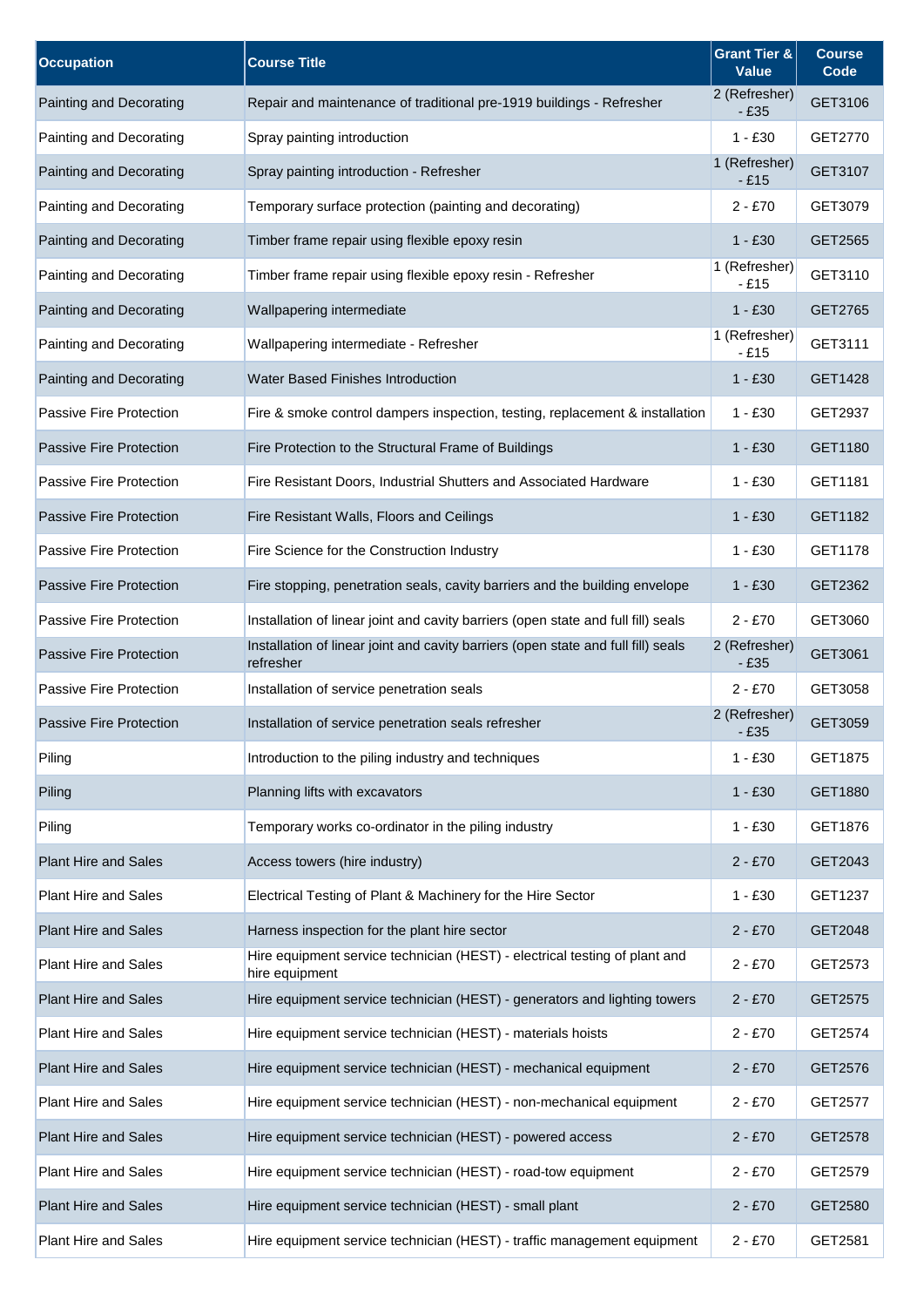| <b>Occupation</b>           | <b>Course Title</b>                                                                                   | <b>Grant Tier &amp;</b><br><b>Value</b> | <b>Course</b><br>Code |
|-----------------------------|-------------------------------------------------------------------------------------------------------|-----------------------------------------|-----------------------|
| <b>Plant Hire and Sales</b> | Hire equipment service technician (HEST) - welding, heating and cutting<br>equipment                  | $2 - £70$                               | GET2582               |
| <b>Plant Hire and Sales</b> | Hire equipment: health and safety in equipment hire                                                   | $1 - £30$                               | GET2052               |
| <b>Plant Hire and Sales</b> | Hire of cartridge and IC fixing tools                                                                 | $1 - £30$                               | GET2086               |
| <b>Plant Hire and Sales</b> | Hire of cutting and grinding machines (abrasive wheels)                                               | $1 - £30$                               | GET2050               |
| <b>Plant Hire and Sales</b> | Hire of ladders and low level staging                                                                 | $2 - £70$                               | <b>GET2087</b>        |
| <b>Plant Hire and Sales</b> | Hire procedures and practical applications                                                            | $2 - £70$                               | GET2057               |
| <b>Plant Hire and Sales</b> | Lifting equipment hire                                                                                | $1 - £30$                               | GET2051               |
| <b>Plant Hire and Sales</b> | Mobile plant loading and transporting - large equipment                                               | $2 - £70$                               | GET2053               |
| <b>Plant Hire and Sales</b> | Mobile plant loading and transporting - small equipment                                               | $2 - £70$                               | GET2054               |
| <b>Plant Hire and Sales</b> | Safe working practices around construction plant                                                      | $1 - £30$                               | GET2146               |
| <b>Plant Hire and Sales</b> | Tool and Equipment Hire Management (TEHM) - dust management<br>essentials                             | $2 - £70$                               | GET2585               |
| <b>Plant Hire and Sales</b> | Tool and Equipment Hire Management (TEHM) - hand arm vibration<br>essentials                          | $2 - £70$                               | GET2586               |
| <b>Plant Hire and Sales</b> | Tool and equipment hire management (TEHM) - management and<br>leadership essentials                   | $2 - £70$                               | GET2587               |
| <b>Plant Hire and Sales</b> | Tool and Equipment Hire Management (TEHM) - noise management<br>essentials                            | $2 - £70$                               | GET2588               |
| <b>Plant Hire and Sales</b> | Tool hire product awareness training - concrete equipment                                             | $1 - £30$                               | GET2063               |
| <b>Plant Hire and Sales</b> | Tool hire product awareness training - engineering, access, small<br>construction plant               | $2 - £70$                               | GET2055               |
| <b>Plant Hire and Sales</b> | Tool hire product awareness training - Mobile Elevated Work Platforms<br>(MEWPS) and mobile towers    | $2 - £70$                               | GET2056               |
| Plant Hire and Sales        | Tool hire product awareness training (THPAT) - access equipment                                       | $2 - £70$                               | GET2589               |
| <b>Plant Hire and Sales</b> | Tool Hire Product Awareness Training (THPAT) - cleaning and surface<br>preparation equipment          | $2 - £70$                               | GET2060               |
| <b>Plant Hire and Sales</b> | Tool hire product awareness training (THPAT) - for core cutters and gas<br>nailers                    | $2 - £70$                               | GET2591               |
| <b>Plant Hire and Sales</b> | Tool hire product awareness training (THPAT) - for mechanical equipment                               | $2 - £70$                               | GET2592               |
| <b>Plant Hire and Sales</b> | Tool hire product awareness training (THPAT) - for non-mechanical<br>equipment                        | $2 - £70$                               | GET2593               |
| <b>Plant Hire and Sales</b> | Tool hire product awareness training (THPAT) - for woodworking equipment                              | $2 - £70$                               | GET2590               |
| Plant Hire and Sales        | Tool hire product awareness training (THPAT) - heating, drying, LPG and air<br>conditioning equipment | $2 - £70$                               | GET2594               |
| <b>Plant Hire and Sales</b> | Tool hire product awareness training (THPAT) - small plant                                            | $2 - £70$                               | GET2595               |
| <b>Plant Hire and Sales</b> | Tool hire product awareness training (THPAT) - submersible pumps                                      | $2 - £70$                               | GET2572               |
| <b>Plant Hire and Sales</b> | Tool hire product awareness training (THPAT) for angle grinders, chop saws                            | $1 - £30$                               | GET2583               |
| <b>Plant Hire and Sales</b> | Tool Hire Product Awareness Training (THPAT) for generators and lighting<br>towers                    | $1 - £30$                               | GET2596               |
| <b>Plant Hire and Sales</b> | Tool Hire Product Awareness training (THPAT) for hammers, breakers, drills                            | $1 - £30$                               | GET2597               |
| <b>Plant Maintenance</b>    | Introduction to Hydraulics                                                                            | $1 - £30$                               | GET1920               |
| <b>Plant Maintenance</b>    | Maintenance of Plant Engines 1 Day                                                                    | $1 - £30$                               | GET1693               |
| <b>Plant Maintenance</b>    | Maintenance of Plant Engines 2 Days                                                                   | $2 - £70$                               | GET1694               |
| <b>Plant Maintenance</b>    | Maintenance of Plant Engines 3 Days                                                                   | $2 - £70$                               | GET1695               |
| <b>Plant Maintenance</b>    | Maintenance of Plant Engines 4 Days                                                                   | $2 - £70$                               | GET1696               |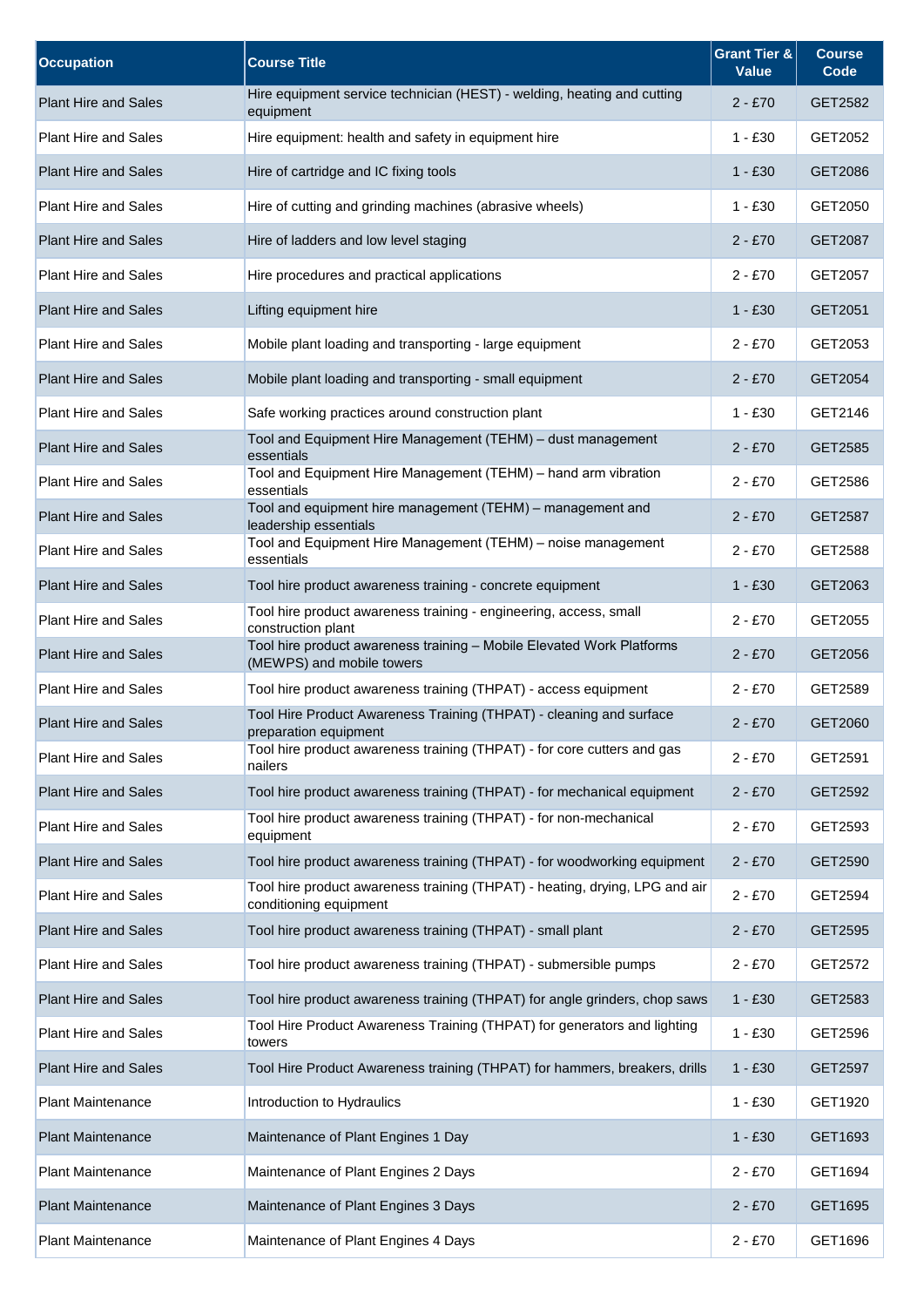| <b>Occupation</b>                    | <b>Course Title</b>                                                       | <b>Grant Tier &amp;</b><br><b>Value</b> | <b>Course</b><br>Code |
|--------------------------------------|---------------------------------------------------------------------------|-----------------------------------------|-----------------------|
| <b>Plant Maintenance</b>             | Plant Maintenance 1 Day Advanced                                          | $1 - £30$                               | GET1706               |
| <b>Plant Maintenance</b>             | Plant Maintenance 1 Day Intermediate                                      | $1 - £30$                               | GET1705               |
| <b>Plant Maintenance</b>             | Plant Maintenance 1 Day Introduction                                      | $1 - £30$                               | GET1704               |
| <b>Plant Maintenance</b>             | Plant Maintenance 2 Day Advanced                                          | $2 - £70$                               | GET1709               |
| <b>Plant Maintenance</b>             | Plant Maintenance 2 Day Intermediate                                      | $2 - £70$                               | GET1708               |
| <b>Plant Maintenance</b>             | Plant Maintenance 2 Day Introduction                                      | $2 - £70$                               | GET1707               |
| <b>Plant Maintenance</b>             | Plant Maintenance 3 Day Advanced                                          | $2 - £70$                               | GET1712               |
| <b>Plant Maintenance</b>             | Plant Maintenance 3 Day Intermediate                                      | $2 - £70$                               | GET1711               |
| <b>Plant Maintenance</b>             | Plant Maintenance 3 Day Introduction                                      | $2 - £70$                               | GET1710               |
| <b>Plant Maintenance</b>             | Plant Maintenance 4 Day Advanced                                          | $3 - £120$                              | GET1715               |
| <b>Plant Maintenance</b>             | Plant Maintenance 4 Day Intermediate                                      | $3 - £120$                              | GET1714               |
| <b>Plant Maintenance</b>             | Plant Maintenance 4 Day Introduction                                      | $2 - £70$                               | GET1713               |
| Plant Practical Testing: Rate 2      | Multi Service Vehicle (MSV) Practical Test                                | Grant Tier -<br>£240                    | GET3198               |
| <b>Plant Short Duration Training</b> | <b>Agricultural Tractor Training</b>                                      | $3 - £120$                              | GET0705               |
| <b>Plant Short Duration Training</b> | Appointed Person (Lifting Operations) Training                            | $3 - £120$                              | GET0706               |
| <b>Plant Short Duration Training</b> | <b>Cantilevered Crane Loading Platforms</b>                               | $1 - £30$                               | GET0130               |
| <b>Plant Short Duration Training</b> | Compact Crane: 360 Pick and Carry Training                                | $3 - £120$                              | GET0710               |
| <b>Plant Short Duration Training</b> | <b>Compact Crane: Luffing Static Duties Training</b>                      | $3 - £120$                              | GET0709               |
| <b>Plant Short Duration Training</b> | Compact Crane: Mobile Industrial Training                                 | $3 - £120$                              | <b>GET0708</b>        |
| <b>Plant Short Duration Training</b> | <b>Compact Crane: Static Stabilisers Training</b>                         | $3 - £120$                              | GET0707               |
| <b>Plant Short Duration Training</b> | Concrete Pump Trailer Mounted Training                                    | $3 - £120$                              | GET0711               |
| <b>Plant Short Duration Training</b> | Concrete Pump Truck Mounted Boom Training                                 | $3 - £120$                              | GET0712               |
| <b>Plant Short Duration Training</b> | Conveying Pump: Pneumatic All Types Training                              | $3 - £120$                              | GET0713               |
| <b>Plant Short Duration Training</b> | Conveying Pump: Worm Piston (Up To 50Mm Outlet) With Mixer Training       | $3 - £120$                              | GET0715               |
| <b>Plant Short Duration Training</b> | Conveying Pump: Worm Piston (Up To 50Mm Outlet) Without Mixer<br>Training | $3 - £120$                              | GET0714               |
| <b>Plant Short Duration Training</b> | Crane/Lifting Operations Supervisor Training                              | $3 - £120$                              | GET0716               |
| <b>Plant Short Duration Training</b> | Crawler Crane: Over 10 Tonnes Training                                    | $3 - £120$                              | GET0717               |
| <b>Plant Short Duration Training</b> | Crawler: Tractor/Dozer Training                                           | $3 - £120$                              | GET0718               |
| <b>Plant Short Duration Training</b> | Crawler: Tractor/Side Boom Training                                       | $3 - £120$                              | GET0719               |
| <b>Plant Short Duration Training</b> | <b>Crusher Training</b>                                                   | $3 - £120$                              | GET0720               |
| <b>Plant Short Duration Training</b> | Demolition Operations: Skid Steer Tool Carrier, Demolishing Training      | $3 - £120$                              | GET0722               |
| <b>Plant Short Duration Training</b> | Demolition Operations: Skid Steer Tool Carrier, Extracting Training       | $3 - £120$                              | GET0721               |
| <b>Plant Short Duration Training</b> | Demolition Plant: Demolishing All Heights Training                        | $3 - £120$                              | GET0727               |
| <b>Plant Short Duration Training</b> | Demolition Plant: Demolishing Up To 15 Meters Training                    | $3 - £120$                              | GET0725               |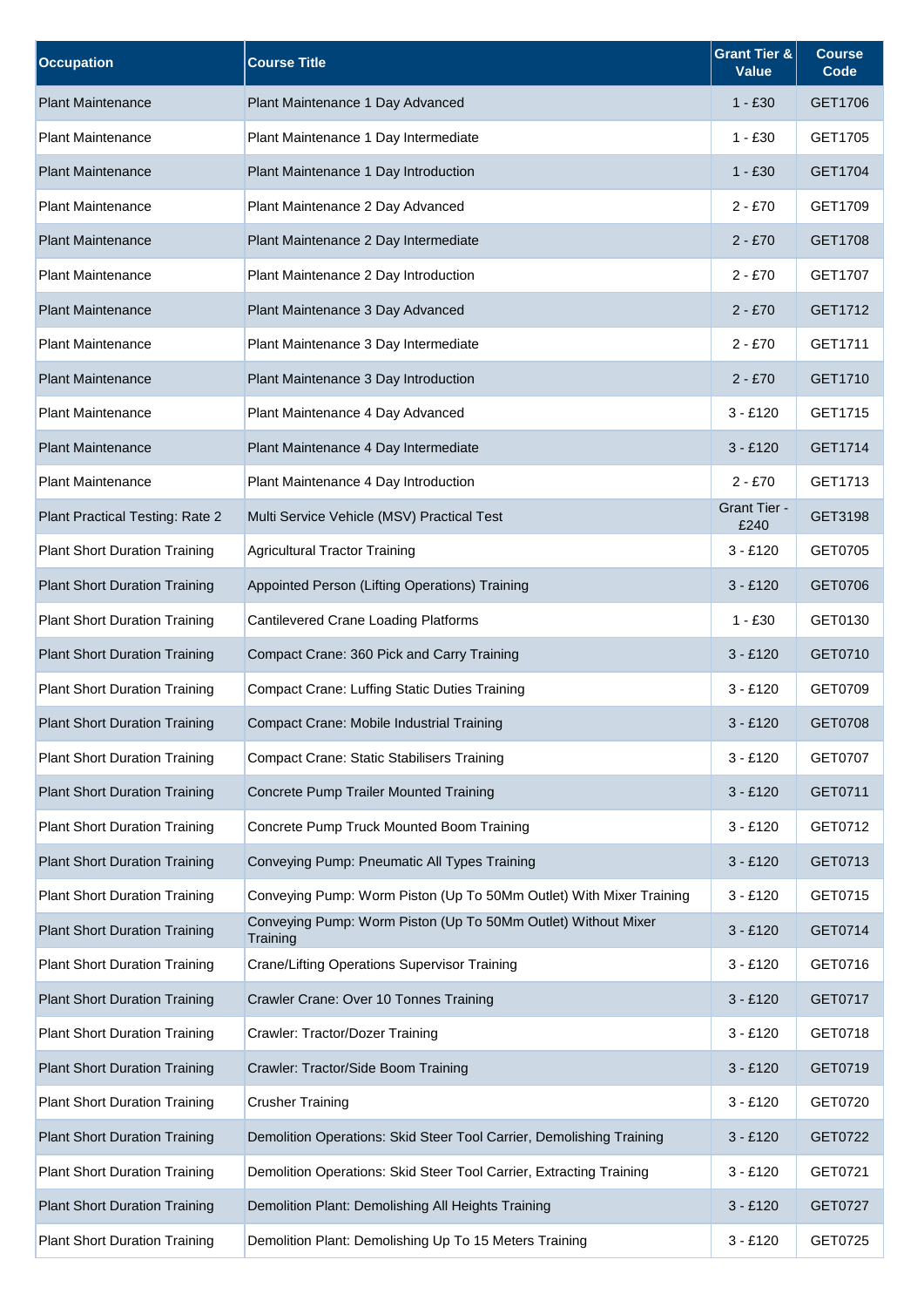| <b>Occupation</b>                    | <b>Course Title</b>                                                     | <b>Grant Tier &amp;</b><br><b>Value</b> | <b>Course</b><br>Code |
|--------------------------------------|-------------------------------------------------------------------------|-----------------------------------------|-----------------------|
| <b>Plant Short Duration Training</b> | Demolition Plant: Demolishing Up To 30 Meters Training                  | $3 - £120$                              | GET0726               |
| <b>Plant Short Duration Training</b> | Demolition Plant: Lifting Operations Training                           | $3 - £120$                              | GET0728               |
| <b>Plant Short Duration Training</b> | Demolition Plant: Materials Processing Training                         | $3 - £120$                              | GET0723               |
| <b>Plant Short Duration Training</b> | Demolition Plant: Pedestrian Operated, 180 Slew Training                | $3 - £120$                              | GET0729               |
| <b>Plant Short Duration Training</b> | Demolition Plant: Pedestrian Operated, All Types Training               | $3 - £120$                              | GET0730               |
| <b>Plant Short Duration Training</b> | Demolition Plant: Up To 10 Tonnes Training                              | $3 - £120$                              | GET0724               |
| <b>Plant Short Duration Training</b> | <b>Dragline Training</b>                                                | $3 - £120$                              | GET0731               |
| <b>Plant Short Duration Training</b> | Dump Truck: Articulated Chassis, Up To 15 Tonnes Training               | $3 - £120$                              | GET0732               |
| <b>Plant Short Duration Training</b> | Dump Truck: Articulated Chassis/Rear Tipping Dumper, All Sizes Training | $3 - £120$                              | GET0733               |
| <b>Plant Short Duration Training</b> | Dump Truck: Rigid Chassis, All Sizes (Tracked) Training                 | $3 - £120$                              | GET0737               |
| <b>Plant Short Duration Training</b> | Dump Truck: Rigid Chassis, All Sizes (Wheeled) Training                 | $3 - £120$                              | GET0736               |
| <b>Plant Short Duration Training</b> | Dump Truck: Rigid Chassis, Up To 15 Tonnes Training                     | $3 - £120$                              | GET0734               |
| <b>Plant Short Duration Training</b> | Dump Truck: Rigid Chassis, Up To 50 Tonnes Training                     | $3 - £120$                              | GET0735               |
| <b>Plant Short Duration Training</b> | Excavation Marshall - Banksperson                                       | $2 - £70$                               | GET2828               |
| <b>Plant Short Duration Training</b> | Excavation Marshall - Banksperson - Refresher                           | 2 (Refresher)<br>$-£35$                 | GET2829               |
| <b>Plant Short Duration Training</b> | Excavator 180 Above 5 Tonnes Training                                   | $3 - £120$                              | GET0739               |
| <b>Plant Short Duration Training</b> | Excavator 180 Below 5 Tonnes Training                                   | $3 - £120$                              | GET0738               |
| <b>Plant Short Duration Training</b> | Excavator 360 Above 10 Tonnes: Lifting Operations Training              | $3 - £120$                              | GET0745               |
| <b>Plant Short Duration Training</b> | Excavator 360 Above 10 Tonnes: Tracked Training                         | $3 - £120$                              | GET0743               |
| <b>Plant Short Duration Training</b> | Excavator 360 Above 10 Tonnes: Wheeled Training                         | $3 - £120$                              | GET0744               |
| <b>Plant Short Duration Training</b> | Excavator 360 Below 10 Tonnes: Lifting Operations Training              | $3 - £120$                              | GET0742               |
| <b>Plant Short Duration Training</b> | Excavator 360 Below 10 Tonnes: Tracked Training                         | $3 - £120$                              | GET0740               |
| <b>Plant Short Duration Training</b> | Excavator 360 Below 10 Tonnes: Wheeled Training                         | $3 - £120$                              | GET0741               |
| <b>Plant Short Duration Training</b> | Excavator simulation foundation training                                | $1 - £30$                               | GET2036               |
| <b>Plant Short Duration Training</b> | Forklift Side Loader Training                                           | $3 - £120$                              | GET0746               |
| <b>Plant Short Duration Training</b> | Forward Tipping Dumper: Tracked Training                                | $3 - £120$                              | GET0748               |
| <b>Plant Short Duration Training</b> | Forward Tipping Dumper: Wheeled Training                                | $3 - £120$                              | GET0747               |
| <b>Plant Short Duration Training</b> | <b>Grader Training</b>                                                  | $3 - £120$                              | GET0749               |
| <b>Plant Short Duration Training</b> | Hoist: Passenger/Goods Combined Training                                | $3 - £120$                              | GET0751               |
| <b>Plant Short Duration Training</b> | Hoist: Rack and Pinion Goods Training                                   | $3 - £120$                              | GET0750               |
| <b>Plant Short Duration Training</b> | Hoist: Rope Operated Goods Training                                     | $3 - £120$                              | GET0752               |
| <b>Plant Short Duration Training</b> | Hoist: Transport Platform Training                                      | $3 - £120$                              | GET0753               |
| <b>Plant Short Duration Training</b> | <b>Industrial Forklift Truck Training</b>                               | $3 - £120$                              | GET0754               |
| <b>Plant Short Duration Training</b> | <b>Loader Compressor Training</b>                                       | $3 - £120$                              | GET0755               |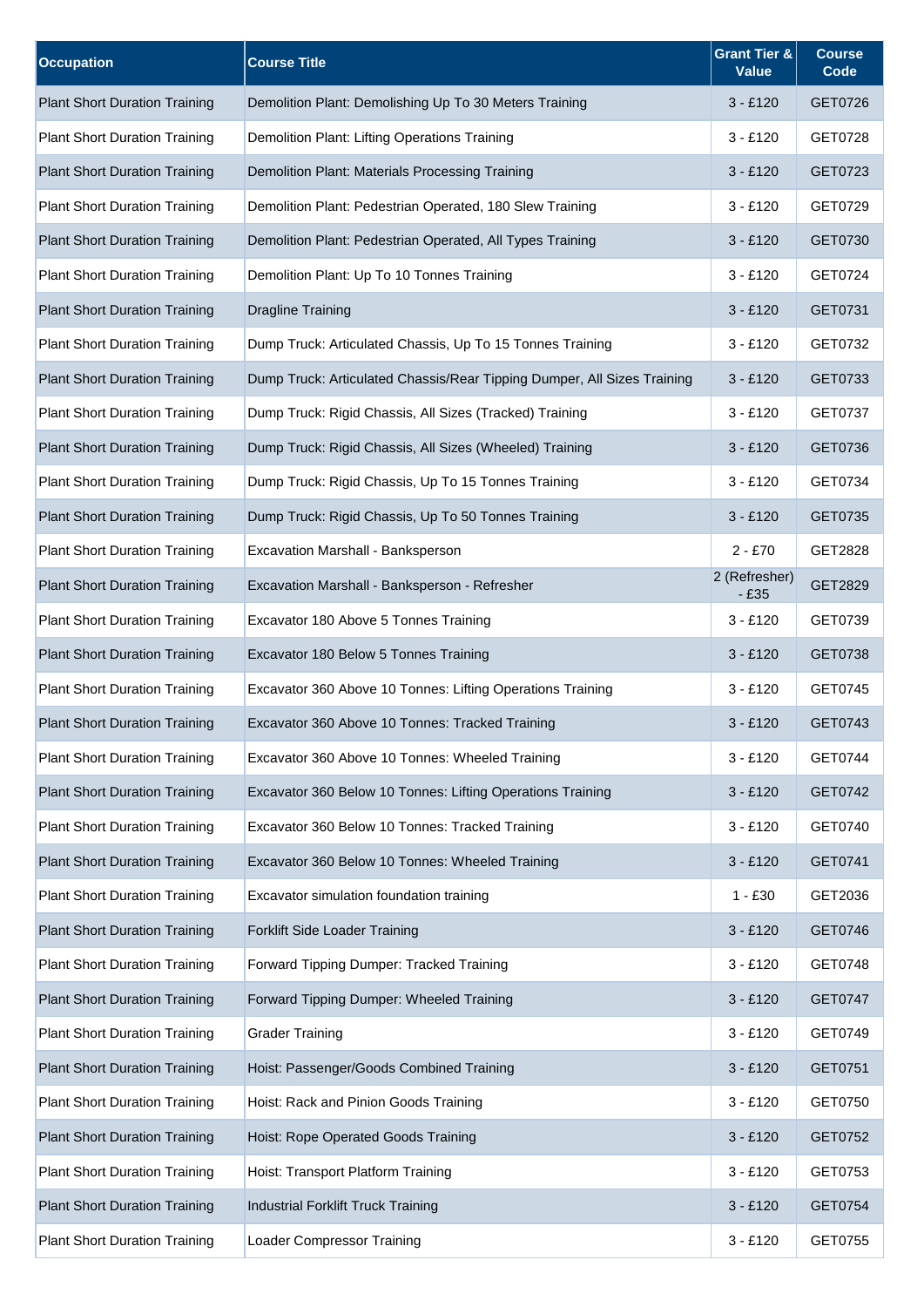| <b>Occupation</b>                    | <b>Course Title</b>                                            | <b>Grant Tier &amp;</b><br><b>Value</b> | <b>Course</b><br>Code |
|--------------------------------------|----------------------------------------------------------------|-----------------------------------------|-----------------------|
| <b>Plant Short Duration Training</b> | Loader/Securer: Non STGO Training                              | $3 - £120$                              | GET0756               |
| <b>Plant Short Duration Training</b> | Loader/Securer: Non STGO, LGV Training                         | $3 - £120$                              | GET0758               |
| <b>Plant Short Duration Training</b> | Loader/Securer: Non STGO, Non LGV Training                     | $3 - £120$                              | GET0757               |
| <b>Plant Short Duration Training</b> | Loader/Securer: STGO Training                                  | $3 - £120$                              | GET0759               |
| <b>Plant Short Duration Training</b> | Lorry Loader: Clamshell Bucket Training                        | $3 - £120$                              | GET0761               |
| <b>Plant Short Duration Training</b> | Lorry Loader: Hook Training                                    | $3 - £120$                              | GET0760               |
| <b>Plant Short Duration Training</b> | Lorry Loader: Hydraulic Clamp Training                         | $3 - £120$                              | GET0762               |
| <b>Plant Short Duration Training</b> | Management of lifting operations in construction               | $2 - £70$                               | GET2318               |
| <b>Plant Short Duration Training</b> | <b>Managing Lifting Operations</b>                             | $1 - £30$                               | GET1919               |
| <b>Plant Short Duration Training</b> | Mast Climbing Work Platform Advanced Installer                 | $3 - £120$                              | GET2802               |
| <b>Plant Short Duration Training</b> | Mast Climbing Work Platform Demonstrator                       | $2 - £70$                               | GET2803               |
| <b>Plant Short Duration Training</b> | Mast Climbing Work Platform Installer                          | $3 - £120$                              | GET2804               |
| <b>Plant Short Duration Training</b> | Mast Climbing Work Platform Instructor                         | $3 - £120$                              | GET2805               |
| <b>Plant Short Duration Training</b> | Mast Climbing Work Platform Mobile Operator                    | $2 - £70$                               | GET2806               |
| <b>Plant Short Duration Training</b> | Mast Climbing Work Platform Operator                           | $2 - £70$                               | GET2807               |
| <b>Plant Short Duration Training</b> | Mast Climbing Work Platform Trainer                            | $2 - £70$                               | GET2808               |
| <b>Plant Short Duration Training</b> | <b>MEWP Competent Assessed Person</b>                          | $2 - £70$                               | GET2809               |
| <b>Plant Short Duration Training</b> | <b>MEWP Demonstrator</b>                                       | $2 - £70$                               | GET2810               |
| <b>Plant Short Duration Training</b> | <b>MEWP Instructor</b>                                         | $2 - £70$                               | GET2811               |
| <b>Plant Short Duration Training</b> | MEWP Loading and Unloading                                     | $2 - £70$                               | GET1294               |
| <b>Plant Short Duration Training</b> | <b>MEWP Operator</b>                                           | $2 - £70$                               | GET1290               |
| <b>Plant Short Duration Training</b> | MEWP Operator PAL +                                            | $2 - £70$                               | GET2812               |
| <b>Plant Short Duration Training</b> | <b>MEWP Pre-Delivery Inspection</b>                            | $2 - £70$                               | GET2813               |
| <b>Plant Short Duration Training</b> | <b>MEWPs for Managers</b>                                      | $2 - £70$                               | GET2800               |
| <b>Plant Short Duration Training</b> | Mobile Crane: All Duties Training                              | $3 - £120$                              | GET0765               |
| <b>Plant Short Duration Training</b> | Mobile Crane: Blocked Duties Training                          | $3 - £120$                              | GET0763               |
| <b>Plant Short Duration Training</b> | Mobile Crane: Pick and Carry Duties Only Training              | $3 - £120$                              | GET0764               |
| <b>Plant Short Duration Training</b> | Mobile Elevating Work Platform: Boom: Self-Propelled Training  | $3 - £120$                              | GET0767               |
| <b>Plant Short Duration Training</b> | Mobile Elevating Work Platform: Boom: Vehicle Mounted Training | $3 - £120$                              | GET0766               |
| <b>Plant Short Duration Training</b> | Mobile Elevating Work Platform: Mast Climber Training          | $3 - £120$                              | GET0768               |
| <b>Plant Short Duration Training</b> | Mobile Elevating Work Platform: Scissor Training               | $3 - £120$                              | GET0769               |
| <b>Plant Short Duration Training</b> | <b>Motorised Scraper Training</b>                              | $3 - £120$                              | GET0770               |
| <b>Plant Short Duration Training</b> | Multi Service Vehicle (MSV) Training                           | $3 - £120$                              | GET3197               |
| <b>Plant Short Duration Training</b> | Overhead Travelling Crane: Fixed Cab Control Training          | $3 - £120$                              | GET0772               |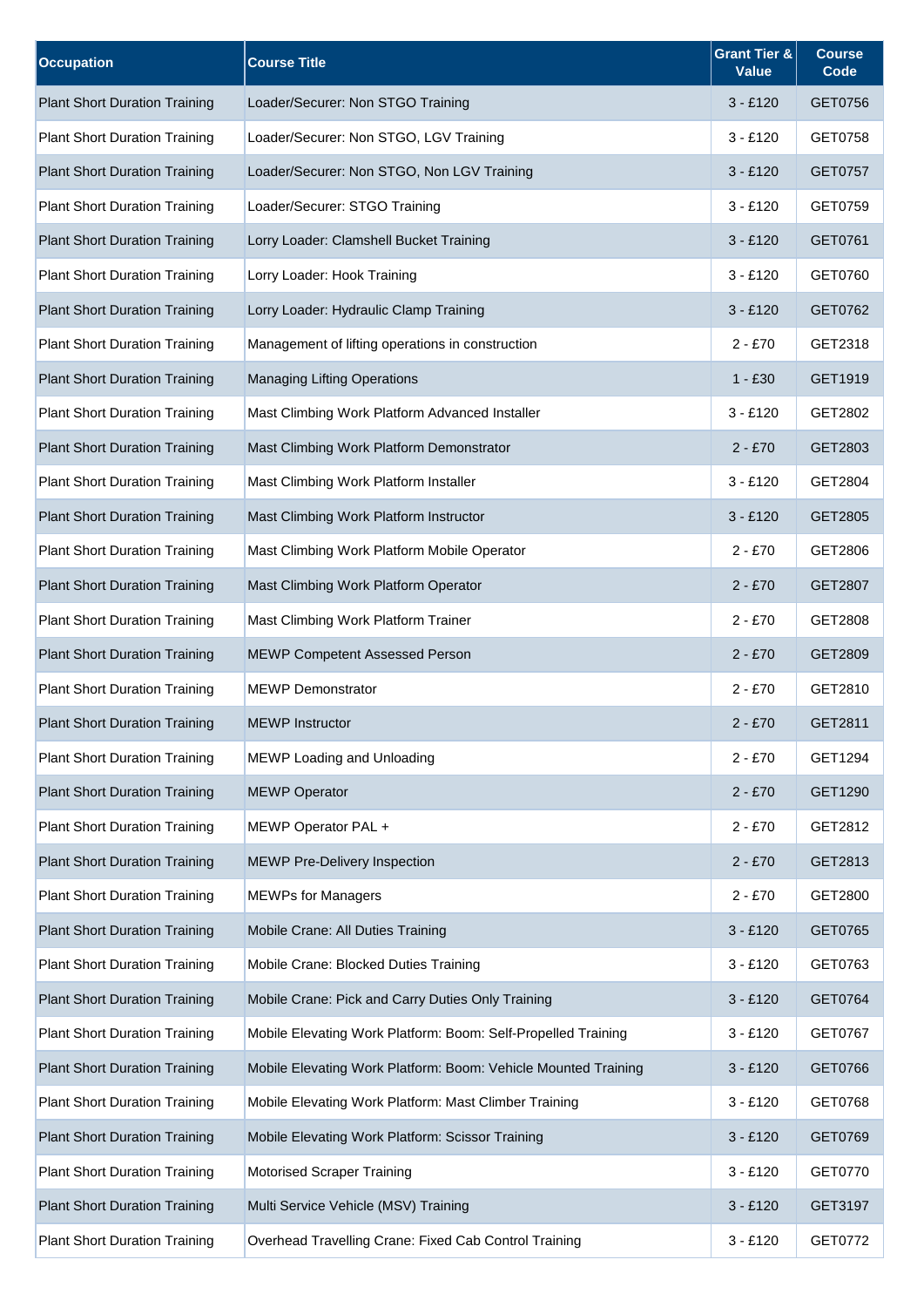| <b>Occupation</b>                    | <b>Course Title</b>                                                                                  | <b>Grant Tier &amp;</b><br><b>Value</b> | <b>Course</b><br>Code |
|--------------------------------------|------------------------------------------------------------------------------------------------------|-----------------------------------------|-----------------------|
| <b>Plant Short Duration Training</b> | Overhead Travelling Crane: Remote Operated Control Training                                          | $3 - £120$                              | GET0771               |
| <b>Plant Short Duration Training</b> | Piling Rig Attendant Training                                                                        | $3 - £120$                              | GET0773               |
| <b>Plant Short Duration Training</b> | Piling Rig: Bored Above 20 Tonnes Training                                                           | $3 - £120$                              | GET0775               |
| <b>Plant Short Duration Training</b> | Piling Rig: Bored Below 20 Tonnes Training                                                           | $3 - £120$                              | GET0774               |
| <b>Plant Short Duration Training</b> | Piling Rig: Driven Above 20 Tonnes Training                                                          | $3 - £120$                              | <b>GET0777</b>        |
| <b>Plant Short Duration Training</b> | Piling Rig: Driven Below 20 Tonnes Training                                                          | $3 - £120$                              | GET0776               |
| <b>Plant Short Duration Training</b> | Piling Rig: Tripod Training                                                                          | $3 - £120$                              | GET0778               |
| <b>Plant Short Duration Training</b> | <b>Plant and Vehicle Marshaller Training</b>                                                         | $3 - £120$                              | GET0779               |
| <b>Plant Short Duration Training</b> | Plant Driving: Loading and Unloading Ride On Roller Training                                         | $3 - £120$                              | GET0799               |
| <b>Plant Short Duration Training</b> | Plant Driving: Non-Operational Ride On Roller Training                                               | $3 - £120$                              | GET0798               |
| <b>Plant Short Duration Training</b> | Plant Driving: Tracked (Blade/Shovel) All Sizes, Loading and Unloading<br>Training                   | $3 - £120$                              | GET0789               |
| <b>Plant Short Duration Training</b> | Plant Driving: Tracked (Blade/Shovel) All Sizes, Non-Operational Only<br>Training                    | $3 - £120$                              | GET0788               |
| <b>Plant Short Duration Training</b> | Plant Driving: Tracked (Blade/Shovel) Up To 20 Tonnes, Loading and<br><b>Unloading Training</b>      | $3 - £120$                              | <b>GET0787</b>        |
| <b>Plant Short Duration Training</b> | Plant Driving: Tracked (Blade/Shovel) Up To 20 Tonnes, Non-Operational<br>Only Training              | $3 - £120$                              | GET0786               |
| <b>Plant Short Duration Training</b> | Plant Driving: Tracked Boom Equipment All Sizes, Loading and Unloading<br>Training                   | $3 - £120$                              | GET0785               |
| <b>Plant Short Duration Training</b> | Plant Driving: Tracked Boom Equipment All Sizes, Non Operational Only<br>Training                    | $3 - £120$                              | GET0784               |
| <b>Plant Short Duration Training</b> | Plant Driving: Tracked Boom Equipment Up To 10 Tonnes, Loading and<br><b>Unloading Training</b>      | $3 - £120$                              | GET0781               |
| <b>Plant Short Duration Training</b> | Plant Driving: Tracked Boom Equipment Up To 10 Tonnes, Non Operational<br>Only Training              | $3 - £120$                              | GET0780               |
| <b>Plant Short Duration Training</b> | Plant Driving: Tracked Boom Equipment Up To 50 Tonnes, Loading and<br><b>Unloading Training</b>      | $3 - £120$                              | GET0783               |
| <b>Plant Short Duration Training</b> | Plant Driving: Tracked Boom Equipment Up To 50 Tonnes, Non Operational<br>Only Training              | $3 - £120$                              | GET0782               |
| <b>Plant Short Duration Training</b> | Plant Driving: Wheeled Articulated Chassis All Sizes, Loading and<br><b>Unloading Training</b>       | $3 - £120$                              | GET0793               |
| <b>Plant Short Duration Training</b> | Plant Driving: Wheeled Articulated Chassis All Sizes, Non-Operational Only<br>Training               | $3 - £120$                              | GET0792               |
| <b>Plant Short Duration Training</b> | Plant Driving: Wheeled Articulated Chassis Up To 15 Tonnes, Loading and<br><b>Unloading Training</b> | $3 - £120$                              | GET0791               |
| <b>Plant Short Duration Training</b> | Plant Driving: Wheeled Articulated Chassis Up To 15 Tonnes, Non-<br><b>Operational Only Training</b> | $3 - £120$                              | GET0790               |
| <b>Plant Short Duration Training</b> | Plant Driving: Wheeled Rigid Chassis All Sizes, Loading and Unloading<br>Training                    | $3 - £120$                              | <b>GET0797</b>        |
| <b>Plant Short Duration Training</b> | Plant Driving: Wheeled Rigid Chassis All Sizes, Non-Operational Only<br>Training                     | $3 - £120$                              | GET0796               |
| <b>Plant Short Duration Training</b> | Plant Driving: Wheeled Rigid Chassis Up To 15 Tonnes, Loading and<br><b>Unloading Training</b>       | $3 - £120$                              | GET0795               |
| <b>Plant Short Duration Training</b> | Plant Driving: Wheeled Rigid Chassis Up To 15 Tonnes, Non-Operational<br>Only Training               | $3 - £120$                              | GET0794               |
| <b>Plant Short Duration Training</b> | Plant Testing and Inspection                                                                         | $2 - £70$                               | GET1380               |
| <b>Plant Short Duration Training</b> | Reach Truck Training                                                                                 | $3 - £120$                              | GET0800               |
| <b>Plant Short Duration Training</b> | Ride On Roller Training                                                                              | $3 - £120$                              | GET0801               |
| <b>Plant Short Duration Training</b> | Rough Terrain Masted Forklift Training                                                               | $3 - £120$                              | GET0802               |
| <b>Plant Short Duration Training</b> | <b>Screener Training</b>                                                                             | $3 - £120$                              | GET0803               |
| <b>Plant Short Duration Training</b> | <b>Skid Steer Loader Training</b>                                                                    | $3 - £120$                              | GET0804               |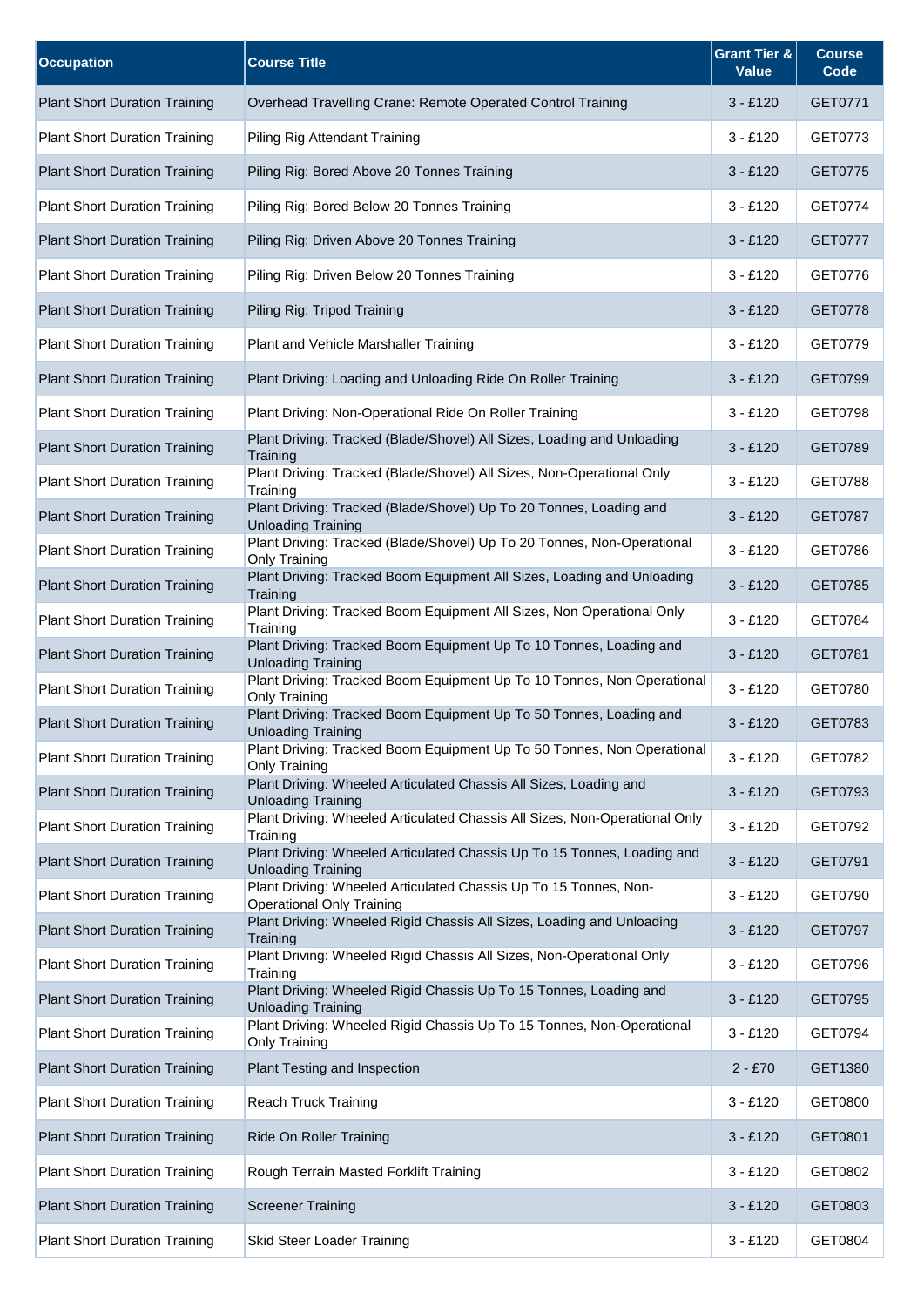| <b>Occupation</b>                    | <b>Course Title</b>                                              | <b>Grant Tier &amp;</b><br><b>Value</b> | <b>Course</b><br>Code |
|--------------------------------------|------------------------------------------------------------------|-----------------------------------------|-----------------------|
| <b>Plant Short Duration Training</b> | <b>Skip Handler Training</b>                                     | $3 - £120$                              | GET0805               |
| <b>Plant Short Duration Training</b> | Slinger/Signaller: All Types, All Duties Training                | $3 - £120$                              | GET0806               |
| <b>Plant Short Duration Training</b> | Slinger/Signaller: All Types, Static Duties Training             | $3 - £120$                              | GET0807               |
| <b>Plant Short Duration Training</b> | Slinger/Signaller: Excavator Only Training                       | $3 - £120$                              | GET0809               |
| <b>Plant Short Duration Training</b> | Slinger/Signaller: Knuckle Boom, Static Duties Only Training     | $3 - £120$                              | GET0808               |
| <b>Plant Short Duration Training</b> | Slinger/Signaller: Lift Truck Only Training                      | $3 - £120$                              | GET0810               |
| <b>Plant Short Duration Training</b> | Soil Stabiliser: Self Propelled Training                         | $3 - £120$                              | GET0812               |
| <b>Plant Short Duration Training</b> | Soil Stabiliser: Spreader Self-Propelled Training                | $3 - £120$                              | GET0814               |
| <b>Plant Short Duration Training</b> | Soil Stabiliser: Towed Training                                  | $3 - £120$                              | GET0813               |
| <b>Plant Short Duration Training</b> | Soil/Landfill Compactor Training                                 | $3 - £120$                              | GET0811               |
| <b>Plant Short Duration Training</b> | Static Concrete Placing Boom: All Sizes Training                 | $3 - £120$                              | GET0816               |
| <b>Plant Short Duration Training</b> | Static Concrete Placing Boom: Up To 13 Meters Training           | $3 - £120$                              | GET0815               |
| <b>Plant Short Duration Training</b> | Take control vehicle marshalling in construction                 | $1 - £30$                               | GET2668               |
| <b>Plant Short Duration Training</b> | Telescopic Handler: All Sizes Excluding 360 Slew Training        | $3 - £120$                              | GET0819               |
| <b>Plant Short Duration Training</b> | Telescopic Handler: All Sizes Including 360 Slew Training        | $3 - £120$                              | GET0820               |
| <b>Plant Short Duration Training</b> | Telescopic Handler: Industrial Telescope Training                | $3 - £120$                              | GET0817               |
| <b>Plant Short Duration Training</b> | Telescopic Handler: Suspended Loads (Non-Rough Terrain) Training | $3 - £120$                              | GET0821               |
| <b>Plant Short Duration Training</b> | Telescopic Handler: Up To 9 Meters Training                      | $3 - £120$                              | GET0818               |
| <b>Plant Short Duration Training</b> | Temporary Suspended Access Cradle Operator                       | $1 - £30$                               | GET0082               |
| <b>Plant Short Duration Training</b> | Thorough examination of lifting accessories                      | $1 - £30$                               | GET2215               |
| <b>Plant Short Duration Training</b> | Tower crane operator rescue                                      | $1 - £30$                               | GET1933               |
| <b>Plant Short Duration Training</b> | Tower Crane: Luffing Jib, Cab Controlled Training                | $3 - £120$                              | GET0823               |
| <b>Plant Short Duration Training</b> | Tower Crane: Trolley Jib, Cab Controlled Training                | $3 - £120$                              | GET0822               |
| <b>Plant Short Duration Training</b> | Tower Crane: Trolley Jib, Remote Training                        | $3 - £120$                              | GET0824               |
| <b>Plant Short Duration Training</b> | <b>Tracked Loading Shovel Training</b>                           | $3 - £120$                              | GET0825               |
| <b>Plant Short Duration Training</b> | <b>Trencher Training</b>                                         | $3 - £120$                              | GET0826               |
| <b>Plant Short Duration Training</b> | Tunnelling Locomotive: Diesel All Sizes Training                 | $3 - £120$                              | GET0830               |
| <b>Plant Short Duration Training</b> | Tunnelling Locomotive: Diesel Up To 10 Tonnes Training           | $3 - £120$                              | GET0829               |
| <b>Plant Short Duration Training</b> | Tunnelling Locomotive: Electric All Sizes Training               | $3 - £120$                              | GET0828               |
| <b>Plant Short Duration Training</b> | Tunnelling Locomotive: Electric Up To 10 Tonnes Training         | $3 - £120$                              | GET0827               |
| <b>Plant Short Duration Training</b> | Tunnelling Locomotive: Tandem Training                           | $3 - £120$                              | GET0831               |
| <b>Plant Short Duration Training</b> | Vacuum Excavator: Fully Powered Arm Training                     | $3 - £120$                              | GET0837               |
| <b>Plant Short Duration Training</b> | Vacuum Excavator: Non LGV, Manual Arm Training                   | $3 - £120$                              | GET0834               |
| <b>Plant Short Duration Training</b> | Vacuum Excavator: Non LGV, Semi-Powered Arm Training             | $3 - £120$                              | GET0835               |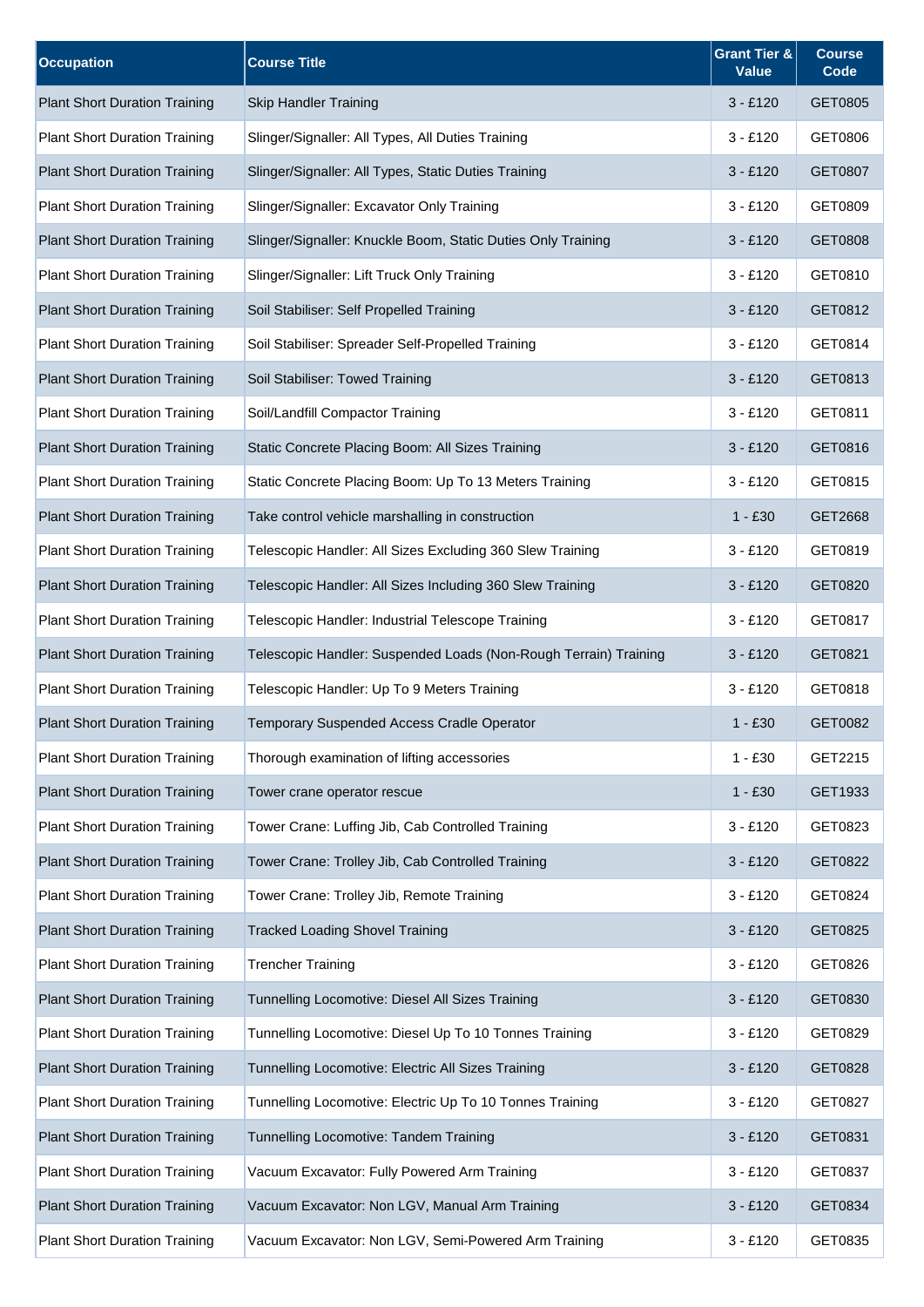| <b>Occupation</b>                    | <b>Course Title</b>                                                                                     | <b>Grant Tier &amp;</b><br><b>Value</b> | <b>Course</b><br>Code |
|--------------------------------------|---------------------------------------------------------------------------------------------------------|-----------------------------------------|-----------------------|
| <b>Plant Short Duration Training</b> | Vacuum Excavator: Semi-Powered Arm Training                                                             | $3 - £120$                              | GET0836               |
| <b>Plant Short Duration Training</b> | Vacuum Excavator: Trailer, Manual Arm Training                                                          | $3 - £120$                              | GET0832               |
| <b>Plant Short Duration Training</b> | Vacuum Excavator: Trailer, Semi-Powered Arm Training                                                    | $3 - £120$                              | GET0833               |
| <b>Plant Short Duration Training</b> | Vehicle Shunting (PUWER) Training                                                                       | $2 - £70$                               | GET0074               |
| <b>Plant Short Duration Training</b> | <b>Wheeled Loading Shovel Training</b>                                                                  | $3 - £120$                              | GET0838               |
| <b>Plant Theory Testing</b>          | Multi Service Vehicle (MSV) Theory Test                                                                 | Grant Tier -<br>£60                     | GET3199               |
| Plastering                           | Airless Spray Plaster                                                                                   | $1 - £30$                               | GET2244               |
| Plastering                           | Airless Spray Plastering                                                                                | $2 - £70$                               | GET3162               |
| Plastering                           | Applying Plasters to Complex Internal Surfaces                                                          | $2 - £70$                               | GET1492               |
| Plastering                           | Applying Projection Plaster and Maintaining Equipment                                                   | $2 - £70$                               | GET1505               |
| Plastering                           | Applying venetian polished plaster and micro cement                                                     | $2 - £70$                               | GET2149               |
| Plastering                           | Installing Complex Fibrous Plaster Components                                                           | $2 - £70$                               | GET1501               |
| Plastering                           | Installing Mechanically Fixed Plasterboards                                                             | $1 - £30$                               | GET1495               |
| Plastering                           | Lime Plastering Introduction                                                                            | $1 - £30$                               | GET0064               |
| Plastering                           | Positioning and Securing Fibrous Plaster Components                                                     | $2 - £70$                               | GET1503               |
| Plastering                           | <b>Producing Cement Castings</b>                                                                        | $2 - £70$                               | GET1506               |
| Plastering                           | <b>Producing Complex Plasterwork Mouds</b>                                                              | $2 - £70$                               | GET1500               |
| Plastering                           | <b>Producing Complex Render Finishes</b>                                                                | $2 - £70$                               | GET1493               |
| Plastering                           | <b>Producing External Render Finishes</b>                                                               | $2 - £70$                               | GET1491               |
| Plastering                           | <b>Producing Fibrous Plaster Components</b>                                                             | $2 - £70$                               | GET1499               |
| Plastering                           | <b>Producing Granolithic Works</b>                                                                      | $2 - £70$                               | GET1497               |
| Plastering                           | <b>Producing Internal Solid Finishes</b>                                                                | $2 - £70$                               | GET1490               |
| Plastering                           | <b>Producing Specialist Plastering Finishes</b>                                                         | $2 - £70$                               | GET1498               |
| Plastering                           | Repairing Complex Decorative Fibrous Plaster Components                                                 | $2 - £70$                               | GET1502               |
| Plastering                           | Running In-situ Mouldings                                                                               | $2 - £70$                               | GET1496               |
| <b>Project Management</b>            | Avoiding construction errors at interfaces - Part one: Collaboration - Trainer<br>Training              | $2 - £70$                               | GET2666               |
| <b>Project Management</b>            | Avoiding construction errors at interfaces - Part one: Collaboration (Delivery<br>Phase)                | $1 - £30$                               | GET2665               |
| Project Management                   | Avoiding construction errors at interfaces - Part one: Collaboration<br>(Development Phase)             | $1 - £30$                               | GET2664               |
| <b>Project Management</b>            | Avoiding construction errors at interfaces - Part two: Designing for<br>construction                    | $1 - £30$                               | GET2667               |
| <b>Project Management</b>            | Avoiding construction errors at interfaces - Part two: Designing for<br>construction - Trainer Training | $2 - £70$                               | GET2729               |
| <b>Project Management</b>            | Reducing errors on construction sites - Part one: Supervision Skills                                    | $1 - £30$                               | GET2660               |
| Project Management                   | Reducing errors on construction sites - Part one: Supervision Skills - Trainer<br>Training              | $2 - £70$                               | GET2661               |
| <b>Project Management</b>            | Reducing errors on construction sites - Part two: Planning Skills                                       | $1 - £30$                               | GET2662               |
| Project Management                   | Reducing errors on construction sites - Part two: Planning Skills - Trainer<br>training                 | $2 - £70$                               | GET2663               |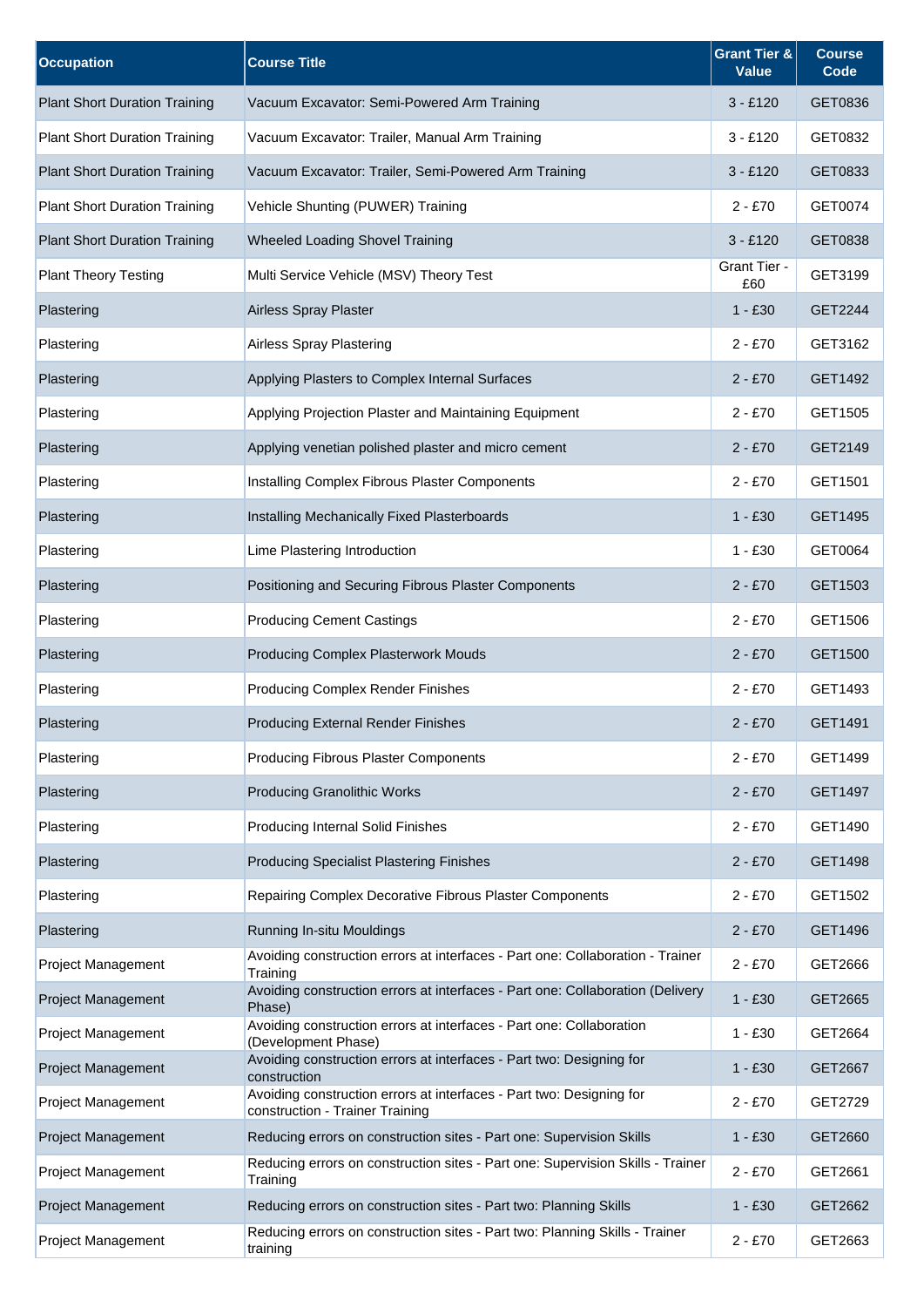| <b>Occupation</b>         | <b>Course Title</b>                                                                                    | <b>Grant Tier &amp;</b><br><b>Value</b> | <b>Course</b><br>Code |
|---------------------------|--------------------------------------------------------------------------------------------------------|-----------------------------------------|-----------------------|
| <b>Project Management</b> | Strategies to eliminate error for leaders of construction organisations                                | $2 - £70$                               | GET2730               |
| <b>Project Management</b> | Strategies to eliminate error for leaders of construction<br>organisations/projects - Trainer Training | $2 - £70$                               | GET2733               |
| <b>Project Management</b> | Strategies to eliminate error for leaders of construction projects - Part one                          | $2 - £70$                               | GET2731               |
| <b>Project Management</b> | Strategies to eliminate error for leaders of construction projects - Part two                          | $2 - £70$                               | GET2732               |
| Rail                      | Access Overhead Lines Construction Sites (OLEC 1)                                                      | $2 - £70$                               | GET3182               |
| Rail                      | Controller of Site Safety (Initial)                                                                    | $2 - £70$                               | GET0405               |
| Rail                      | Controller of Site Safety (Recertification)                                                            | $2 - £70$                               | GET0676               |
| Rail                      | Controller of Site Safety (with OLP and CRP)                                                           | $2 - £70$                               | GET0407               |
| Rail                      | Controller of Site Safety (with OLP)                                                                   | $2 - £70$                               | GET0406               |
| Rail                      | Crane Controller                                                                                       | $3 - £120$                              | GET0416               |
| Rail                      | Crane Controller - Excavator Crane                                                                     | $2 - £70$                               | GET3174               |
| Rail                      | Crane Controller - Excavator Crane (TL)                                                                | $2 - £70$                               | GET3176               |
| Rail                      | Crane Controller - Knuckle Boom Crane (Loader Crane)                                                   | $2 - £70$                               | GET3175               |
| Rail                      | Crane Controller Attachment - Group 1 Ballast Management                                               | $2 - £70$                               | GET3165               |
| Rail                      | Crane Controller Attachment - Group 2 Civils                                                           | $2 - £70$                               | GET3166               |
| Rail                      | Crane Controller Attachment - Group 3 Powered Lifting                                                  | $2 - £70$                               | GET3167               |
| Rail                      | Crane Controller Attachment - Group 5 Vacuum                                                           | $2 - £70$                               | GET3168               |
| Rail                      | Crane Controller Attachment - Group 6 Rail Management                                                  | $2 - £70$                               | GET3169               |
| Rail                      | Crane Controller Attachment - Group 7 Cropper                                                          | $2 - £70$                               | GET3170               |
| Rail                      | Crane Operator - Excavator Crane                                                                       | $2 - £70$                               | GET3171               |
| Rail                      | Crane Operator - Lorry Loader Crane                                                                    | $2 - £70$                               | GET3172               |
| Rail                      | Crane Operator Excavator Crane Tandem Lifting                                                          | $2 - £70$                               | GET3173               |
| Rail                      | Crane Operator Excavator Crane Tandem Lifting (OTP Crane Op TL)                                        | $2 - £70$                               | GET3180               |
| Rail                      | <b>Engineering Supervisor (Initial)</b>                                                                | $2 - £70$                               | GET0408               |
| Rail                      | <b>Hand Trolley Operation</b>                                                                          | $1 - £30$                               | GET0414               |
| Rail                      | Hot Work Passport                                                                                      | $1 - £30$                               | GET0441               |
| Rail                      | Individual Working Alone                                                                               | $2 - £70$                               | GET0677               |
| Rail                      | Lift Planner Single Lift                                                                               | $3 - £120$                              | GET3178               |
| Rail                      | Lookout                                                                                                | $1 - £30$                               | GET0678               |
| Rail                      | Machine Controller                                                                                     | $3 - £120$                              | GET0417               |
| Rail                      | Machine Controller - Material Handler MC MH                                                            | $2 - £70$                               | GET3186               |
| Rail                      | Machine Controller - MEWP MC MEWP                                                                      | $2 - £70$                               | GET3187               |
| Rail                      | Machine Controller Attachment - Group 1 Ballast/Track Management MC Att<br>Grp 1                       | $2 - £70$                               | GET3188               |
| Rail                      | Machine Controller Attachment - Group 2 Civils MC Att Grp 2                                            | $2 - £70$                               | GET3189               |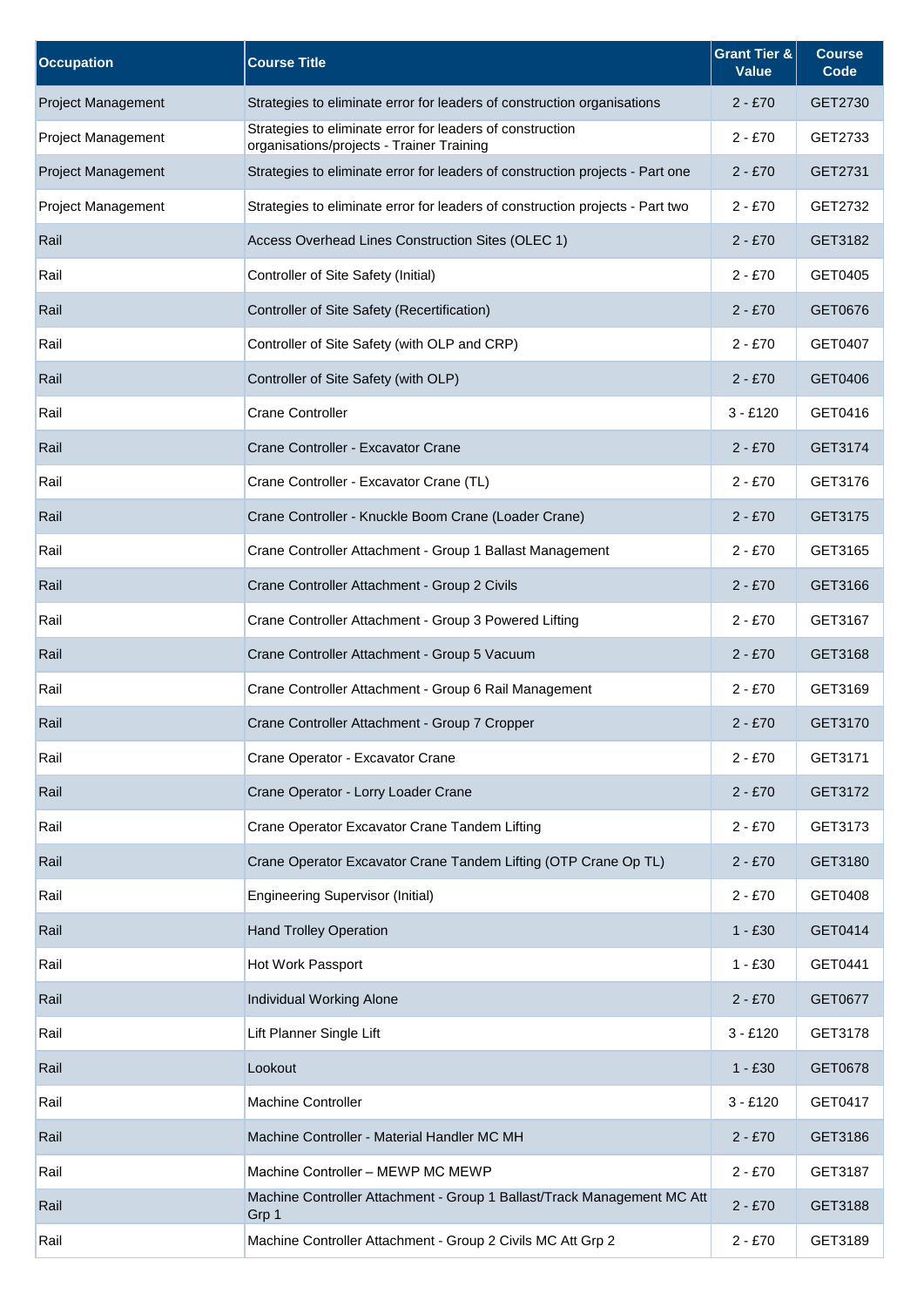| <b>Occupation</b> | <b>Course Title</b>                                                    | <b>Grant Tier &amp;</b><br><b>Value</b> | <b>Course</b><br>Code |
|-------------------|------------------------------------------------------------------------|-----------------------------------------|-----------------------|
| Rail              | Machine Controller Attachment - Group 3 Cutterhead MC Att Grp 3        | $2 - £70$                               | GET3190               |
| Rail              | Machine Controller Attachment - Group 5 Drainage MC Att Grp 5          | $2 - £70$                               | GET3192               |
| Rail              | Machine Controller Attachment - Group 6 Chipper MC Att Grp 6           | $2 - £70$                               | GET3193               |
| Rail              | Machine Controller Attachment - Group 7 Ballast Excavator MC Att Grp 7 | $2 - £70$                               | GET3194               |
| Rail              | <b>Machine Controller Attachments</b>                                  | $2 - £70$                               | GET0418               |
| Rail              | Machine Controller Demountable Machine MC MM                           | $2 - £70$                               | GET3184               |
| Rail              | Machine Controller Highway Permissible Vehicle MC DPV                  | $2 - £70$                               | GET3185               |
| Rail              | Machine Operator - Crawler/Tractor Dozer                               | $2 - £70$                               | GET3144               |
| Rail              | Machine Operator - Excavator                                           | $3 - £120$                              | GET3145               |
| Rail              | Machine Operator - Highway Permissible Vehicle                         | $2 - £70$                               | GET3146               |
| Rail              | Machine Operator - Sleeper Suite                                       | $3 - £120$                              | GET3147               |
| Rail              | Machine Operator Highway Based Vehicle                                 | $2 - £70$                               | GET3148               |
| Rail              | OLEC <sub>1</sub>                                                      | $1 - £30$                               | GET0419               |
| Rail              | OLEC <sub>2</sub>                                                      | $2 - £70$                               | GET0420               |
| Rail              | On track plant attachments - Auger Driver                              | $2 - £70$                               | GET3115               |
| Rail              | On track plant attachments - Ballast Brush                             | $2 - £70$                               | GET3116               |
| Rail              | On track plant attachments - Ballast Distribution Unit                 | $2 - £70$                               | GET3117               |
| Rail              | On track plant attachments - Ballast Excavator                         | $2 - £70$                               | GET3118               |
| Rail              | On track plant attachments - Ballast Plough                            | $2 - £70$                               | GET3119               |
| Rail              | On track plant attachments - Ballast Profile Blade                     | $2 - £70$                               | GET3120               |
| Rail              | On track plant attachments - Ballast Undercutter                       | $2 - £70$                               | GET3121               |
| Rail              | On track plant attachments - Cable Drum Carrier                        | $2 - £70$                               | GET3122               |
| Rail              | On track plant attachments - Clam-shell Bucket                         | $2 - £70$                               | GET3123               |
| Rail              | On track plant attachments - Compaction Unit                           | $2 - £70$                               | GET3124               |
| Rail              | On track plant attachments - Drag Clamp                                | $2 - £70$                               | GET3125               |
| Rail              | On track plant attachments - Fast-clipper                              | $2 - £70$                               | GET3126               |
| Rail              | On track plant attachments - Hydraulic Breaker                         | $2 - £70$                               | GET3127               |
| Rail              | On track plant attachments - Hydraulic Grab                            | $2 - £70$                               | GET3128               |
| Rail              | On track plant attachments - Hydraulic Manipulator                     | $2 - £70$                               | GET3129               |
| Rail              | On track plant attachments - Hydraulic Panel & Rail Lifting Beam       | $2 - £70$                               | GET3130               |
| Rail              | On track plant attachments - Hydraulic Sleeper Placer/Spacer           | $2 - £70$                               | GET3131               |
| Rail              | On track plant attachments - Level Crossing Slab Lifter                | $2 - £70$                               | GET3132               |
| Rail              | On track plant attachments - Piling Driver Vibratory                   | $2 - £70$                               | GET3133               |
| Rail              | On track plant attachments - Piling Hammer                             | $2 - £70$                               | GET3134               |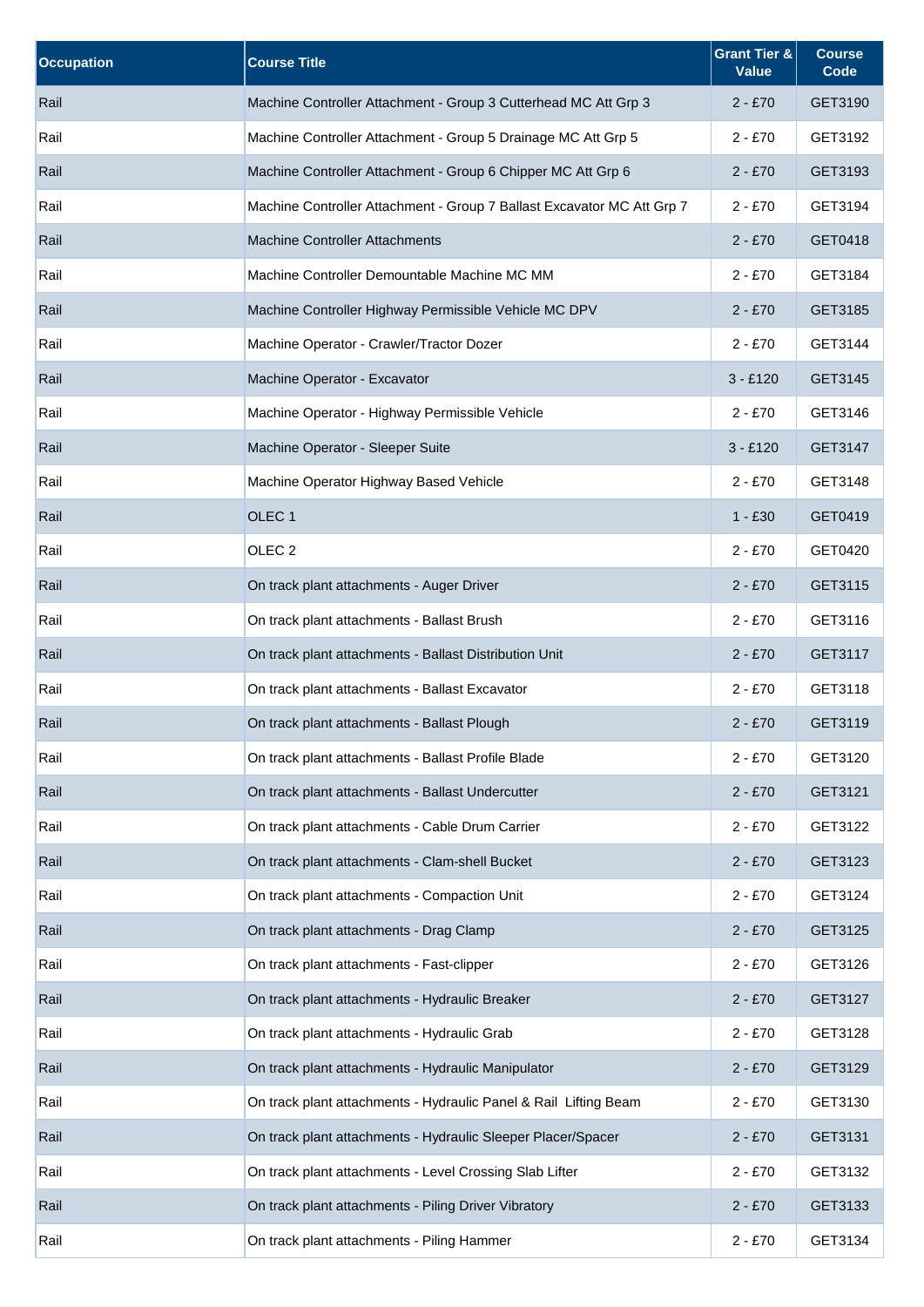| <b>Occupation</b>   | <b>Course Title</b>                                                | <b>Grant Tier &amp;</b><br><b>Value</b> | <b>Course</b><br>Code |
|---------------------|--------------------------------------------------------------------|-----------------------------------------|-----------------------|
| Rail                | On track plant attachments - Piling Torque Head                    | $2 - £70$                               | GET3135               |
| Rail                | On track plant attachments - Rail Turner                           | $2 - £70$                               | GET3136               |
| Rail                | On track plant attachments - Rock Grinder                          | $2 - £70$                               | GET3137               |
| Rail                | On track plant attachments - Scarifier                             | $2 - £70$                               | GET3138               |
| Rail                | On track plant attachments - Tamper                                | $2 - £70$                               | GET3139               |
| Rail                | On track plant attachments - Thimble                               | $2 - £70$                               | GET3140               |
| Rail                | On track plant attachments - Tilt Rotator                          | $2 - £70$                               | GET3141               |
| Rail                | On track plant attachments - Vacuum Excavator Unit                 | $2 - £70$                               | GET3142               |
| Rail                | On track plant attachments - Vacuum Lifter                         | $2 - £70$                               | GET3143               |
| Rail                | On Track Plant Operator Advanced                                   | $3 - £120$                              | GET0423               |
| Rail                | On Track Plant Operator Introduction                               | $2 - £70$                               | GET0421               |
| Rail                | On Track Plant Tandem Lifting                                      | $2 - £70$                               | GET0425               |
| Rail                | <b>OTP Core</b>                                                    | $2 - £70$                               | GET3177               |
| Rail                | OTP Lift Planning - Tandem Lift                                    | $2 - £70$                               | GET3179               |
| Rail                | <b>OTP Slinger Signaller</b>                                       | $2 - £70$                               | GET3181               |
| Rail                | Personal Track Safety (PTS)                                        | $2 - £70$                               | GET0375               |
| Rail                | Personal track safety (PTS) DCCR                                   | $1 - £30$                               | GET1941               |
| Rail                | Plant Operator Scheme (POS) Representative                         | $1 - £30$                               | GET0428               |
| Rail                | Points Operator                                                    | $1 - £30$                               | GET0679               |
| Rail                | <b>Protection Controller</b>                                       | $1 - £30$                               | GET0680               |
| Rail                | <b>Rail Drill Operation</b>                                        | $1 - £30$                               | GET0413               |
| Rail                | Remote Controlled Wacker Operation                                 | $1 - £30$                               | GET0445               |
| Rail                | Road Rail Vehicle Introduction                                     | $1 - £30$                               | GET0427               |
| Rail                | Safe System of Work Planner Initial                                | $2 - £70$                               | GET0078               |
| Rail                | Safe Work Leader 1 Conversion                                      | $2 - £70$                               | GET0409               |
| Rail                | Safe Work Leader 2 Conversion                                      | $2 - £70$                               | GET0410               |
| Rail                | Safe Work Manager                                                  | $2 - £70$                               | GET0411               |
| Rail                | Slinger/Signaller in Rail Construction                             | $1 - £30$                               | GET0438               |
| Rail                | Small Tools and Small Plant for Rail                               | $1 - £30$                               | GET1728               |
| Rail                | <b>Track Induction</b>                                             | $2 - £70$                               | GET0431               |
| Rail                | Undertake Basic Construction Activities Under Supervision (OLEC 2) | $3 - £120$                              | GET3183               |
| Rail                | <b>Wacker Operation</b>                                            | $1 - £30$                               | GET0444               |
| Rainscreen Cladding | <b>Construction Safe Working Practices Introduction</b>            | $1 - £30$                               | GET0652               |
| Rainscreen Cladding | <b>Fixing Techniques</b>                                           | $2 - £70$                               | GET0647               |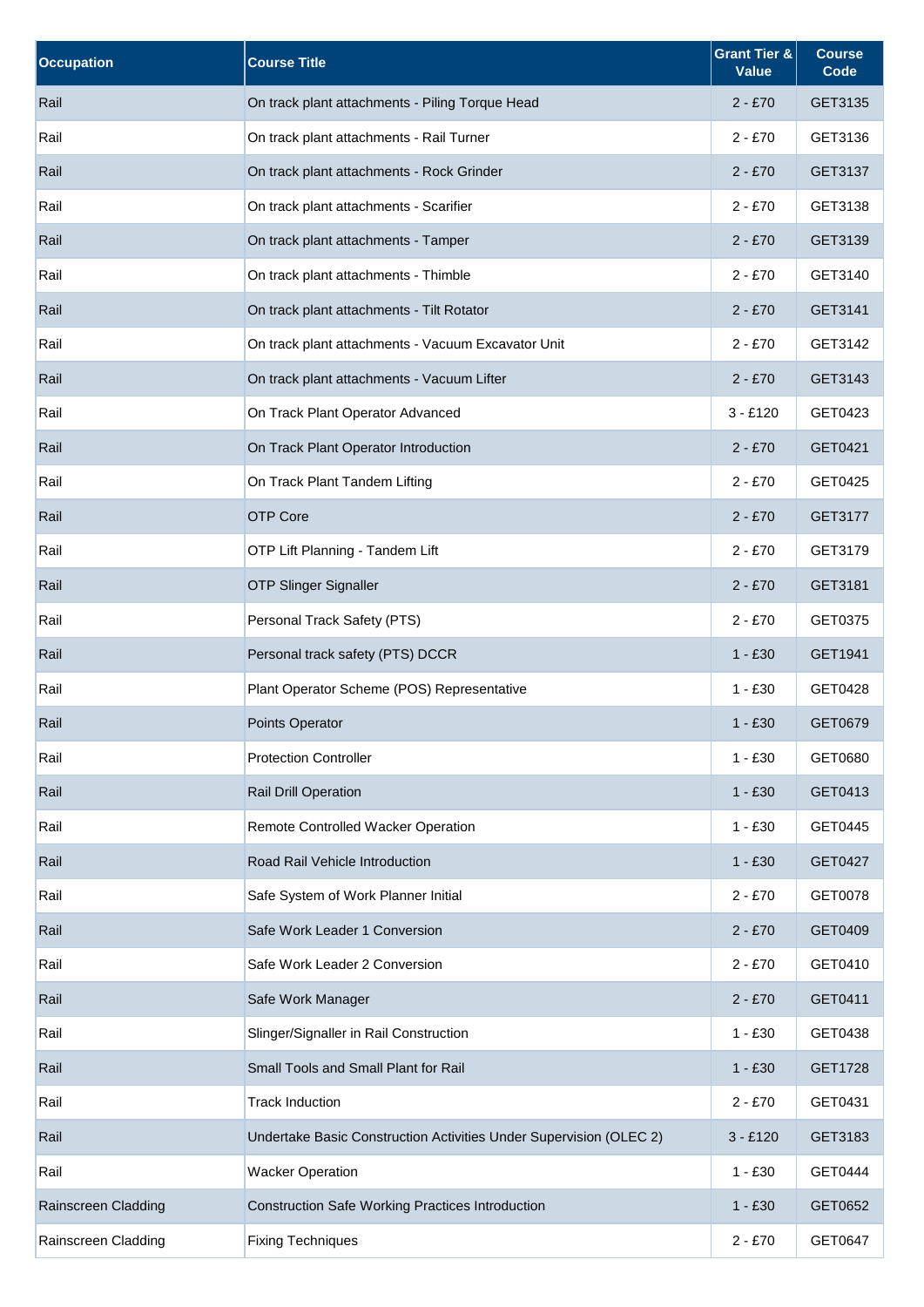| <b>Occupation</b>        | <b>Course Title</b>                                                                                 | <b>Grant Tier &amp;</b><br><b>Value</b> | <b>Course</b><br>Code |
|--------------------------|-----------------------------------------------------------------------------------------------------|-----------------------------------------|-----------------------|
| Rainscreen Cladding      | Rainscreen Cladding Installation                                                                    | $3 - £120$                              | GET1630               |
| Rainscreen Cladding      | Setting Out and Fixing Systems                                                                      | $2 - £70$                               | GET0645               |
| Road Building and Repair | 12C Operative - Refresher                                                                           | 2 (Refresher)<br>$-£35$                 | GET3041               |
| Road Building and Repair | 302.1 Installing, Maintaining and Removing Temporary Traffic Management<br>on Rural and Urban Roads | $1 - £30$                               | GET1129               |
| Road Building and Repair | Asphalt chip spreader                                                                               | $1 - £30$                               | GET1942               |
| Road Building and Repair | Asphalt Paver Advanced Service Engineer (Wheeled or Tracked)                                        | $2 - £70$                               | GET1415               |
| Road Building and Repair | Asphalt Paver Basic Service Engineer (Wheeled or Tracked)                                           | $2 - £70$                               | GET1414               |
| Road Building and Repair | Excavation in the road/highway - NRSWA Unit 1, Unit 2, Unit 3                                       | $2 - £70$                               | GET1748               |
| Road Building and Repair | Geosynthetics and Steel Meshes                                                                      | $1 - £30$                               | GET1605               |
| Road Building and Repair | Highway Inspection Legal                                                                            | $2 - £70$                               | GET1400               |
| Road Building and Repair | <b>Highway Inspection Technical</b>                                                                 | $2 - £70$                               | GET1398               |
| Road Building and Repair | <b>Highway Safety Inspection</b>                                                                    | $3 - £120$                              | GET1408               |
| Road Building and Repair | <b>Highway Safety Inspection Refresher</b>                                                          | 3 (Refresher)<br>$-£60$                 | GET1409               |
| Road Building and Repair | Highways England Common Induction Course                                                            | $1 - £30$                               | GET1399               |
| Road Building and Repair | Milling Machine Operator                                                                            | $1 - £30$                               | GET1419               |
| Road Building and Repair | Monitoring excavation in the road/highway - NRSWA Unit 1, Unit 10, Unit 11                          | $3 - £120$                              | GET1749               |
| Road Building and Repair | Monitoring signing, lighting and guarding - NRSWA Unit 10                                           | $1 - £30$                               | GET1750               |
| Road Building and Repair | NHSS 10B Foundation                                                                                 | $1 - £30$                               | GET1395               |
| Road Building and Repair | NHSS 10B Installer                                                                                  | $1 - £30$                               | GET1396               |
| Road Building and Repair | NHSS 12A Foreman                                                                                    | $1 - £30$                               | GET2351               |
| Road Building and Repair | NHSS 12A/B General Operative                                                                        | $1 - £30$                               | GET1385               |
| Road Building and Repair | NHSS 12A/B Temporary Traffic Management Basic Course (TTMBC)                                        | $1 - £30$                               | GET2686               |
| Road Building and Repair | NHSS 12A/B Traffic Safety and Control Officer (TSCO)                                                | $1 - £30$                               | GET1386               |
| Road Building and Repair | NHSS 12B Lead Traffic Management Operative (LTMO)                                                   | $1 - £30$                               | GET1381               |
| Road Building and Repair | NHSS 12C Operative                                                                                  | $2 - £70$                               | GET1387               |
| Road Building and Repair | NHSS 12C Supervisor                                                                                 | $2 - £70$                               | GET1388               |
| Road Building and Repair | NHSS 12C Supervisor Refresher                                                                       | 2 (Refresher)<br>$-£35$                 | GET1389               |
| Road Building and Repair | NHSS 12D M1 Mobile Works on Single Carriageways                                                     | $1 - £30$                               | GET2718               |
| Road Building and Repair | NHSS 12D M2 Static Works on Single Carriageways                                                     | $1 - £30$                               | GET2719               |
| Road Building and Repair | NHSS 12D M4 Convoy working                                                                          | $1 - £30$                               | GET2352               |
| Road Building and Repair | NHSS 12D M6 Registered Lead Traffic Management Operative (RLTMO)                                    | $1 - £30$                               | GET2353               |
| Road Building and Repair | NHSS 12D M7 Course for Managers and Client Officers                                                 | $2 - £70$                               | GET2354               |
| Road Building and Repair | <b>NHSS Impact Protection Vehicle</b>                                                               | $2 - £70$                               | GET1393               |
| Road Building and Repair | NHSS Impact Protection Vehicle Refresher                                                            | 2 (Refresher)<br>$-£35$                 | GET1394               |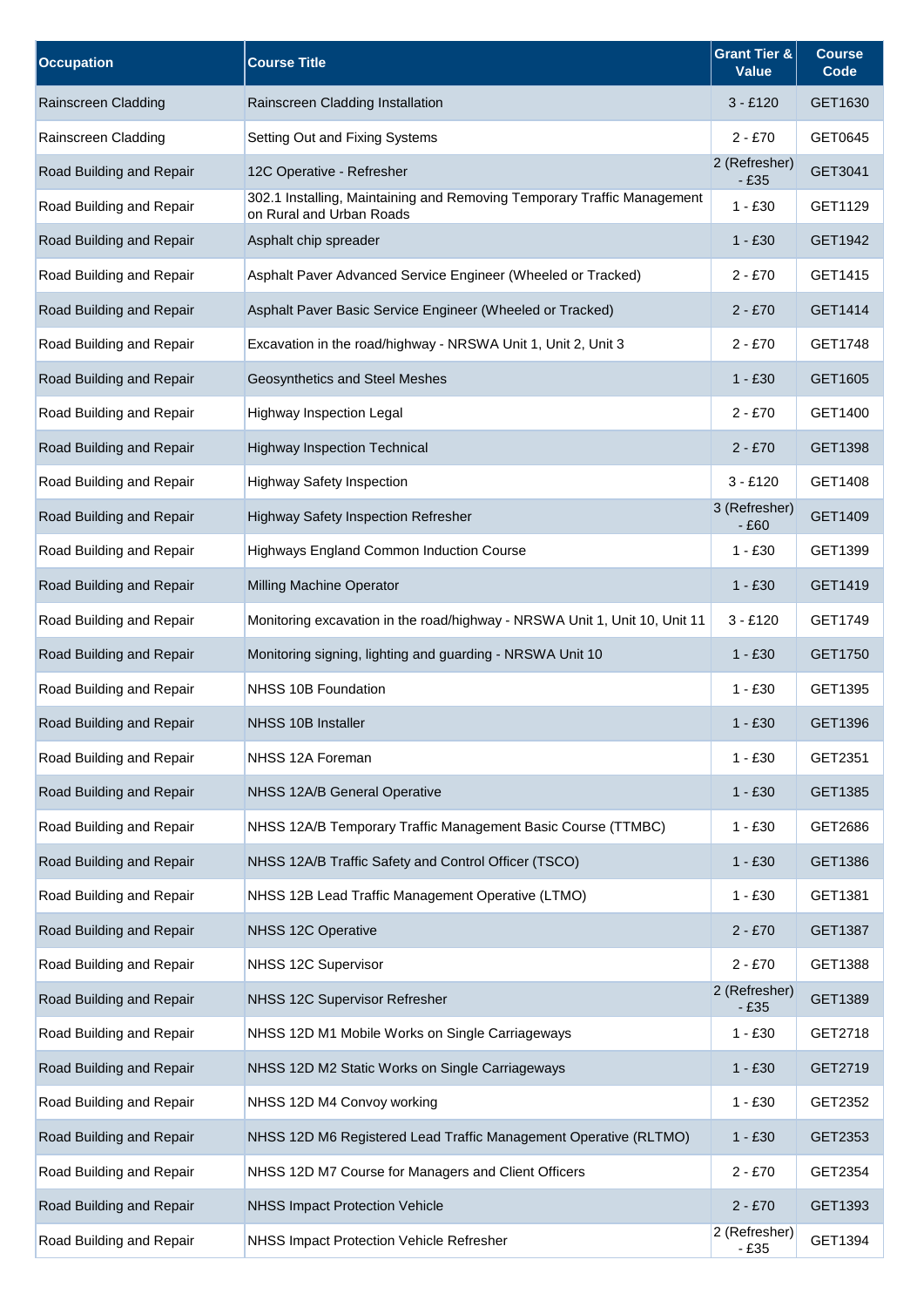| <b>Occupation</b>          | <b>Course Title</b>                                                     | <b>Grant Tier &amp;</b><br><b>Value</b> | <b>Course</b><br>Code |
|----------------------------|-------------------------------------------------------------------------|-----------------------------------------|-----------------------|
| Road Building and Repair   | Operative Refresher Assessment Scheme (ORAS)                            | $2 - £70$                               | GET2105               |
| Road Building and Repair   | Road Sweeper/Suction Unit Operator                                      | 1 - £30                                 | GET1207               |
| Road Building and Repair   | Signing, lighting and guarding - NRSWA Unit 2                           | $1 - £30$                               | GET1747               |
| Road Building and Repair   | <b>Slurry Micro Surfacing Operator</b>                                  | $1 - £30$                               | GET0077               |
| Road Building and Repair   | Slurry Microsurfacing Introduction                                      | $1 - £30$                               | GET1077               |
| Road Building and Repair   | Spray Injection Patching                                                | $1 - £30$                               | GET1602               |
| Road Building and Repair   | <b>Streetworks Coordinator</b>                                          | 2 - £70                                 | GET1397               |
| Road Building and Repair   | Theory and Practice of Surface Dressing Introduction                    | $2 - £70$                               | GET1078               |
| Road Building and Repair   | <b>Understanding Road Construction</b>                                  | $1 - £30$                               | GET1410               |
| Road Building and Repair   | Vehicle Restraint Systems in Construction Training                      | $1 - £30$                               | GET0024               |
| Road Building and Repair   | <b>VRS Foundation</b>                                                   | $1 - £30$                               | GET1403               |
| Road Building and Repair   | <b>VRS</b> Installer                                                    | $1 - £30$                               | GET1404               |
| Road Building and Repair   | VRS non-proprietary safety barrier systems (NPSBS)                      | 2 - £70                                 | GET2097               |
| Road Building and Repair   | <b>VRS Proprietary Safety Barrier Systems</b>                           | $2 - £70$                               | GET2138               |
| Road Building and Repair   | VRS use of vehicle mounted post/pile driver (vehicle restraint systems) | 1 - £30                                 | GET2098               |
| Road Safety Marking        | Airless spray paint machine                                             | $2 - £70$                               | GET2061               |
| <b>Road Safety Marking</b> | Airless spray paint machine - Refresher                                 | 2 (Refresher)<br>- £35                  | GET3217               |
| Road Safety Marking        | <b>COSHH for Road Marking Operatives</b>                                | $1 - £30$                               | GET2139               |
| <b>Road Safety Marking</b> | COSHH for Road Marking Operatives - Refresher                           | 1 (Refresher)<br>- £15                  | GET3227               |
| Road Safety Marking        | Hand applied screed markings                                            | $2 - £70$                               | GET2062               |
| <b>Road Safety Marking</b> | Hand applied screed markings - Refresher                                | 2 (Refresher)<br>$-£35$                 | GET3218               |
| Road Safety Marking        | Hand held line removal                                                  | $1 - £30$                               | GET2067               |
| Road Safety Marking        | Hand held line removal - Refresher                                      | 1 (Refresher)<br>$-£15$                 | GET3219               |
| Road Safety Marking        | Inset road studs appreciation                                           | $1 - £30$                               | GET2080               |
| <b>Road Safety Marking</b> | Inset road studs appreciation - Refresher                               | 1 (Refresher)<br>$-£15$                 | GET3222               |
| Road Safety Marking        | Machine applied markings appreciation                                   | $1 - £30$                               | GET2081               |
| <b>Road Safety Marking</b> | Machine applied markings appreciation - Refresher                       | 1 (Refresher)<br>- £15                  | GET3223               |
| Road Safety Marking        | Near miss reporting for road marking operatives                         | $1 - £30$                               | GET2082               |
| <b>Road Safety Marking</b> | Near miss reporting for road marking operatives - Refresher             | 1 (Refresher)<br>$-E15$                 | GET3224               |
| Road Safety Marking        | Paint machines and cold applied paints appreciation                     | $1 - £30$                               | GET2083               |
| Road Safety Marking        | Paint machines and cold applied paints appreciation - Refresher         | 1 (Refresher)<br>$-£15$                 | GET3225               |
| Road Safety Marking        | Pedestrian applicator                                                   | $2 - £70$                               | GET2068               |
| <b>Road Safety Marking</b> | Pedestrian applicator - Refresher                                       | 2 (Refresher)<br>$-£35$                 | GET3220               |
| Road Safety Marking        | Preformed, temporary markings & surface mounted studs                   | $1 - £30$                               | GET2069               |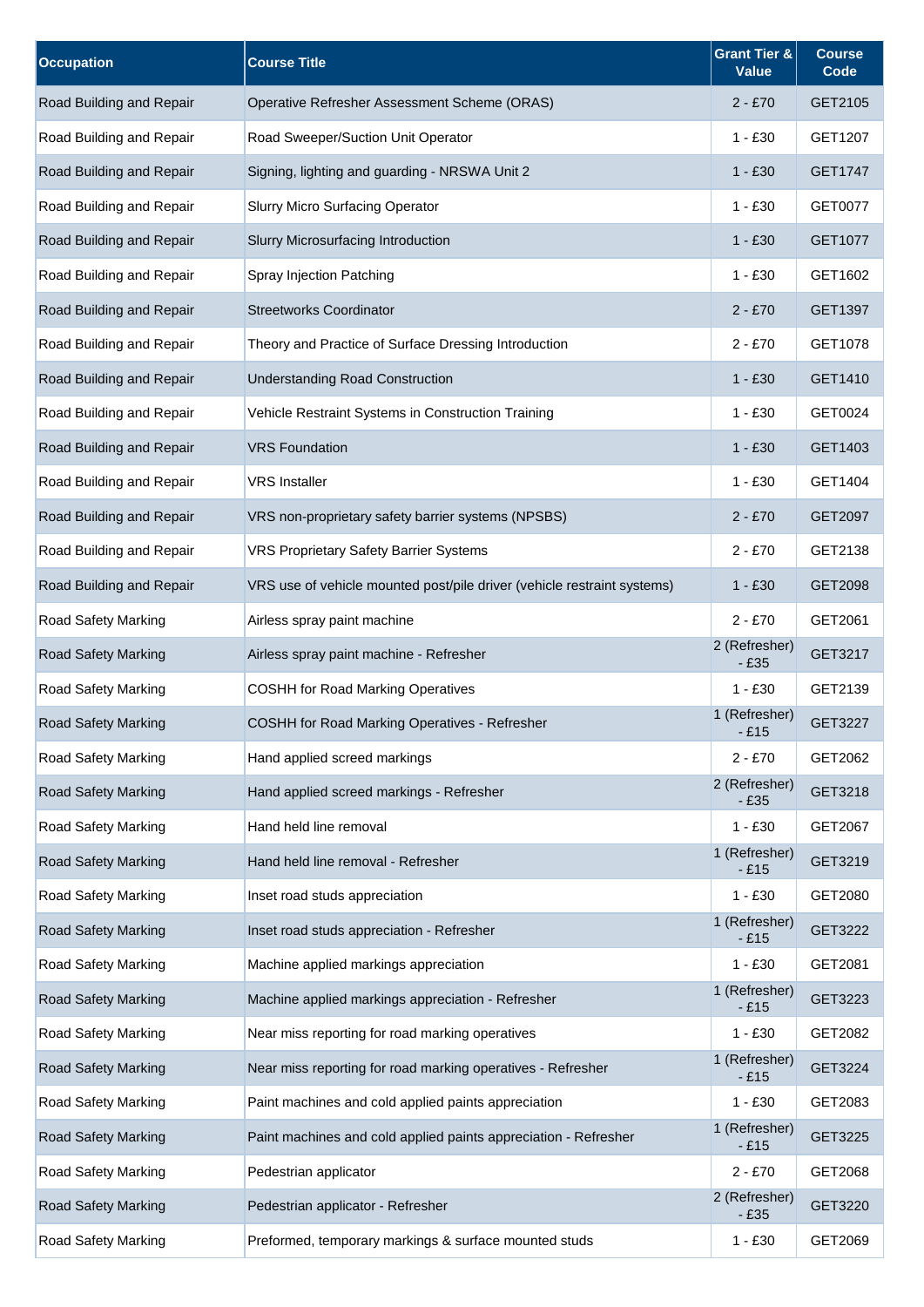| <b>Occupation</b>          | <b>Course Title</b>                                                                             | <b>Grant Tier &amp;</b><br><b>Value</b> | <b>Course</b><br>Code |
|----------------------------|-------------------------------------------------------------------------------------------------|-----------------------------------------|-----------------------|
| <b>Road Safety Marking</b> | Preformed, temporary markings & surface mounted studs - Refresher                               | 1 (Refresher)<br>$-E15$                 | GET3221               |
| <b>Road Safety Marking</b> | Thermoplastic operational safety                                                                | $1 - £30$                               | GET2084               |
| <b>Road Safety Marking</b> | Thermoplastic operational safety - Refresher                                                    | 1 (Refresher)<br>$-£15$                 | GET3226               |
| Road Safety Marking        | <b>Traffic Management for Road Safety Marking</b>                                               | $2 - £70$                               | GET1425               |
| <b>Road Safety Marking</b> | Traffic Management, Sector Scheme 12d T1                                                        | $2 - £70$                               | GET1137               |
| Road Safety Marking        | <b>Understanding ADR Exemptions</b>                                                             | $1 - £30$                               | GET1138               |
| Roofing (bituminous)       | Built up roofing (RBM) waterproof membrane roofing systems abutments                            | 2 - £70                                 | GET2234               |
| Roofing (bituminous)       | Built up roofing (RBM) waterproof membrane roofing systems detailing                            | $2 - £70$                               | GET2231               |
| Roofing (bituminous)       | Built up roofing (RBM) waterproof membrane roofing systems installation                         | $2 - £70$                               | GET2232               |
| Roofing (bituminous)       | Built up roofing (RBM) waterproof membrane roofing systems penetrations                         | $2 - £70$                               | GET2233               |
| Roofing (bituminous)       | Built up roofing (RBM) waterproof membrane roofing systems preparation of<br>roof decking       | $2 - £70$                               | GET2235               |
| Roofing (bituminous)       | Built up roofing (RBM) waterproof membrane roofing systems protection<br>inspection and testing | $2 - £70$                               | GET2228               |
| Roofing (bituminous)       | Built up roofing (RBM) waterproof membrane Safe2Torch                                           | $2 - £70$                               | GET2229               |
| Roofing (bituminous)       | Flat roofing (RBM) vapour control layers                                                        | $1 - £30$                               | GET2236               |
| Roofing (common)           | <b>Compiling Roof Specifications</b>                                                            | $1 - £30$                               | GET2831               |
| Roofing (common)           | Fire Safety, Fire Marshal for Built-up Felt Roofing Operatives                                  | $1 - £30$                               | GET0265               |
| Roofing (common)           | Glass Reinforced Polyester for Flat Roofing                                                     | $1 - £30$                               | GET2832               |
| Roofing (common)           | Hot Working Permits and Risks Including Insurers Requirements                                   | $1 - £30$                               | GET2834               |
| Roofing (common)           | Installation of Rooflights to all Roofs                                                         | $2 - £70$                               | GET0273               |
| Roofing (common)           | <b>Roofing Estimating</b>                                                                       | $2 - £70$                               | GET2830               |
| Roofing (common)           | Rooftop Safety Training                                                                         | $1 - £30$                               | GET2833               |
| Roofing (Liquid)           | Adhesives, sealants and bitumen for liquid roofing                                              | $1 - £30$                               | GET1821               |
| Roofing (Liquid)           | Balconies, podiums and inverted roof systems                                                    | $2 - £70$                               | GET1822               |
| Roofing (Liquid)           | Car parks, products and applications                                                            | $2 - £70$                               | GET1823               |
| Roofing (Liquid)           | Details, terminations, flashings, gutters, night seals, faults and rectification                | $2 - £70$                               | GET1824               |
| Roofing (Liquid)           | Environmental and sustainability for liquid roofing                                             | $1 - £30$                               | GET1825               |
| Roofing (Liquid)           | Glass reinforced polyesters (GRP)                                                               | $2 - £70$                               | GET1826               |
| Roofing (Liquid)           | Green roofs incorporated onto new and existing liquid roofing systems                           | $2 - £70$                               | GET1903               |
| Roofing (Liquid)           | Hot applied roof membranes: rubberised bitumen                                                  | $2 - £70$                               | GET2108               |
| Roofing (Liquid)           | Inspection, maintenance and repairs for liquid roofing                                          | $2 - £70$                               | GET1828               |
| Roofing (Liquid)           | Insulation calculations, condensation risk and vapour control layers                            | $1 - £30$                               | GET1827               |
| Roofing (Liquid)           | Introduction to liquid roofing                                                                  | $1 - £30$                               | GET1830               |
| Roofing (Liquid)           | Leak detection methods for liquid roofing                                                       | $1 - £30$                               | GET1831               |
| Roofing (Liquid)           | Liquid applied membranes introduction                                                           | $2 - £70$                               | GET1832               |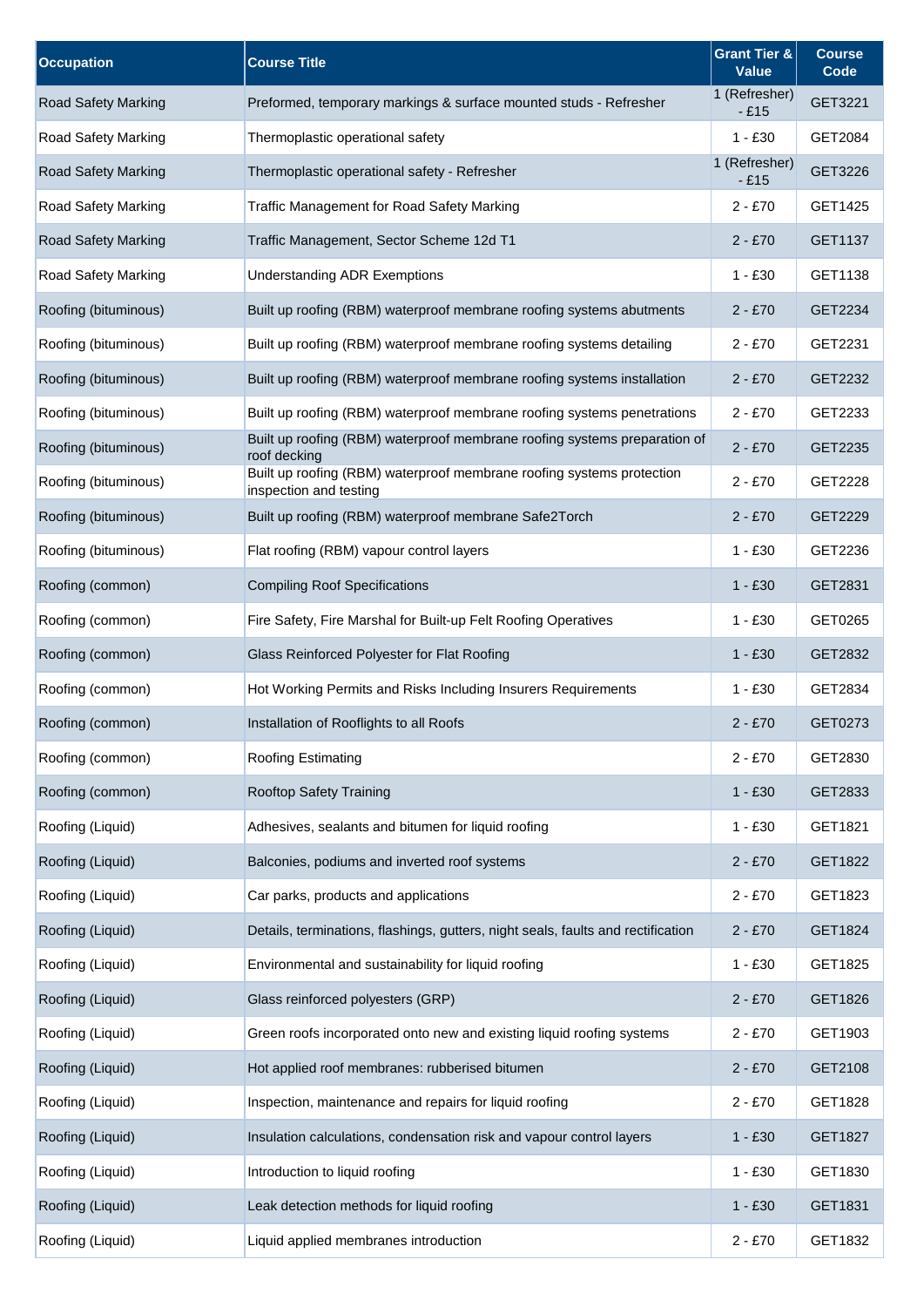| <b>Occupation</b>    | <b>Course Title</b>                                                               | <b>Grant Tier &amp;</b><br><b>Value</b> | <b>Course</b><br>Code |
|----------------------|-----------------------------------------------------------------------------------|-----------------------------------------|-----------------------|
| Roofing (Liquid)     | Liquid spray systems                                                              | $2 - £70$                               | GET1833               |
| Roofing (Liquid)     | Poly methyl methacrylate's                                                        | $2 - £70$                               | GET1834               |
| Roofing (Liquid)     | Preparation of flat roofs                                                         | $1 - £30$                               | GET1835               |
| Roofing (Liquid)     | Project planning and preparation                                                  | $1 - £30$                               | GET2120               |
| Roofing (Liquid)     | Recoating roofs of metal, asbestos, and fibre-cement                              | $2 - £70$                               | GET1839               |
| Roofing (Liquid)     | Roof felt products and application                                                | $2 - £70$                               | GET1837               |
| Roofing (Liquid)     | Roof lights, maintenance and waterproofing                                        | $2 - £70$                               | GET1838               |
| Roofing (Liquid)     | Roof structures terminology and types                                             | $1 - £30$                               | GET2122               |
| Roofing (Liquid)     | Single pack polyurethanes                                                         | $2 - £70$                               | GET1840               |
| Roofing (Liquid)     | Tapered insulation systems                                                        | $2 - £70$                               | GET1841               |
| Roofing (Liquid)     | Two pack polyurethanes and flexible polyesters                                    | $2 - £70$                               | GET1842               |
| Roofing (Metal)      | Composite Panel Lifting and Manipulating Equipment Operation                      | $2 - £70$                               | GET0268               |
| Roofing (Metal)      | Lead Sheet Bossing Basic                                                          | $2 - £70$                               | GET0187               |
| Roofing (Metal)      | Lead Sheet Welding Basic                                                          | $2 - £70$                               | GET0188               |
| Roofing (Metal)      | Metal Roofing Design Introduction                                                 | $1 - £30$                               | GET0221               |
| Roofing (Metal)      | Operation and Maintenance Manuals for Roofing Systems                             | $1 - £30$                               | GET0229               |
| Roofing (Metal)      | Roofing and Cladding Systems Installation                                         | $2 - £70$                               | GET0261               |
| Roofing (Metal)      | <b>Standing Seam Roofing</b>                                                      | $1 - £30$                               | GET0234               |
| Roofing (Metal)      | <b>Traditional Advanced Hard Metal Craft</b>                                      | $3 - £120$                              | GET1265               |
| Roofing (Metal)      | <b>Traditional Advanced Leadwork Craft</b>                                        | $3 - £120$                              | GET0193               |
| Roofing (Metal)      | <b>Traditional Basic Hard Metal Craft</b>                                         | $3 - £120$                              | GET1260               |
| Roofing (Metal)      | <b>Traditional Basic Leadwork Craft</b>                                           | $3 - £120$                              | GET0186               |
| Roofing (Metal)      | Traditional Intermediate Hard Metal Craft Module 1 Joints, Seams and<br>Flashings | $3 - £120$                              | GET1261               |
| Roofing (Metal)      | Traditional Intermediate Hard Metal Craft Module 2 Weatherings                    | $3 - £120$                              | GET1262               |
| Roofing (Metal)      | Traditional Intermediate Hard Metal Craft Module 3 Roofs and Gutters              | $3 - £120$                              | GET1263               |
| Roofing (Metal)      | Traditional Intermediate Hard Metal Craft Module 4 Cladding and Dormers           | $3 - £120$                              | GET1264               |
| Roofing (Metal)      | Traditional Intermediate Leadwork Craft Module 1 Flashing Details                 | $3 - £120$                              | GET0189               |
| Roofing (Metal)      | Traditional Intermediate Leadwork Craft Module 2 Weatherings                      | $3 - £120$                              | GET0190               |
| Roofing (Metal)      | Traditional Intermediate Leadwork Craft Module 3 Flat and Pitched Roofs           | $3 - £120$                              | GET0191               |
| Roofing (Metal)      | Traditional Intermediate Leadwork Craft Module 4 Cladding and Dormers             | $3 - £120$                              | GET0192               |
| Roofing (Single Ply) | Application details of single ply roofing                                         | $1 - £30$                               | GET1778               |
| Roofing (Single Ply) | Building regulations and standards                                                | $1 - £30$                               | <b>GET1777</b>        |
| Roofing (Single Ply) | Preparation of roof decking for existing roof                                     | $1 - £30$                               | GET1775               |
| Roofing (Single Ply) | Single ply roofing advanced                                                       | $2 - £70$                               | GET1774               |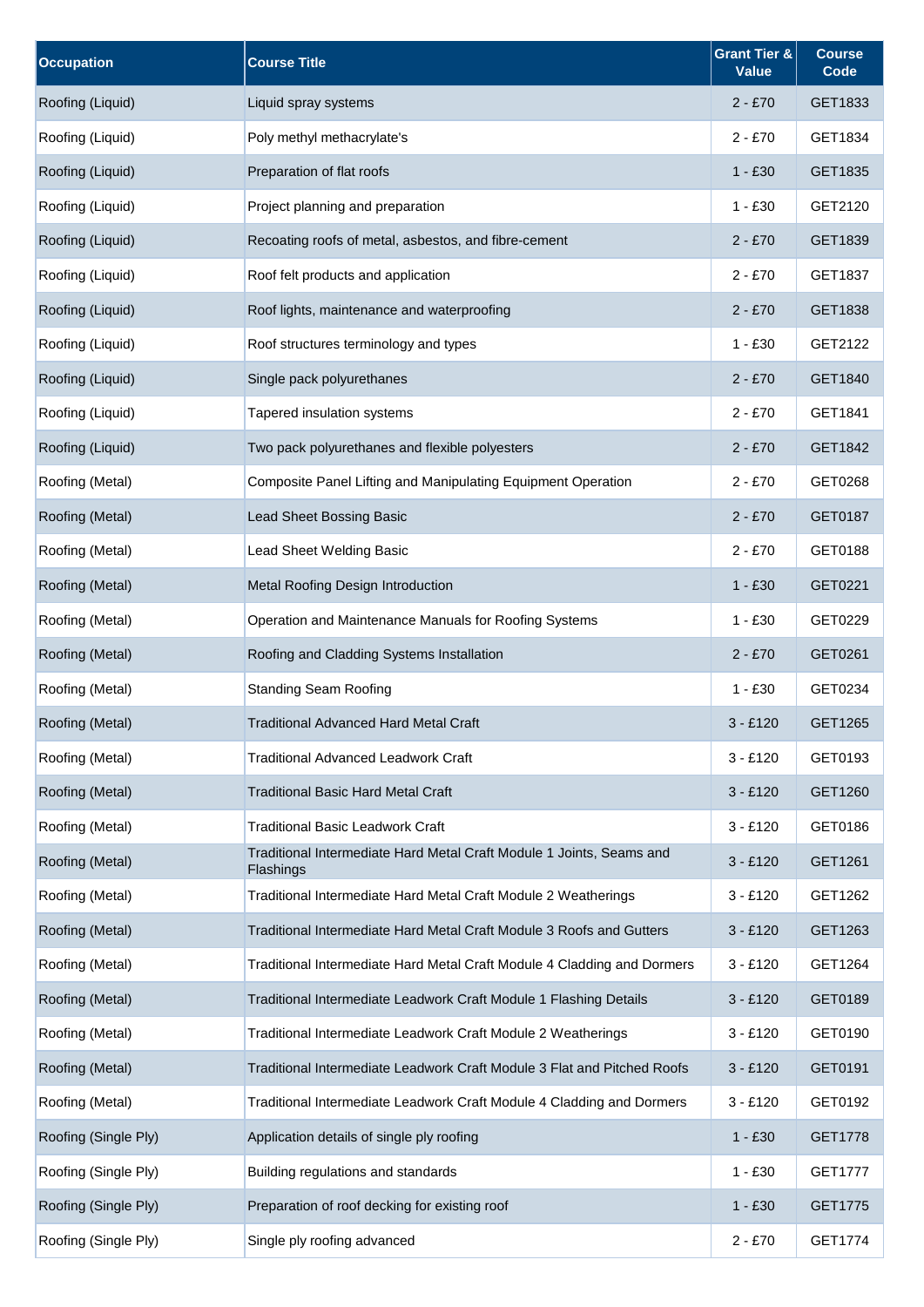| <b>Occupation</b>            | <b>Course Title</b>                                         | Grant Tier &<br><b>Value</b> | <b>Course</b><br>Code |
|------------------------------|-------------------------------------------------------------|------------------------------|-----------------------|
| Roofing (Single Ply)         | Single ply roofing introduction                             | $1 - £30$                    | GET1773               |
| Roofing (Single Ply)         | Testing and repair                                          | $1 - £30$                    | GET1772               |
| Roofing (Single Ply)         | Thermal insulation for single ply roofing                   | $1 - £30$                    | GET1770               |
| Roofing (Single Ply)         | Tools and equipment used with single ply roofing            | $1 - £30$                    | GET1771               |
| Roofing (Single Ply)         | Types of roof systems                                       | $1 - £30$                    | GET1769               |
| Roofing (Single Ply)         | Waterproofing membranes                                     | $1 - £30$                    | GET2132               |
| Roofing (slating and tiling) | Batten and membrane installation                            | $1 - £30$                    | GET2355               |
| Roofing (slating and tiling) | Defect survey and repair                                    | $1 - £30$                    | GET2599               |
| Roofing (slating and tiling) | Dry-fixed systems                                           | $1 - £30$                    | GET2600               |
| Roofing (slating and tiling) | Estimating for slating and tiling                           | $1 - £30$                    | GET2601               |
| Roofing (slating and tiling) | Fixed gauge tiling                                          | $2 - £70$                    | GET2602               |
| Roofing (slating and tiling) | Industry standards                                          | $1 - £30$                    | GET2603               |
| Roofing (slating and tiling) | Information sources and fixing specifications               | $1 - £30$                    | GET2604               |
| Roofing (slating and tiling) | Interlocking tiles introduction                             | $2 - £70$                    | GET2356               |
| Roofing (slating and tiling) | Interlocking tiling                                         | $2 - £70$                    | GET2357               |
| Roofing (slating and tiling) | Man-made cement fibre slating                               | $2 - £70$                    | GET2608               |
| Roofing (slating and tiling) | Natural slating                                             | $2 - £70$                    | GET2358               |
| Roofing (slating and tiling) | Natural slating introduction                                | $2 - £70$                    | GET2610               |
| Roofing (slating and tiling) | Plain tiling (including background materials and flashings) | $2 - £70$                    | GET2611               |
| Roofing (slating and tiling) | Plain tiling introduction                                   | $2 - £70$                    | GET2359               |
| Roofing (slating and tiling) | Preparation and use of mortar                               | $2 - £70$                    | GET2613               |
| Roofing (slating and tiling) | Roof loading and manual handling                            | $2 - £70$                    | GET2360               |
| Roofing (slating and tiling) | Shingles                                                    | $2 - £70$                    | GET2361               |
| Roofing (slating and tiling) | Ventilating pitched roofing                                 | $2 - £70$                    | GET2616               |
| Roofing (slating and tiling) | Working with lead alternatives                              | $2 - £70$                    | GET2617               |
| Roofing (slating and tiling) | Working with lead in pitched roofing                        | $2 - £70$                    | GET2607               |
| Roofing (slating and tiling) | Workmanship and quality                                     | $1 - £30$                    | GET2618               |
| Scaffolding                  | Advanced Scaffold Inspection Training Scheme (ASITS)        | $2 - £70$                    | GET0237               |
| Scaffolding                  | <b>Advanced Scaffolder</b>                                  | £500                         | GET2724               |
| Scaffolding                  | Basic access systems erector (BASE)                         | $3 - £120$                   | GET2654               |
| Scaffolding                  | Management of Scaffolding for Construction Contractors      | $1 - £30$                    | GET1681               |
| Scaffolding                  | Operative Training Scheme (COTS)                            | $1 - £30$                    | GET1313               |
| Scaffolding                  | Scaffolder/Advanced Scaffolder Refresher                    | 3 (Refresher)<br>$-£60$      | GET0239               |
| Scaffolding                  | <b>Scaffolding Awareness</b>                                | $1 - £30$                    | GET1315               |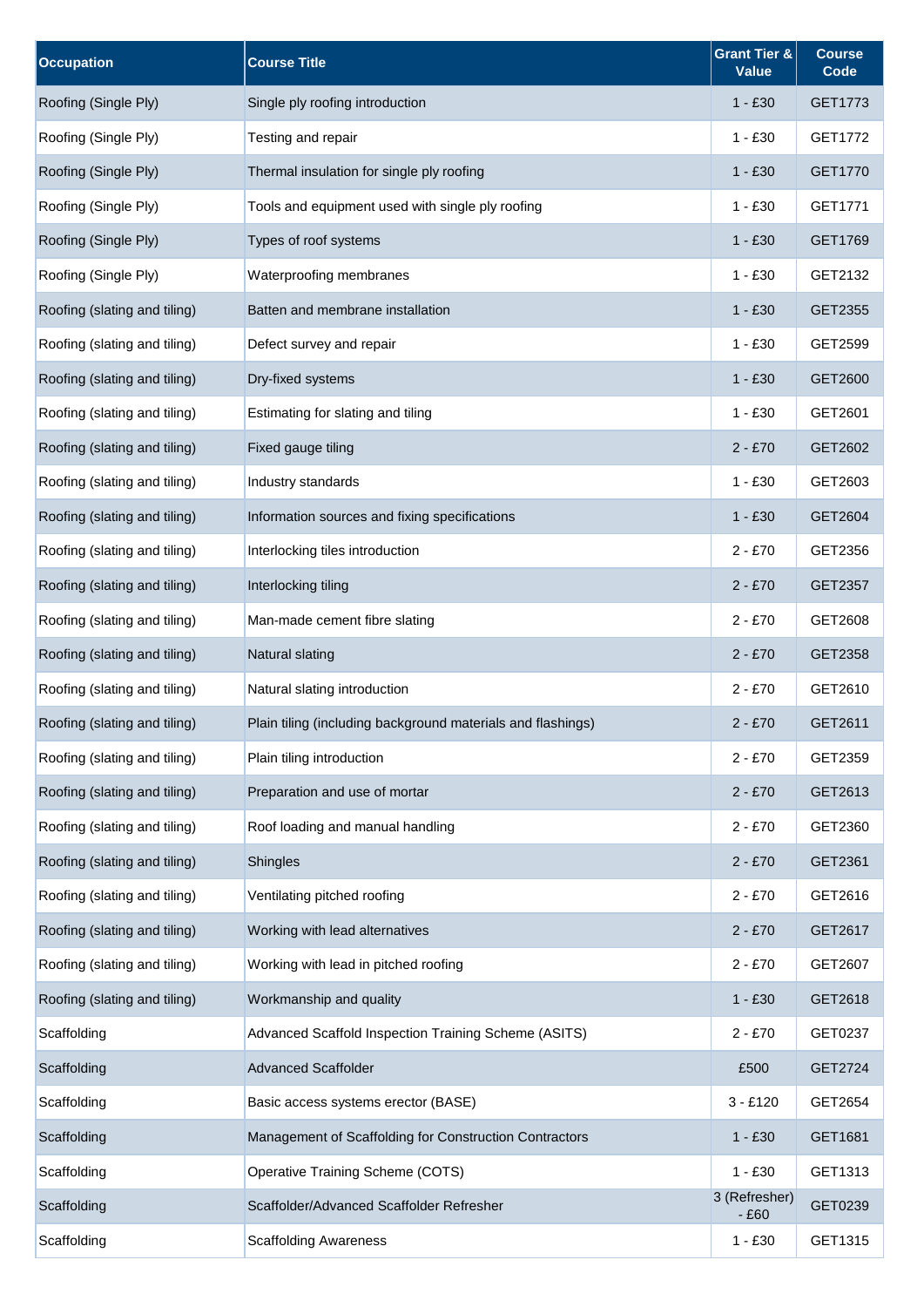| <b>Occupation</b>               | <b>Course Title</b>                                             | <b>Grant Tier &amp;</b><br><b>Value</b> | <b>Course</b><br>Code |
|---------------------------------|-----------------------------------------------------------------|-----------------------------------------|-----------------------|
| Scaffolding                     | Scaffolding Inspection Training Scheme (BSITS)                  | $2 - £70$                               | GET0013               |
| Scaffolding                     | Scaffolding Part 1: Tube and Fitting                            | £500                                    | GET2720               |
| Scaffolding                     | Scaffolding part 2: Tube and Fitting                            | £500                                    | GET2722               |
| Scaffolding                     | Scaffolding supervisor and management course                    | $3 - £120$                              | GET2656               |
| Scaffolding                     | Scaffolding Supervisor/Manager Refresher                        | 3 (Refresher)<br>$-£60$                 | GET0238               |
| Scaffolding                     | <b>System Scaffolding Product Inspection</b>                    | $2 - £70$                               | GET1314               |
| Scaffolding                     | Systems Scaffolding Product Training Scheme (SSPTS)             | $2 - £70$                               | GET0236               |
| <b>Short Duration Plant</b>     | Managing and coordinating plant                                 | $2 - £70$                               | GET2058               |
| <b>Short Duration Plant</b>     | Managing and coordinating plant - refresher                     | 2 (Refresher)<br>- £35                  | GET2059               |
| Single Ply Roofing              | Design principles of single ply roofing                         | $1 - £30$                               | GET1776               |
| Single Ply Roofing              | Methods of attachment                                           | $1 - £30$                               | GET2112               |
| Single Ply Roofing              | Waterproof membrane roofing systems installation                | $1 - £30$                               | GET2130               |
| <b>Structural Timber Frames</b> | Design and Drawing for Structural Timber Frames                 | $1 - £30$                               | GET0613               |
| <b>Structural Timber Frames</b> | Lifting and Moving Heavy Timbers                                | $2 - £70$                               | GET2920               |
| <b>Structural Timber Frames</b> | Using and Maintaining Framing Power Tools                       | $2 - £70$                               | GET2921               |
| Surface Preparation             | Shotblasting                                                    | $2 - £70$                               | GET2867               |
| <b>Surface Preparation</b>      | <b>Surface Grinding</b>                                         | $3 - £120$                              | GET2868               |
| Surface Preparation             | Surface Multi-stripping                                         | $3 - £120$                              | GET2869               |
| Surface Preparation             | <b>Surface Planing</b>                                          | $3 - £120$                              | GET2870               |
| Surface Preparation             | Surface Polishing                                               | $3 - £120$                              | GET2871               |
| Surface Preparation             | Surface Preparation Introduction                                | $1 - £30$                               | GET2872               |
| <b>Surface Preparation</b>      | Work Practice and Project Planning for Surface Preparation      | $1 - £30$                               | GET2873               |
| Surveying and setting out       | Bats for building professionals                                 | $1 - £30$                               | GET2716               |
| Surveying and setting out       | CAD for site engineers                                          | $2 - £70$                               | GET2134               |
| Surveying and setting out       | Drone use for construction - Intermediate                       | $2 - £70$                               | GET3040               |
| Surveying and setting out       | Drone use for construction - Introduction                       | $1 - £30$                               | GET3039               |
| Surveying and setting out       | Global Navigation Satellite System (GNSS) Awareness             | $2 - £70$                               | GET2088               |
| Surveying and setting out       | Laser scanning for construction surveying                       | $2 - £70$                               | GET3038               |
| Surveying and setting out       | Levelling and setting out by tape                               | $2 - £70$                               | GET2135               |
| Surveying and setting out       | Robotic total station training                                  | $2 - £70$                               | GET2144               |
| Surveying and setting out       | <b>Total Station for construction</b>                           | $2 - £70$                               | GET2178               |
| Tunnelling                      | <b>AVN Training</b>                                             | $2 - £70$                               | GET2674               |
| Tunnelling                      | Confined Space - Tunnel Entry & Associated Emergency Procedures | 1 - £30                                 | GET2214               |
| <b>Tunnelling Occupations</b>   | <b>Tunnel Survey Course</b>                                     | $2 - £70$                               | GET1675               |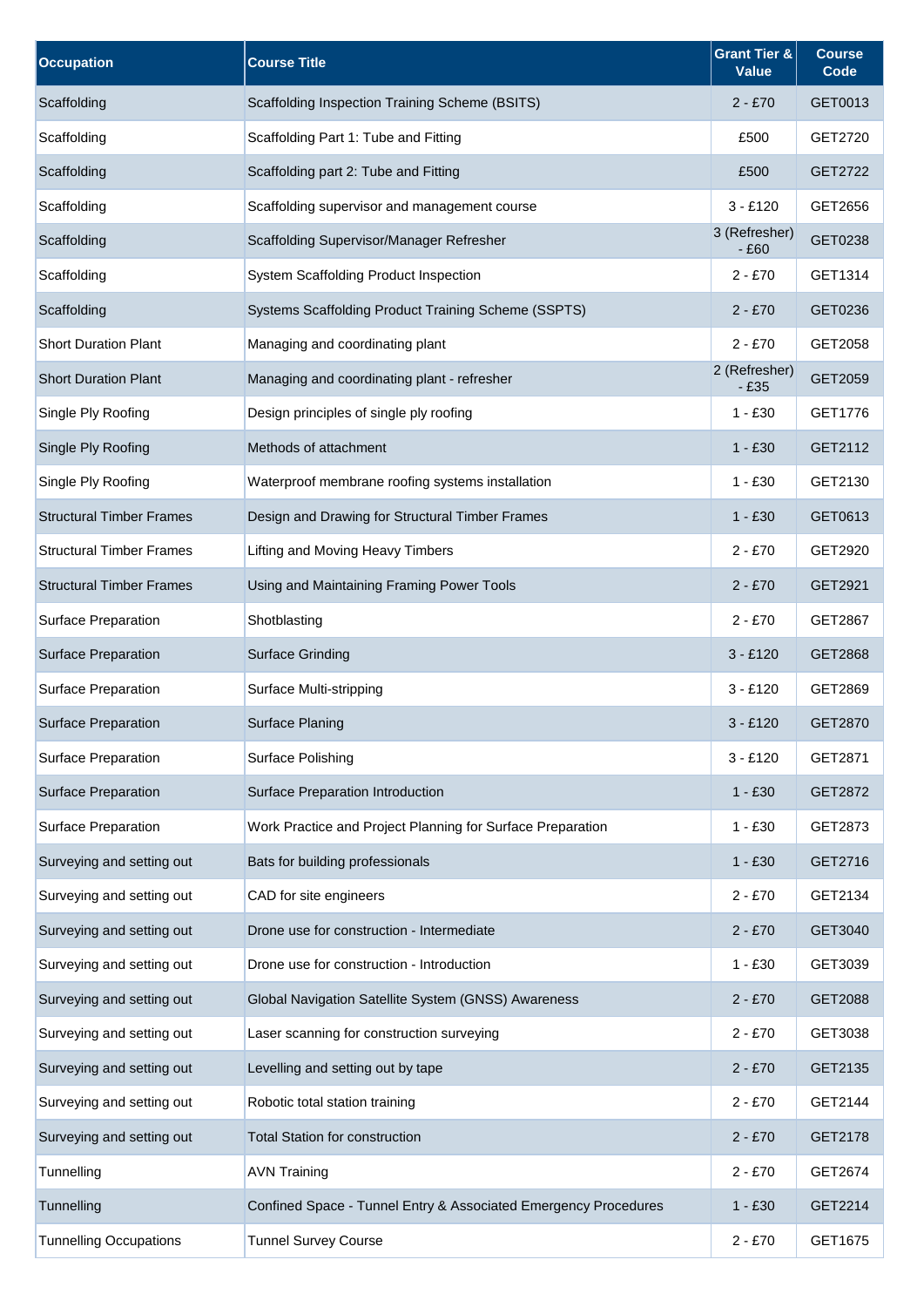| <b>Occupation</b>             | <b>Course Title</b>                                                                                   | <b>Grant Tier &amp;</b><br><b>Value</b> | <b>Course</b><br>Code |
|-------------------------------|-------------------------------------------------------------------------------------------------------|-----------------------------------------|-----------------------|
| <b>Tunnelling Occupations</b> | <b>Tunnel Surveying</b>                                                                               | $3 - £120$                              | GET1737               |
| Underpinning                  | Formwork construction and installation for foundations                                                | $1 - £30$                               | GET3158               |
| Underpinning                  | Formwork construction and installation for foundations                                                | $1 - £30$                               | GET1881               |
| <b>Utilities</b>              | Fibre Installation and Testing                                                                        | $2 - £70$                               | GET2673               |
| <b>Utilities</b>              | Power Networks - Wood pole conductor stringing high voltage/low voltage                               | $3 - £120$                              | GET1235               |
| <b>Utilities</b>              | Utility Pipework Construction (Butt/Electro Fusion Processes on Utilities)                            | $2 - £70$                               | GET2173               |
| Utilities - Excavations       | Install, inspect and remove proprietary support systems refresher                                     | 1 (Refresher)<br>$-£15$                 | GET3053               |
| Utilities - Excavations       | Install, inspect and remove steel support systems refresher                                           | 1 (Refresher)<br>$-£15$                 | GET3054               |
| Utilities - Excavations       | Install, inspect and remove timber and proprietary support systems                                    | $1 - £30$                               | GET3043               |
| Utilities - Excavations       | Install, inspect and remove timber and steel support systems                                          | $1 - £30$                               | GET3044               |
| Utilities - Excavations       | Install, inspect and remove timber support systems refresher                                          | 1 (Refresher)<br>$-£15$                 | GET3055               |
| Utilities - Excavations       | Install, inspect, and remove steel and proprietary support systems                                    | $1 - £30$                               | GET3042               |
| Utilities - Excavations       | Locate utility services & Safe Digging Practices                                                      | $1 - £30$                               | GET3049               |
| Utilities - Excavations       | Locate utility services refresher                                                                     | 1 (Refresher)<br>$-£15$                 | GET3056               |
| Utilities - Excavations       | Safe digging practices (assured)                                                                      | $1 - £30$                               | GET3113               |
| Utilities - Excavations       | Safe digging practices (assured) - refresher                                                          | 1 (Refresher)<br>$-£15$                 | GET3114               |
| Utilities - Excavations       | Safe digging practices refresher                                                                      | 1 (Refresher)<br>$-£15$                 | GET3057               |
| Utilities - Gas               | Construction Health, Safety & Environment Gas (Gas Escapes)                                           | $3 - £120$                              | GET2265               |
| <b>Utilities - Gas</b>        | Gas Network Construction - Installation of Mains product/asset up to and<br>including Medium Pressure | $3 - £120$                              | GET2266               |
| Utilities - Gas               | Gas Network Pipeline (Analyse and Interpret Gas Leakage Surveys)                                      | $2 - £70$                               | GET2256               |
| Utilities - Gas               | Gas Network Pipeline (Installation of Engineering & Assets Above 180mm -<br>355mm Diameter)           | $3 - £120$                              | GET2262               |
| Utilities - Gas               | Gas Network Pipeline (Installation of Gas Engineering & Assets from 90mm<br>up to 180mm Diameter)     | $3 - £120$                              | GET2263               |
| Utilities - Gas               | Gas Network Pipeline (Testing of Gas Network Engineering)                                             | $3 - £120$                              | GET2258               |
| Utilities - Gas               | Gas Network Pipeline (Testing of Gas Network Leakage & Location)                                      | $3 - £120$                              | GET2259               |
| Utilities - Gas               | Gas Network Pipeline Tools & Equipment                                                                | $2 - £70$                               | GET2260               |
| Utilities - Gas               | Gas Network Pipework up to 35mm Diameter                                                              | $3 - £120$                              | GET2261               |
| Utilities - Gas               | Safe Control of Operations (SCO) Core + FoA Renewal                                                   | 2 (Refresher)<br>$-£35$                 | GET2899               |
| Utilities - Gas               | Safe Control of Operations (SCO) Core + FoA, modules 1 and 5                                          | $2 - £70$                               | GET2908               |
| Utilities - Gas               | Safe Control of Operations (SCO) Core + PtW + FoA (Lite) Renewal                                      | 2 (Refresher)<br>$-£35$                 | GET2900               |
| Utilities - Gas               | Safe Control of Operations (SCO) Core + PtW + FoA, modules 1, 2 and 5                                 | $2 - £70$                               | GET2909               |
| Utilities - Gas               | Safe Control of Operations (SCO) Core + PtW + NRO + FoA (Lite) Renewal                                | 2 (Refresher)<br>$-£35$                 | GET2904               |
| Utilities - Gas               | Safe Control of Operations (SCO) Core + PtW + NRO + FoA, modules 1, 2,<br>3, and 5                    | $2 - £70$                               | GET2913               |
| Utilities - Gas               | Safe Control of Operations (SCO) Core + PtW + NRO + RO (Lite) + FoA<br>(Lite) Renewal                 | 2 (Refresher)<br>- £35                  | GET2906               |
| Utilities - Gas               | Safe Control of Operations (SCO) Core + PtW + NRO + RO (Lite) Renewal                                 | 2 (Refresher)<br>$-£35$                 | GET2903               |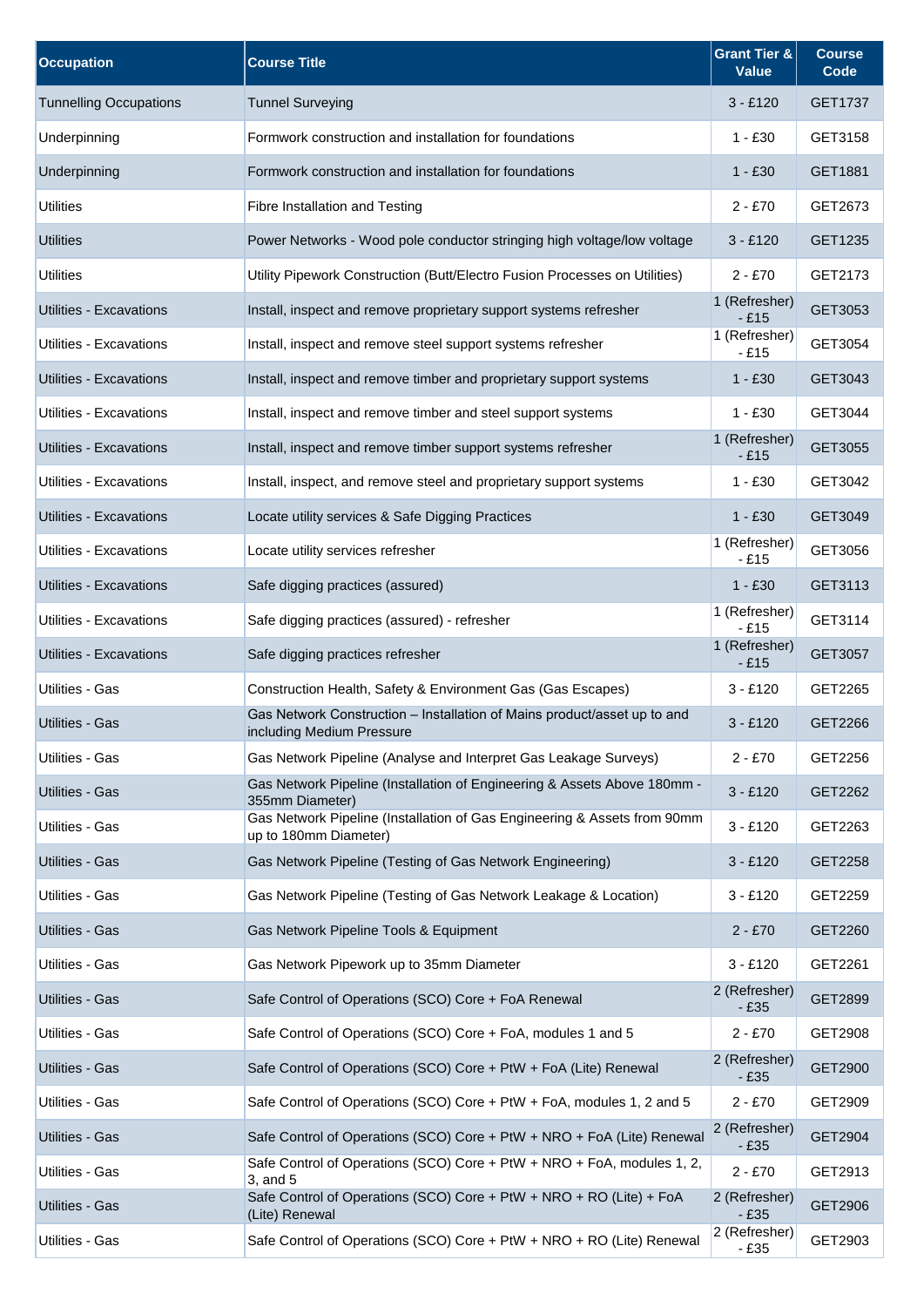| <b>Occupation</b>                | <b>Course Title</b>                                                                             | <b>Grant Tier &amp;</b><br><b>Value</b> | <b>Course</b><br>Code |
|----------------------------------|-------------------------------------------------------------------------------------------------|-----------------------------------------|-----------------------|
| Utilities - Gas                  | Safe Control of Operations (SCO) Core + PtW + NRO + RO + FoA, modules<br>$1, 2, 3, 4,$ and $5$  | $2 - £70$                               | GET2915               |
| Utilities - Gas                  | Safe Control of Operations (SCO) Core + PtW + NRO + RO, modules 1, 2,<br>$3$ , and $4$          | $2 - £70$                               | GET2912               |
| <b>Utilities - Gas</b>           | Safe Control of Operations (SCO) Core + PtW + NRO Renewal                                       | 2 (Refresher)<br>$-£35$                 | GET2901               |
| <b>Utilities - Gas</b>           | Safe Control of Operations (SCO) Core + PtW + NRO, modules 1, 2, and 3                          | $2 - £70$                               | GET2910               |
| Utilities - Gas                  | Safe Control of Operations (SCO) Core + PtW + RO + FoA (Lite) Renewal                           | 2 (Refresher)<br>$-E35$                 | GET2905               |
| Utilities - Gas                  | Safe Control of Operations (SCO) Core + PtW + RO + FoA, modules 1, 2, 4,<br>and 5               | $2 - £70$                               | GET2914               |
| Utilities - Gas                  | Safe Control of Operations (SCO) Core + PtW + RO Renewal                                        | 2 (Refresher)<br>$-£35$                 | GET2902               |
| Utilities - Gas                  | Safe Control of Operations (SCO) Core + PtW + RO, modules 1, 2, and 4                           | $2 - £70$                               | GET2911               |
| Utilities - Gas                  | Safe Control of Operations (SCO) Core + PtW Renewal                                             | 2 (Refresher)<br>$-E35$                 | GET2898               |
| <b>Utilities - Gas</b>           | Safe Control of Operations (SCO) Core + PtW, modules 1 and 2                                    | $2 - £70$                               | GET2907               |
| <b>Utilities - Gas</b>           | Safe Control of Operations (SCO) Module 1: SCO Core                                             | $2 - £70$                               | GET2893               |
| Utilities - Gas                  | Safe Control of Operations (SCO) Module 2: Permit to Work AE/CP                                 | $2 - £70$                               | GET2894               |
| Utilities - Gas                  | Safe Control of Operations (SCO) Module 3: Non-Routine Operations                               | $2 - £70$                               | GET2895               |
| Utilities - Gas                  | Safe Control of Operations (SCO) Module 4: Routine Operations                                   | $2 - £70$                               | GET2896               |
| Utilities - Gas                  | Safe Control of Operations (SCO) Module 5: Form of Authority                                    | $2 - £70$                               | GET2897               |
| Utilities - Gas                  | <b>SHEA Cross-country pipelines</b>                                                             | $1 - £30$                               | GET2271               |
| Utilities - Gas                  | SHEA Gas                                                                                        | $1 - £30$                               | GET2272               |
| Utilities - Gas                  | Utility Pipework Construction (Butt/electro fusion processes on utilities)                      | $2 - £70$                               | GET2257               |
| <b>Utilities - Gas</b>           | Utility Pipework Construction (Low & Medium Pressure Gas Services up to<br>63mm)                | $3 - £120$                              | GET2264               |
| Utilities - Gas                  | Utility Pipework Restoration (Gas Network Components to Operational by<br>Repair)               | $3 - £120$                              | GET2267               |
| Utilities - Multi-Utility        | Install, inspect and remove proprietary support systems                                         | $1 - £30$                               | GET2275               |
| Utilities - Multi-Utility        | Install, inspect and remove steel support systems                                               | $1 - £30$                               | GET2274               |
| Utilities - Multi-Utility        | Install, inspect and remove timber support systems                                              | $1 - £30$                               | GET2273               |
| Utilities - Multi-Utility        | Install, inspect and remove timber, steel and proprietary support systems                       | $1 - £30$                               | GET2279               |
| <b>Utilities - Multi-Utility</b> | Locate utility services                                                                         | $1 - £30$                               | GET2277               |
| Utilities - Multi-Utility        | Locate utility services, safe digging practices, Install, inspect and remove<br>support systems | $2 - £70$                               | GET2278               |
| Utilities - Multi-Utility        | Safe digging practices (recognised)                                                             | $2 - £70$                               | GET2276               |
| Utilities - Multi-Utility        | <b>SHEA Core</b>                                                                                | $1 - £30$                               | GET2280               |
| Utilities - Multi-Utility        | <b>SHEA Waste</b>                                                                               | $1 - £30$                               | GET2281               |
| Utilities - Power                | <b>Impact Moling</b>                                                                            | $1 - £30$                               | GET2782               |
| Utilities - Power                | Impact Moling Refresher                                                                         | 1 (Refresher)<br>$-E15$                 | GET2783               |
| Utilities - Power                | Power Networks - 11kv Cable Jointing                                                            | $3 - £120$                              | GET2303               |
| Utilities - Power                | Power Networks - 66kv Cable Jointing                                                            | $3 - £120$                              | GET2284               |
| Utilities - Power                | Power Networks - Access, Movement & Egress (BESC/AME) Overhead<br>Lines                         | $2 - £70$                               | GET2302               |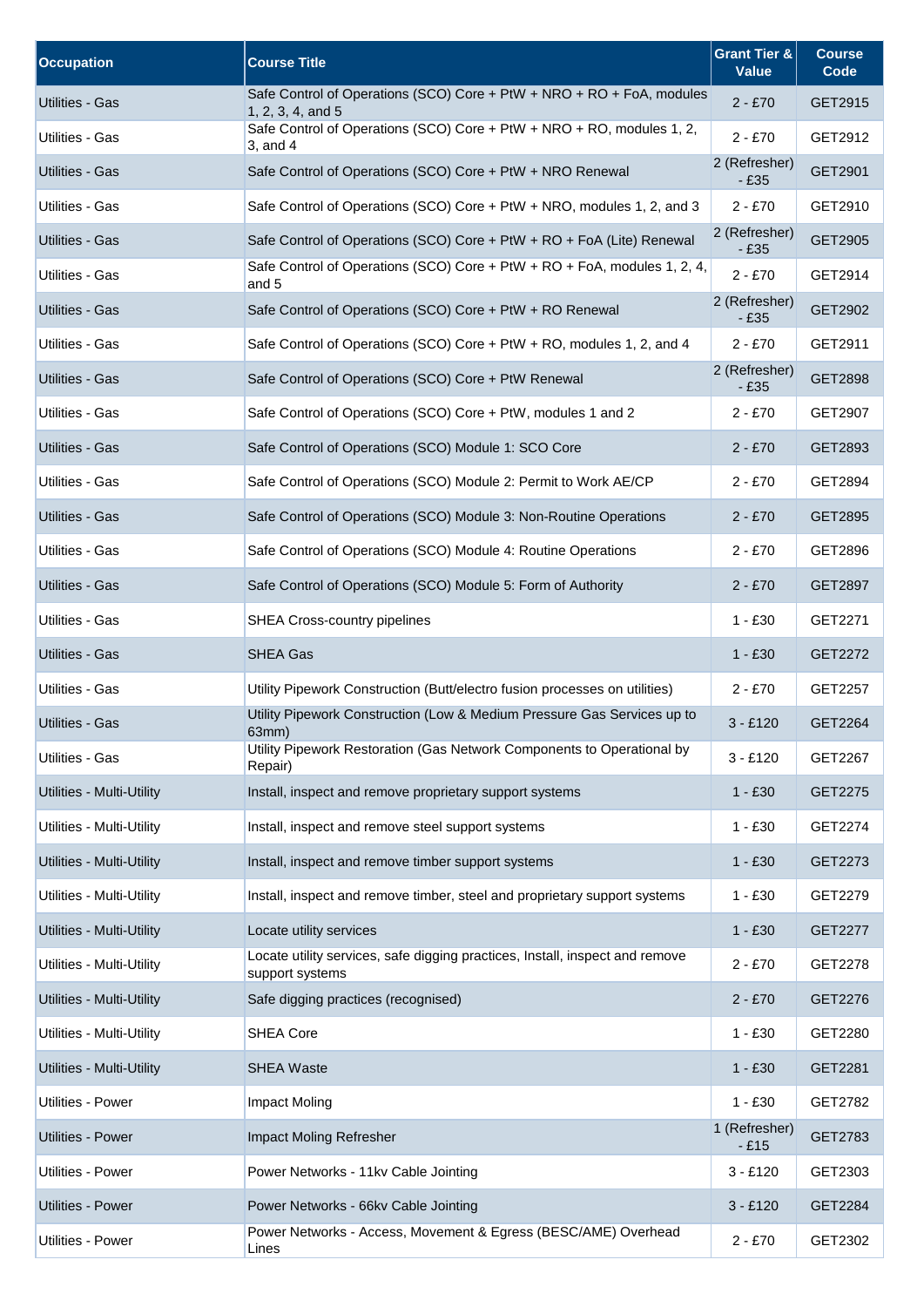| <b>Occupation</b>        | <b>Course Title</b>                                                              | <b>Grant Tier &amp;</b><br><b>Value</b> | <b>Course</b><br>Code |
|--------------------------|----------------------------------------------------------------------------------|-----------------------------------------|-----------------------|
| Utilities - Power        | Power Networks - Access, Movement & Egress (BESC/AME) Underground<br>Cables      | $2 - £70$                               | GET2301               |
| Utilities - Power        | Power Networks - Cable Diagnostic & Fault Finding                                | $3 - £120$                              | GET2283               |
| Utilities - Power        | Power Networks - Cable Jointers Mate                                             | $3 - £120$                              | GET2282               |
| Utilities - Power        | Power Networks - High Voltage Network Protection                                 | $3 - £120$                              | GET2285               |
| Utilities - Power        | Power Networks - High Voltage Switching Overhead Networks                        | $3 - £120$                              | GET2286               |
| Utilities - Power        | Power Networks - Installation of Wood Poles & Stays                              | $3 - £120$                              | GET2306               |
| Utilities - Power        | Power Networks - Installing Steel Tower Insulators                               | $3 - £120$                              | GET2299               |
| Utilities - Power        | Power Networks - Live Low Voltage Overhead Lines                                 | $3 - £120$                              | GET2287               |
| Utilities - Power        | Power Networks - Low Voltage Cable Jointing (mains to mains - plastic only)      | $3 - £120$                              | GET2305               |
| Utilities - Power        | Power Networks - Low Voltage Cable Jointing (mains to mains)                     | $3 - £120$                              | GET2288               |
| Utilities - Power        | Power Networks - Low Voltage Cable Jointing (service to mains - plastic<br>only) | $3 - £120$                              | GET2304               |
| Utilities - Power        | Power Networks - Low Voltage Cable Jointing (service to mains)                   | $3 - £120$                              | GET2289               |
| Utilities - Power        | Power Networks - Low Voltage Cut Out (remove, test, insert)                      | $3 - £120$                              | GET2290               |
| Utilities - Power        | Power Networks - Low Voltage Switching (over head lines)                         | $3 - £120$                              | GET2291               |
| Utilities - Power        | Power Networks - Low Voltage Switching (underground cables)                      | $3 - £120$                              | GET2292               |
| Utilities - Power        | Power Networks - Pilot Cable Jointing                                            | $3 - £120$                              | GET2293               |
| Utilities - Power        | Power Networks - Power Regulation Awareness                                      | $3 - £120$                              | GET2294               |
| Utilities - Power        | Power Networks - Steel Tower Conductor Jointing                                  | $3 - £120$                              | GET2295               |
| Utilities - Power        | Power Networks - Steel Tower Conductor Stringing                                 | $3 - £120$                              | GET2296               |
| Utilities - Power        | Power Networks - Steel Tower Earthing                                            | $3 - £120$                              | GET2297               |
| <b>Utilities - Power</b> | Power Networks - Steel Tower Fittings                                            | $3 - £120$                              | GET2298               |
| Utilities - Power        | Power Networks - Wood Pole Access                                                | $2 - £70$                               | GET2307               |
| Utilities - Power        | Power Networks - Wood Pole Conductor Jointing                                    | $2 - £70$                               | GET2308               |
| Utilities - Power        | Power Networks - Wood Pole Conductor Stringing                                   | $3 - £120$                              | GET2309               |
| Utilities - Power        | Power Networks - Wood Pole Earthing                                              | $2 - £70$                               | GET2310               |
| Utilities - Power        | Power Networks - Wood Pole Install Plant / Apparatus Earthing                    | $2 - £70$                               | GET2311               |
| Utilities - Power        | Power Networks - Wood Pole Low Voltage Services                                  | $3 - £120$                              | GET2312               |
| Utilities - Power        | Power Networks - Wood Pole Steel work                                            | $3 - £120$                              | GET2313               |
| <b>Utilities - Power</b> | <b>SHEA Power</b>                                                                | $1 - £30$                               | GET2300               |
| Utilities - Water        | National Water Hygiene                                                           | $1 - £30$                               | GET2314               |
| Utilities - Water        | Network Construction Operations (NCO) Water                                      | $1 - £30$                               | GET3006               |
| Utilities - Water        | Safe Control of Mains Connections (SCMC) - water                                 | $1 - £30$                               | GET2620               |
| Utilities - Water        | <b>SHEA Water</b>                                                                | $1 - £30$                               | GET2315               |
| Utilities - Water        | Water Pipeline Infrastructure Operations (DOMS - Scotland)                       | $2 - £70$                               | GET2316               |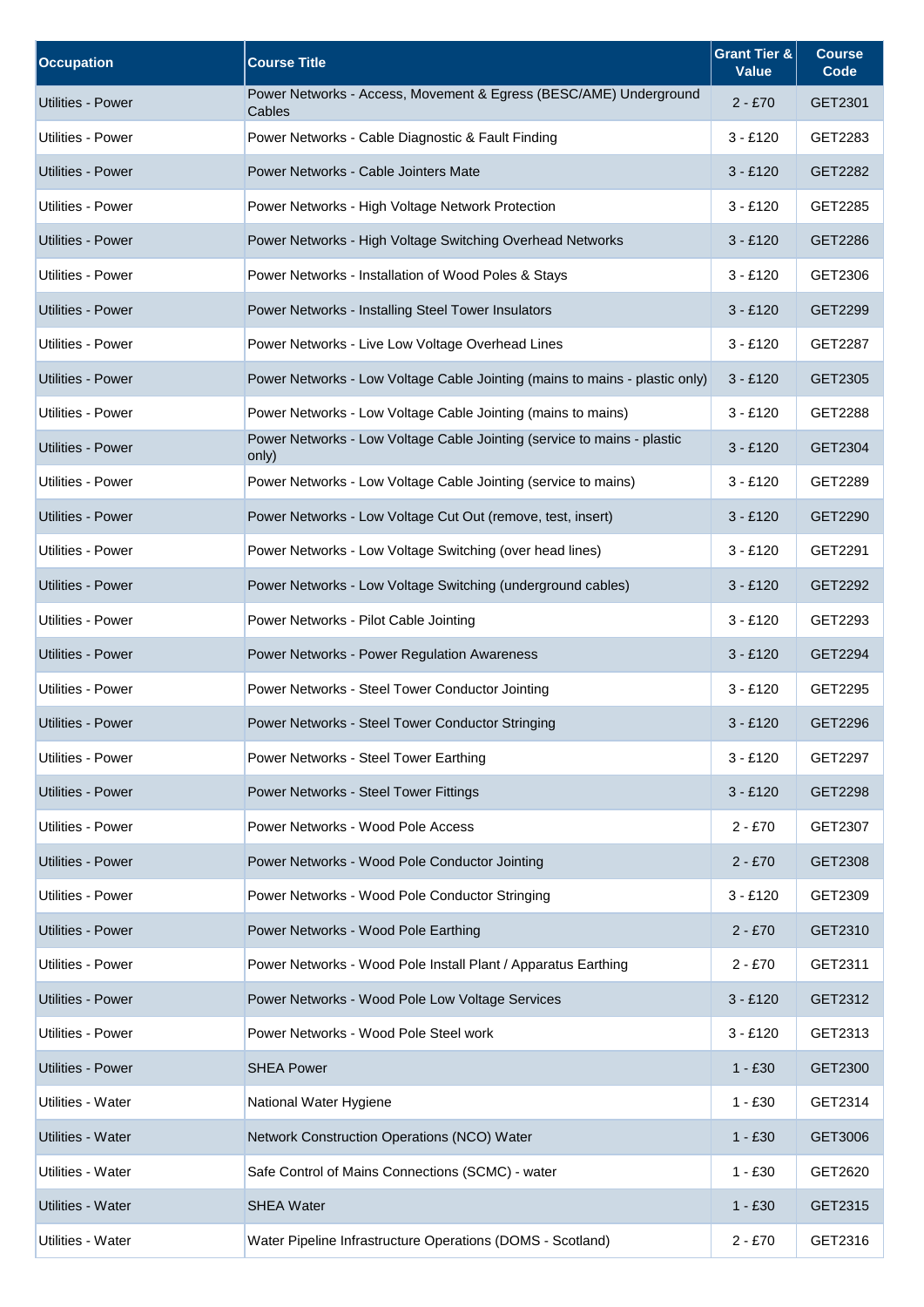| <b>Occupation</b>              | <b>Course Title</b>                                          | <b>Grant Tier &amp;</b><br><b>Value</b> | <b>Course</b><br>Code |
|--------------------------------|--------------------------------------------------------------|-----------------------------------------|-----------------------|
| Wall and Floor Tiling          | Guidelines for tiling                                        | $1 - £30$                               | GET1766               |
| Wall and Floor Tiling          | Internal ceramic tiling to sheet and board substrates        | $2 - £70$                               | GET1765               |
| Wall and Floor Tiling          | Large format tiles for internal tiling                       | $2 - £70$                               | GET1764               |
| Wall and Floor Tiling          | Tiling in wet rooms                                          | $2 - £70$                               | GET1759               |
| Wall and Floor Tiling          | Tiling to calcium sulphate (anhydrite) screeds               | $2 - £70$                               | GET1760               |
| <b>Water Jetting</b>           | High Pressure Water Jetting                                  | $1 - £30$                               | GET0060               |
| Waterproofing                  | Apply liquid, multi-pack, resin and mastic asphalt systems   | $2 - £70$                               | GET3092               |
| Waterproofing                  | Dismantling and Removing Work Area Protection                | $1 - £30$                               | GET1161               |
| Waterproofing                  | Inspect and complete user maintenance on plant and machinery | $1 - £30$                               | GET3093               |
| Waterproofing                  | Install cavity drainage and membrane systems                 | $2 - £70$                               | <b>GET2727</b>        |
| Waterproofing                  | Install drains sumps and pumping ancillaries                 | $2 - £70$                               | GET2728               |
| Waterproofing                  | Install sheet membrane systems                               | $2 - £70$                               | GET3094               |
| Waterproofing                  | Installing and maintaining work area protection              | $1 - £30$                               | GET2726               |
| Waterproofing                  | Operate tools, plant and equipment                           | $2 - £70$                               | GET3095               |
| Waterproofing                  | Prepare and Install Gas Membranes                            | $2 - £70$                               | GET1159               |
| Waterproofing                  | Prepare for and apply concrete                               | $2 - £70$                               | GET3096               |
| Waterproofing                  | Prepare surfaces for structural waterproofing                | $2 - £70$                               | GET3097               |
| Waterproofing                  | Set Out Secondary Dimensional Work Control                   | $1 - £30$                               | GET1150               |
| <b>Wood Floor Installation</b> | Planning and estimating                                      | $1 - £30$                               | GET1862               |
| <b>Wood Floor Installation</b> | Sanding                                                      | $2 - £70$                               | GET1863               |
| Wood Floor Installation        | Strip and plank installation                                 | $2 - £70$                               | GET1865               |
| <b>Wood Occupations</b>        | AutoCAD for beginners (Woodworking)                          | $2 - £70$                               | GET2641               |
| <b>Wood Occupations</b>        | AutoCAD intermediate (woodworking)                           | $2 - £70$                               | GET2642               |
| <b>Wood Occupations</b>        | Computerised numerical control (CNC) for wood machining      | $2 - £70$                               | GET2621               |
| <b>Wood Occupations</b>        | Corian advanced fabricator                                   | $2 - £70$                               | GET2644               |
| <b>Wood Occupations</b>        | Corian fabricator                                            | $2 - £70$                               | GET2643               |
| <b>Wood Occupations</b>        | Corian worktop installation                                  | $2 - £70$                               | GET2645               |
| <b>Wood Occupations</b>        | Erecting timber roof structures on a timber frame building   | $2 - £70$                               | GET1893               |
| <b>Wood Occupations</b>        | External bench training                                      | $2 - £70$                               | GET1886               |
| <b>Wood Occupations</b>        | Handling materials in woodworking                            | $1 - £30$                               | GET2649               |
| <b>Wood Occupations</b>        | Installation of fire door assemblies and door sets           | $2 - £70$                               | GET2622               |
| <b>Wood Occupations</b>        | Installing fixtures and fittings in a timber frame building  | $2 - £70$                               | GET1892               |
| <b>Wood Occupations</b>        | Installing floors within timber frame erections              | $2 - £70$                               | GET1891               |
| <b>Wood Occupations</b>        | Joinery Spraying                                             | $1 - £30$                               | GET2624               |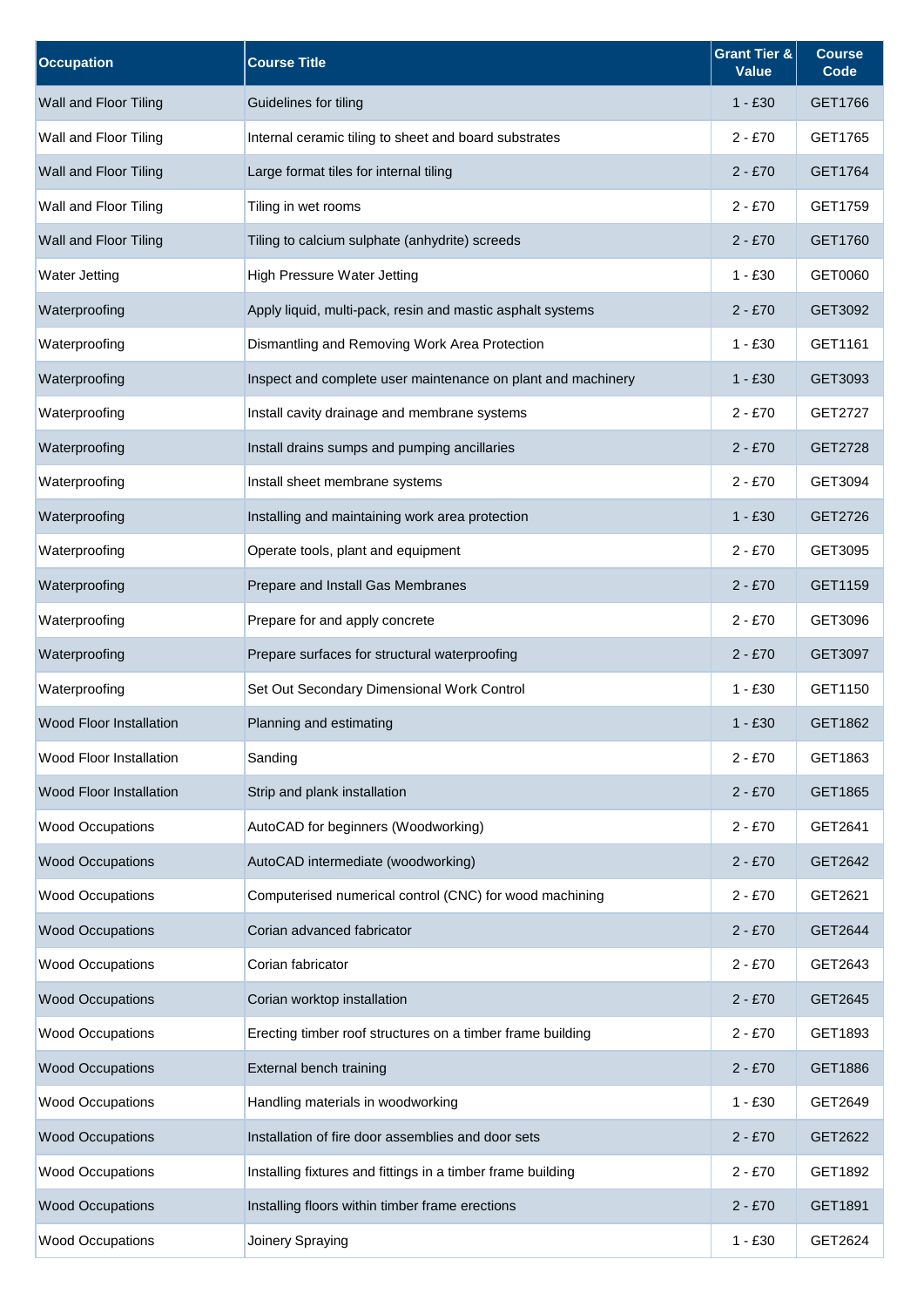| <b>Occupation</b>       | <b>Course Title</b>                                                           | <b>Grant Tier &amp;</b><br><b>Value</b> | <b>Course</b><br>Code |
|-------------------------|-------------------------------------------------------------------------------|-----------------------------------------|-----------------------|
| <b>Wood Occupations</b> | Managing and supervising employees of woodworking machines                    | $1 - £30$                               | GET1894               |
| <b>Wood Occupations</b> | MDF cutting safety                                                            | 1 - £30                                 | GET2111               |
| <b>Wood Occupations</b> | Panel usage in timber frame erection                                          | $1 - £30$                               | GET1889               |
| <b>Wood Occupations</b> | Preparing foundations for timber frame soleplating                            | $2 - £70$                               | GET1888               |
| <b>Wood Occupations</b> | Safe use of woodworking machinery                                             | $1 - £30$                               | GET2647               |
| <b>Wood Occupations</b> | Safe use of woodworking machinery - Refresher                                 | 1 (Refresher)<br>$-£15$                 | GET3068               |
| <b>Wood Occupations</b> | Selecting, Converting and Grading Timber                                      | $2 - £70$                               | GET2923               |
| <b>Wood Occupations</b> | Timber and panel products and uses                                            | $1 - £30$                               | GET2623               |
| <b>Wood Occupations</b> | Timber frame systems introduction                                             | $1 - £30$                               | GET1887               |
| <b>Wood Occupations</b> | Wood machine operations - boring                                              | $1 - £30$                               | GET2638               |
| <b>Wood Occupations</b> | Wood machine operations - boring - Refresher                                  | 1 (Refresher)<br>$-£15$                 | GET3069               |
| <b>Wood Occupations</b> | Wood machine operations - Computerised numerical control (CNC)                | $1 - £30$                               | GET2637               |
| <b>Wood Occupations</b> | Wood machine operations - Computerised numerical control (CNC) -<br>Refresher | 1 (Refresher)<br>$-£15$                 | GET3070               |
| <b>Wood Occupations</b> | Wood machine operations - edge finishing                                      | $1 - £30$                               | GET2639               |
| <b>Wood Occupations</b> | Wood machine operations - edge finishing - Refresher                          | 1 (Refresher)<br>$-£15$                 | GET3071               |
| <b>Wood Occupations</b> | Wood machine operations - jointing                                            | $1 - £30$                               | GET2635               |
| <b>Wood Occupations</b> | Wood machine operations - jointing - Refresher                                | 1 (Refresher)<br>$-£15$                 | GET3072               |
| <b>Wood Occupations</b> | Wood machine operations - planing                                             | $1 - £30$                               | GET2633               |
| <b>Wood Occupations</b> | Wood machine operations - planing - Refresher                                 | 1 (Refresher)<br>$-E15$                 | GET3073               |
| <b>Wood Occupations</b> | Wood machine operations - profiling                                           | $1 - £30$                               | GET2634               |
| <b>Wood Occupations</b> | Wood machine operations - profiling - Refresher                               | 1 (Refresher)<br>$-£15$                 | GET3074               |
| <b>Wood Occupations</b> | Wood machine operations - sanding                                             | $1 - £30$                               | GET2636               |
| <b>Wood Occupations</b> | Wood machine operations - sanding - Refresher                                 | 1 (Refresher)<br>$-£15$                 | GET3075               |
| <b>Wood Occupations</b> | Wood machine operations - sawing                                              | $1 - £30$                               | GET2632               |
| <b>Wood Occupations</b> | Wood machine operations - sawing - Refresher                                  | 1 (Refresher)<br>$-£15$                 | GET3076               |
| <b>Wood Occupations</b> | Wood machine operations - window centre                                       | $1 - £30$                               | GET2640               |
| <b>Wood Occupations</b> | Wood machine operations - window centre - Refresher                           | 1 (Refresher)<br>$-£15$                 | GET3077               |
| <b>Wood Occupations</b> | Wood waste and resource efficiency e-learning                                 | $1 - £30$                               | GET2648               |
| <b>Wood Occupations</b> | Woodworking portable power tools                                              | $1 - £30$                               | GET2646               |
| <b>Wood Occupations</b> | Woodworking portable power tools - Refresher                                  | 1 (Refresher)<br>$-£15$                 | GET3078               |
| Working at Height       | <b>Access Tower Specialist</b>                                                | $3 - £120$                              | GET1331               |
| Working at Height       | Anchors for Steeplejacks                                                      | $1 - £30$                               | GET1688               |
| Working at Height       | <b>Combined Towers and Low-Level for Users</b>                                | 2 - £70                                 | GET1325               |
| Working at Height       | <b>Edge Protection Manager</b>                                                | $1 - £30$                               | GET3102               |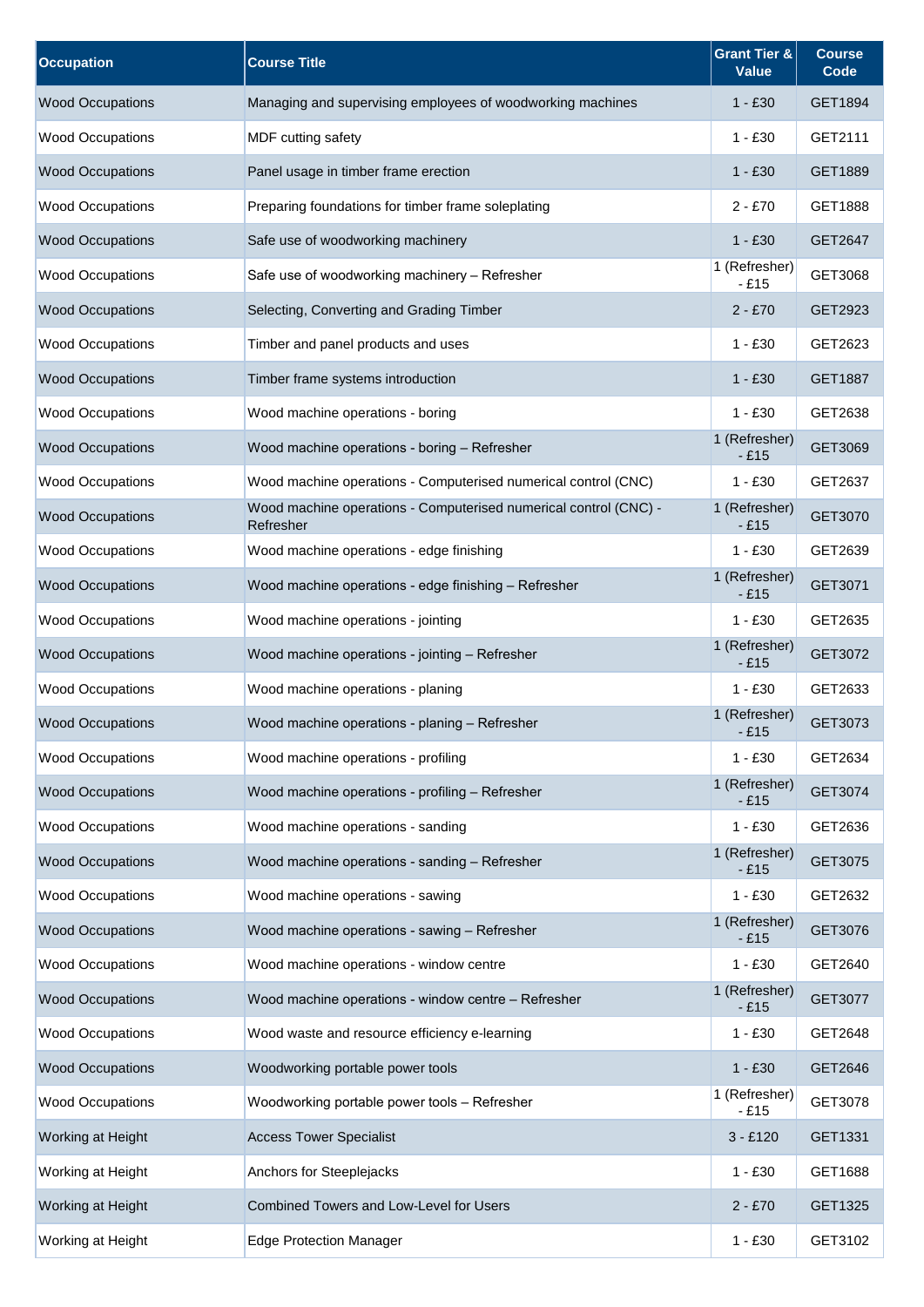| <b>Occupation</b> | <b>Course Title</b>                                 | <b>Grant Tier &amp;</b><br><b>Value</b> | <b>Course</b><br>Code |
|-------------------|-----------------------------------------------------|-----------------------------------------|-----------------------|
| Working at Height | <b>Edge Protection Operative</b>                    | $1 - £30$                               | GET3103               |
| Working at Height | Exothermic Welding in Construction                  | $1 - £30$                               | GET0109               |
| Working at Height | Harness Use and Inspection                          | $1 - £30$                               | GET0177               |
| Working at Height | Knotless Safety Net Repair                          | $1 - £30$                               | GET2787               |
| Working at Height | Knotted Safety Net Repair                           | $1 - £30$                               | <b>GET2788</b>        |
| Working at Height | Ladder and Stepladder Inspection                    | $1 - £30$                               | GET0174               |
| Working at Height | Ladder and Stepladder Use                           | $1 - £30$                               | GET0173               |
| Working at Height | Ladders and Stepladders for Instructors             | $2 - £70$                               | GET1322               |
| Working at Height | Ladders and Stepladders for Managers                | $1 - £30$                               | GET1321               |
| Working at Height | Large Deck Towers for Users                         | $2 - £70$                               | GET1330               |
| Working at Height | <b>Linked Towers for Users</b>                      | $2 - £70$                               | GET1328               |
| Working at Height | Low-Level Towers for Users                          | $2 - £70$                               | GET1324               |
| Working at Height | Management of Work at Height                        | $1 - £30$                               | GET2241               |
| Working at Height | Personal Fall Protection Equipment Inspection       | $1 - £30$                               | GET1310               |
| Working at Height | Personal Fall Protection for Users                  | $1 - £30$                               | GET1312               |
| Working at Height | Personal Fall Protection System Installation        | $1 - £30$                               | GET1311               |
| Working at Height | <b>Platform Decking for Managers</b>                | $2 - £70$                               | GET2790               |
| Working at Height | Platform Decking Installer                          | $1 - £30$                               | GET2789               |
| Working at Height | Platform Decking Installer - GSA4 - Refresher       | 1 (Refresher)<br>$-£15$                 | GET2846               |
| Working at Height | Push around Vehicle (PAV)                           | $1 - £30$                               | GET2801               |
| Working at Height | Rescue from Height in Construction                  | $1 - £30$                               | GET0111               |
| Working at Height | Rope Access Technician Level 1                      | $2 - £70$                               | GET2814               |
| Working at Height | Rope Access Technician Level 2                      | $2 - £70$                               | GET2815               |
| Working at Height | Rope Access Technician Level 3                      | $2 - £70$                               | GET2816               |
| Working at Height | Safe Earth Testing in Construction                  | $2 - £70$                               | GET0114               |
| Working at Height | Safety Net Rigger                                   | $1 - £30$                               | GET2791               |
| Working at Height | Safety Net Rigger - GSA1- Refresher                 | 1 (Refresher)<br>$-£15$                 | GET2847               |
| Working at Height | Safety Nets for Managers                            | $1 - £30$                               | GET2792               |
| Working at Height | Scaffolding Part 1: System Scaffolder               | £500                                    | GET2721               |
| Working at Height | Scaffolding part 2: System scaffolder               | £500                                    | GET2723               |
| Working at Height | Soft Landing System Installation                    | $1 - £30$                               | GET2793               |
| Working at Height | Soft Landing System Installation - GSA5 - Refresher | 1 (Refresher)<br>$-£15$                 | GET2848               |
| Working at Height | Soft Landing Systems for Managers                   | $1 - £30$                               | GET2794               |
| Working at Height | Specialist Safety Net Rigger in Construction        | $2 - £70$                               | GET2795               |